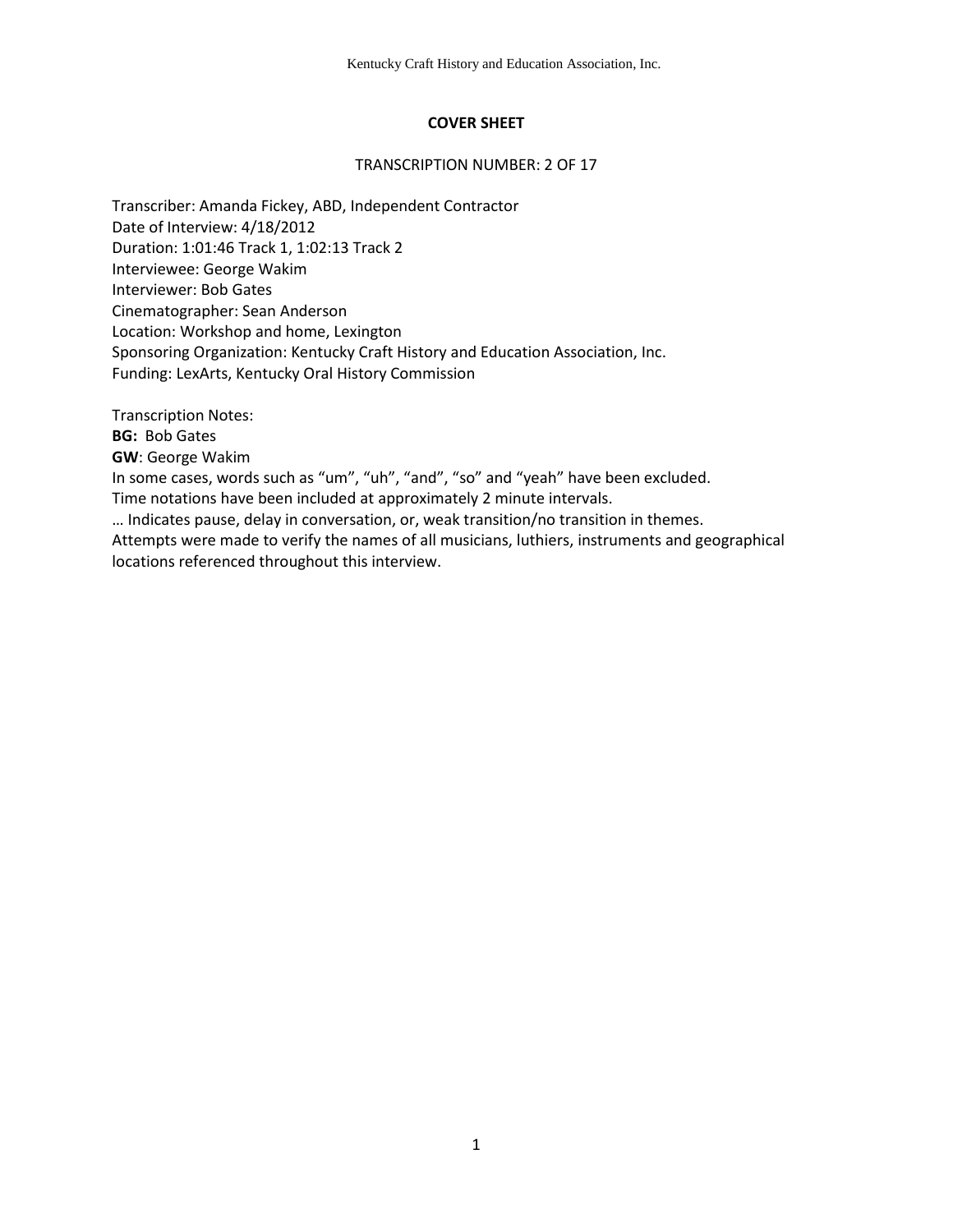## **0:00 – 0:33 (Musical performance by GW)**

**0:34**

**BG:** What was that?

**GW:** Just an improv…

**BG:** Oh was it?

**GW:** Shakes head in agreement

**BG:** Ok. And, what's that instrument?

**GW:** Hmm?

**BG:** What is that instrument?

**GW:** That's the oud.

**BG:** That's the oud? Ok.

**GW:** Oud, as in David.

**BG:** As in David?

**GW:** Yeah, Oud, meaning wood.

**BG:** Ok. And, when did you build this one?

**GW:** Two years ago.

**BG:** How many have you built?

**GW:** This is number three, working on number four. I've built two oud tops as well which involves popping out an old commercially-made, heavily built oud top that doesn't sound good to my ears, pulling it out of an oud and starting with a fresh responsive top.

**BG:** Ok, and doesn't a woman in Louisville have one of yours? She lent it to us…

**GW:** Yes…

**BG:** She lent it to us for the exhibit… Ok.

**GW:** Absolutely, that one was all curly maple.

**BG:** OK, and what is this one?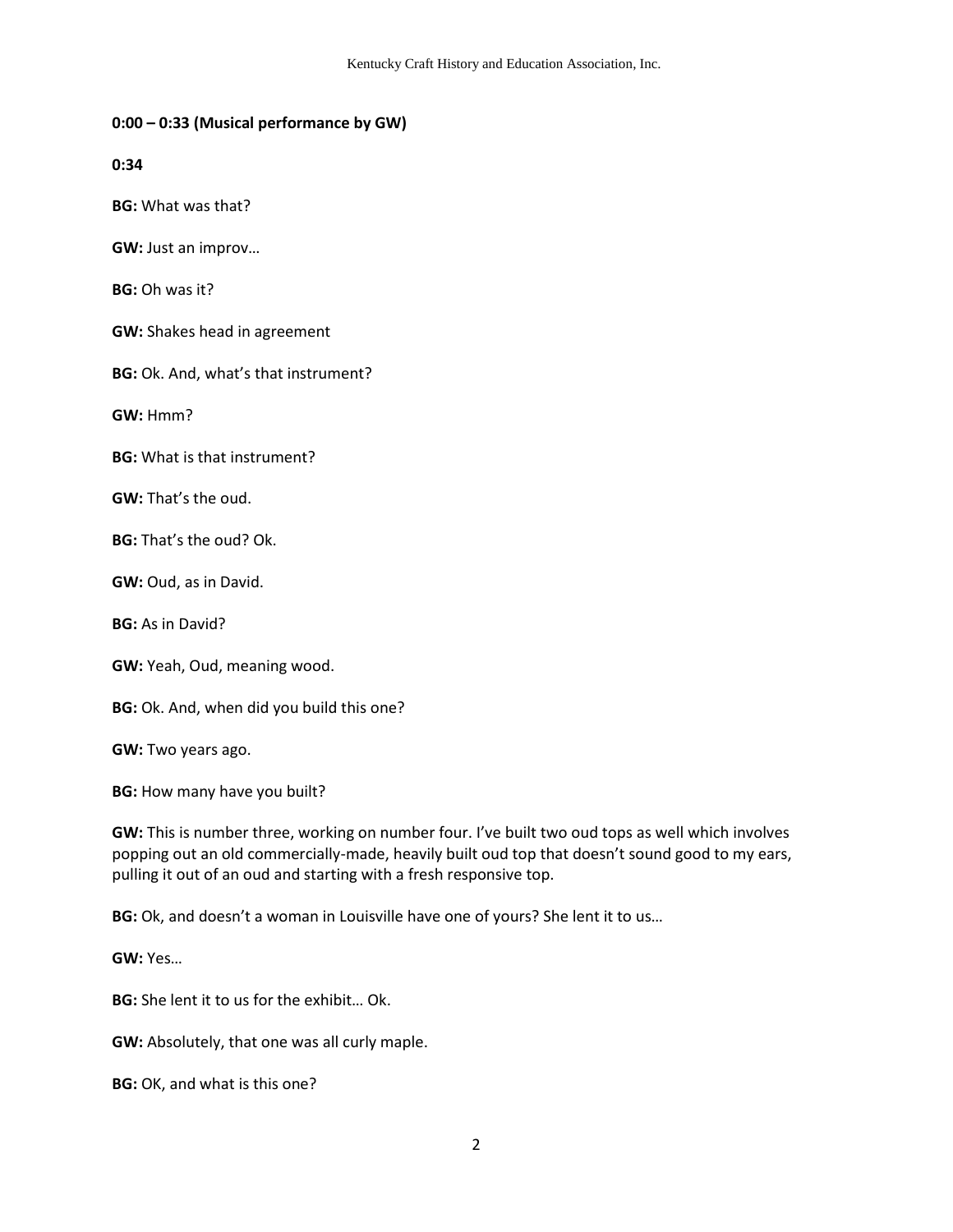**GW:** This one is claro walnut, curly mahogany, claro walnut, curly mahogany… curly mahogany **(moves hand to neck area of instrument)**, kind of alternated.

**BG:** Why'd you pick that?

**GW:** Good question. Bass response. I feel like the claro and the curly mahogany have almost a similar nature in the way they respond to bass and help out the base response of an instrument. They are not the stiffest, they're resonant, and they serve it well. They do a good job.

**2:09** 

**BG:** Ok, so it's not just for looks…

**GW:** Both…

**BG:** Both…

**GW:** You think of aesthetics and you also go for the sounds. I'm not shooting to just make a good looking instrument.

**BG:** Yeah…

**GW:** Anybody can copy, and work on inlay, and get busy on inlay, but I'm in the business of making an instrument that will actually serve the musician and will emanate and give the best sound that it can.

**BG:** I saw that you were using this note here **(points to oud)** as a drone maybe…?

**GW:** Yes. This is just one string. C string. That's a C also **(demonstrates on oud)**.

**BG:** That's nice. And are the other two strings the same note?

**GW:** Yes. They're all the same. That's the same… C, D, G, E, A, F, and C.

**BG:** I see, ok.

**GW:** You can't put two together here, if you put two together at the same distance, that's 3 mm, they'll be hitting each other and buzzing and everything.

**BG:** Oh…

**GW:** So one is enough.

**BG:** Ok. Now is this based on a tradition design or have you tinkered with it?

**GW:** Yes, this is based on a Nahhat oud. Nahhat ouds are made in Syria by a family, the Nahhats, a bunch of brothers, George, Roufan, Twafiq, and so on**(spelling verified via www.droud.com/Nahhat.html)**, they made ouds. The ratio on this oud is in the half ratio **(uncertain of description of ratio).**The length from this point down to string is .81 of the face length **(demonstrates**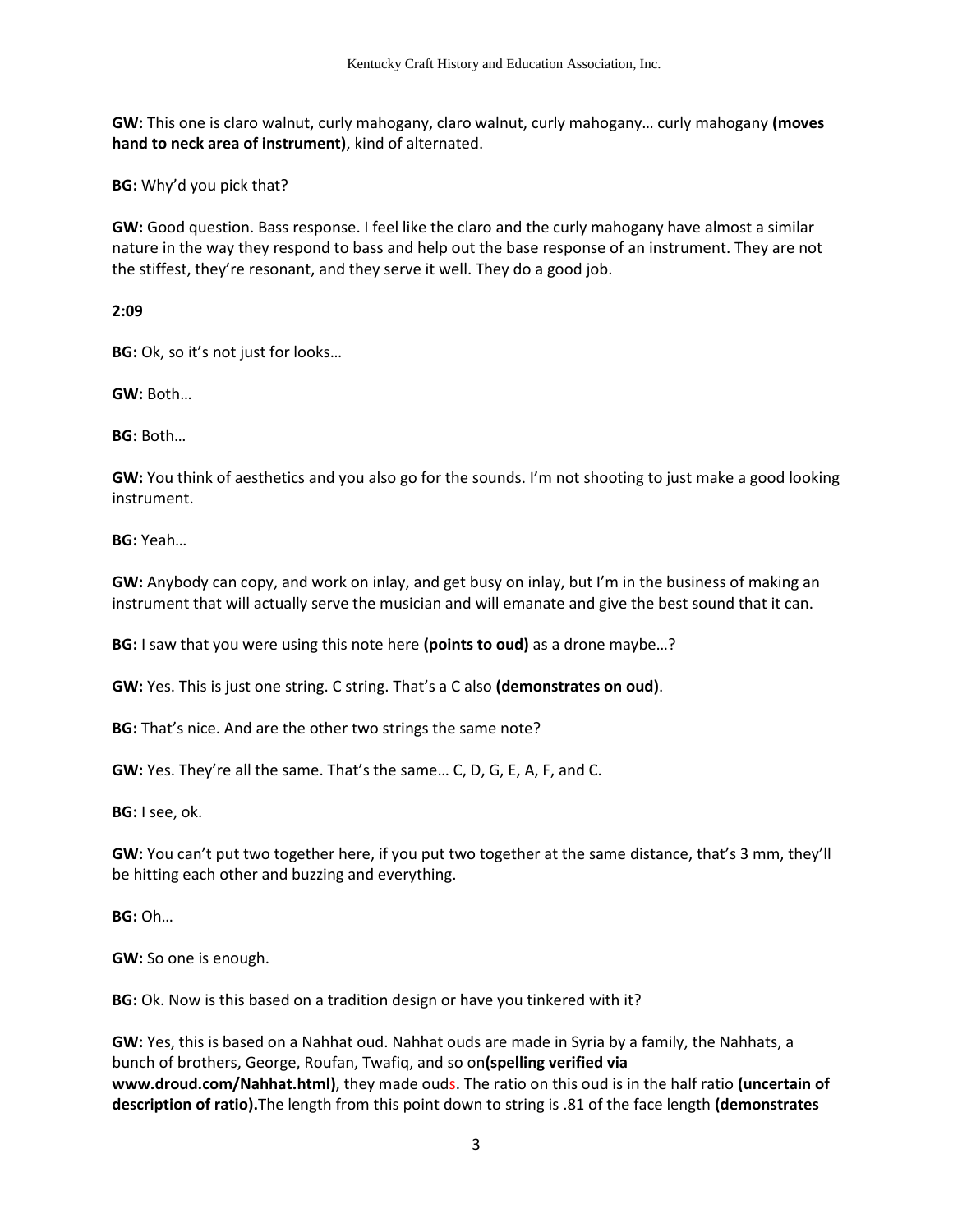**on oud).** My next oud I'm going to vary that, because I think that's limiting to tone. The more you can bring the bridge into the resonating area, which practically in an oud or a guitar is anything below the sound hole is what resonates, all this area here it's not serving you much, area from here down… My goal is to go and to push the sound up a little bit and put two sound holes, gain more area and see if I can bring the bridge in for a better resonance.

**BG:** So no one has done that before?

**GW:** No, everybody… If you look at different sizes of ouds, you see all different kinds of recipes.

**BG:** Ok.

**GW:** There's not one set recipe, but the more I do studying about the acoustics of stringed instruments the more I realize that there are things you can do to help yourself make a better instrument. From which, like I say, you can gain more fluttering. The oud has, they call it letter raising underneath, and I'll show you I have an old Syrian oud, and they're like this (demonstrates on oud). And with that, what you're, what you're talking about is the top vibrating in a ripple effect.

**5:15**

**BG:** Oh it is, ok.

**GW:** Mostly… Now you can also help it vibrate in what they call a one pole, monopolar, effect, meaning having the top work almost like a speaker or a sail, like it is pumping up and down to have the bass response. Then you have to appease that through working the bracings and the support of the top, and also through the thickness of the top itself. This thing graduates from 1.9 mm down… some taper it down to 1 mm down here. It just depends on the wood you are dealing with.

**BG:** Ok, so it's thinner down here?

**GW:** Yeah.

**BG:** Ok. Well, we were going to go inside and talk about the history, how you learned it and everything, but while we're out here can you go through the steps of making one?

**GW:** Sure.

**BG:** Do you want me to put it in the room?

**GW:** I will **(walks off set to put oud back in storage).** 

**BG:** Ok…

**6:21**

#### **Wakim leaves and returns to the room…**

**BG:** We just saw what an oud looks like, right?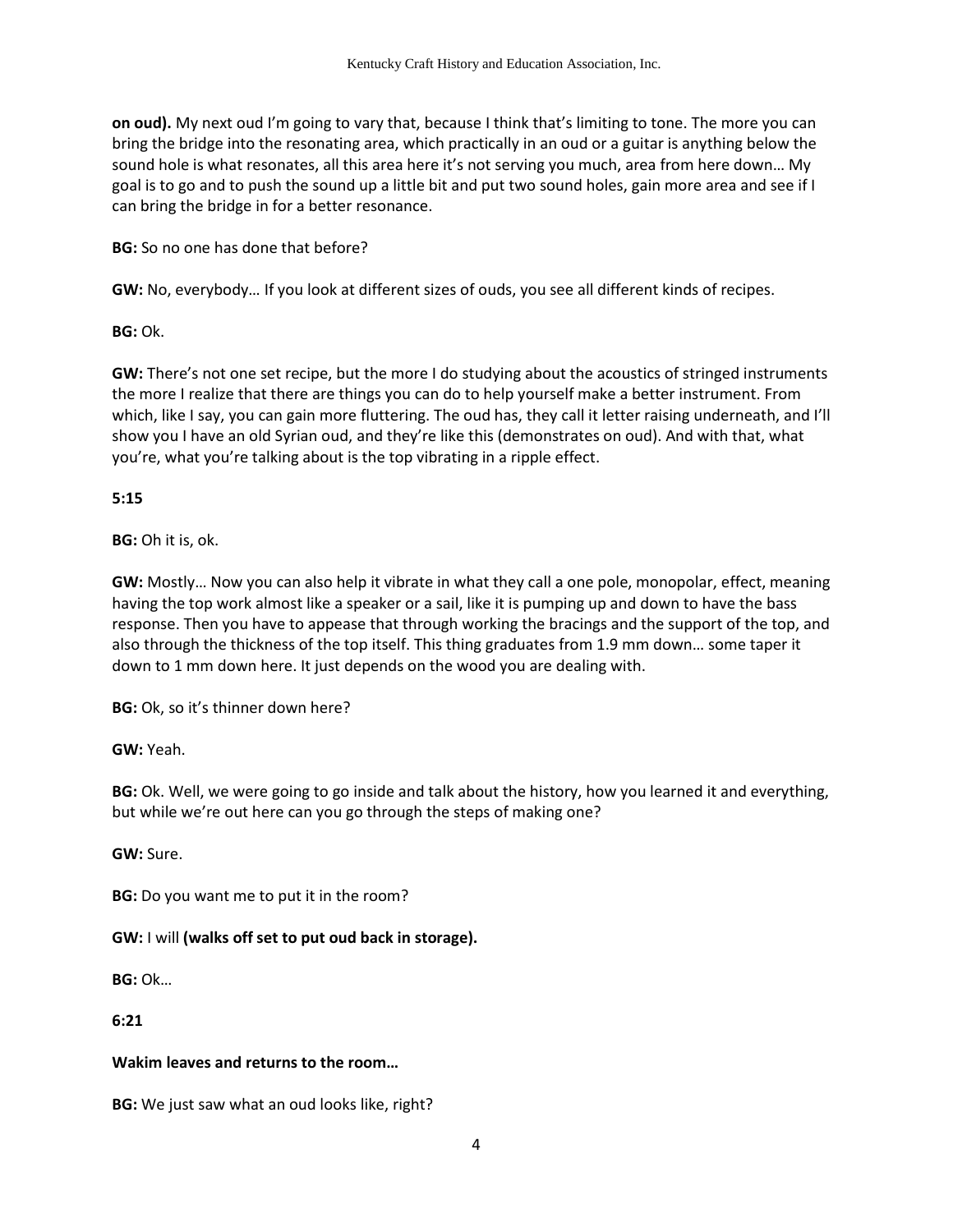**GW:** Yes.

**BG:** So, can you kind of go through the steps of making one? We got a couple of days so we can…

**GW:** Alright…

**BG:** Just basically how you…

**GW:** Go about it.

**BG:** What the pieces are…

**GW:** Sure. The way I would start usually is by making the peg box and the neck block, this is the neck piece that's gonna go on the oud. This is the new designed peg box that I've come up with. Um, like I told you, I have spent considerable time, it's funny because, God rest his soul, Steve Jobs would spend weeks on like a little curve. He would obsess over the corner of the iPhone, and I found myself doing it without evening knowing that that man did what he did. I'm like, this is, eh, that old design is a little straight, I mean its ok, it just goes like that, yeah it helps the slippage of the string, but how about we just give it a little curvature.

Well, I looked online, looked at different designs, Turkish ouds, everything, and finally I can call this pattern mine. It works for my eye, it's…

**BG:** And what part is this?

**GW:** This would be the peg box. This would be the area where you would put the pegs.

**BG:** Oh, ok…

**GW:** And the neck. So, actually like this **(demonstrates with pieces).** I'm left handed.

**BG:**And the other piece is the…

**GW:** So when you do that, you're happy with that, next thing I'm going to create a notch for that peg box. So I'll bring this in, this is going to be the neck block. I'll mark it here, and mark it there. Take it to the saw, cut that notch, in which the peg box will fit. That's very delicate work, you want to use the bend saw and be careful not to cut too much. If you over cut it, you can't put it back. It's like they say, measure twice, cut once.

When I'm, I'm happy with how to thepeg box fits in the neck, then I'm going to take the neck and make it like the neck block I've already carved. This is soft wood. This isPort-Orford-Cedar, that is how my tree book has is,that I'm still using from the last stock. This is what goes on the mold down here… It goes down like so **(demonstrating using pre-made oud body)**.

The mold is waxed. So when I start gluing the ribs on there the glue is not going to stick to the wax. I've used a bunch of wax on this.

# **9:39 – 10:07 (Demonstration with materials – no talking)**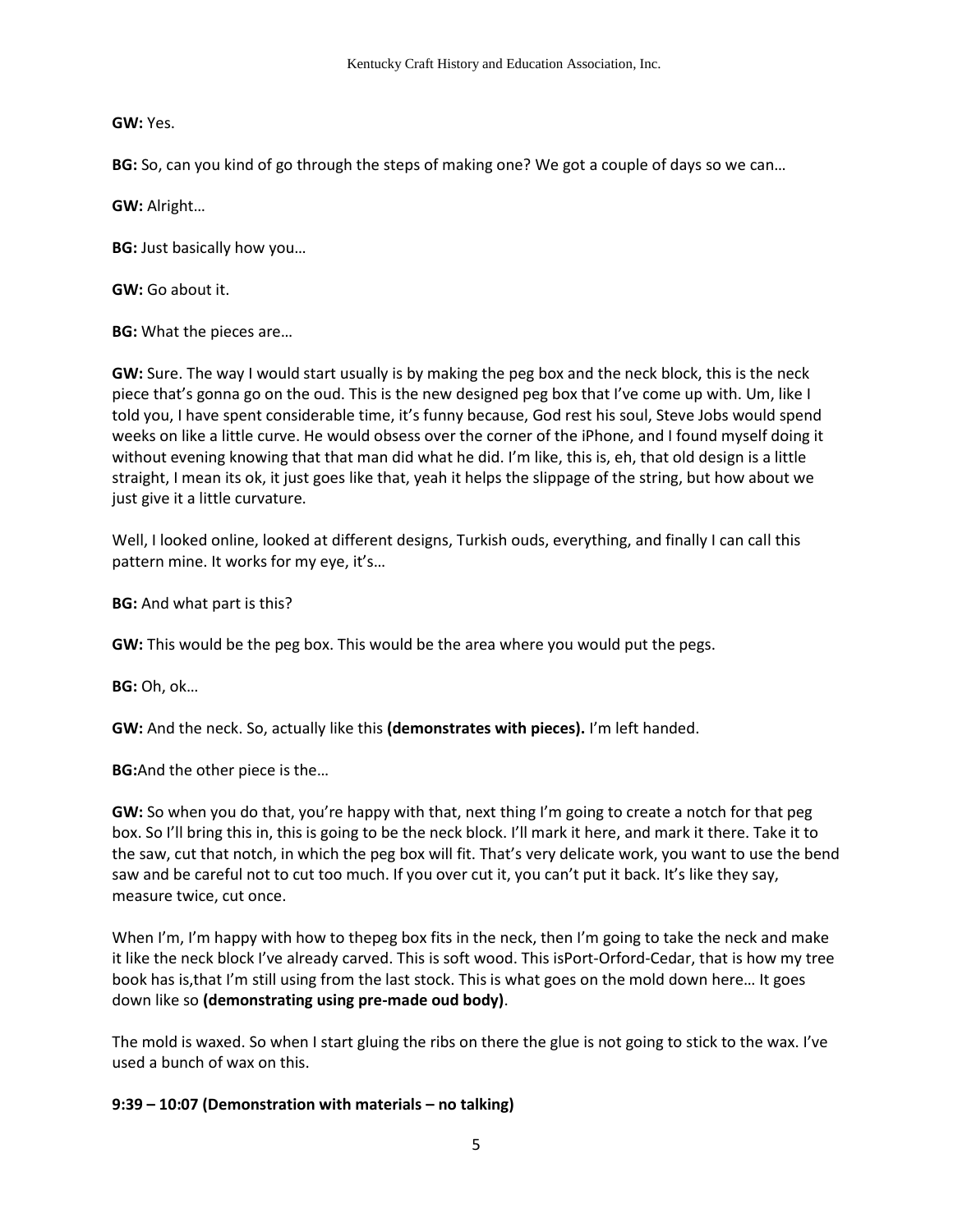## **10:08**

**BG:** So is the back soft wood too? Back piece, or the tail piece, is that what you call it?

**GW:**That's the same material.

**BG:** So that's how you are going to bond the laminated pieces?

**GW:** Yes, sir. Yes. Add a little wax to help it go in; it has to come back out when I'm done with the mold.

**BG:** When everything is on there, when all the pieces are on there, how do you get in there to unscrew it, through the bottom?

**GW:** Yes, through there… yes, exactly.

**BG:** So, before you put the pieces on you're going to have the neck on already?

**GW:** No.

**BG:** No, you're not.

**GW:** I would have made it, the neck lock to the neck, through another jig… I would make **(demonstrates on wood)** where this fingerboard is going to go, that to this, and I will drill for two pins, one for the main screw that goes in the middle here like I showed you, and this neck is going to be an adjustable neck with a knurled knot.

**BG:** Ok, but you do that after you put the back on?

**GW:** I do it before.

**BG:** You do it before? Ok.

**GW:** I make sure that everything is going to work before I even put that on there. So, the next step when I'm ready for the ribs is to start with a fresh piece of wood. This is claro walnut **(selects piece of wood from pile)**, look how pretty. This thing has some patterns, has some waves, you don't have to spend a whole lot of money if you know how to pick your wood you can help your instrument by looking pretty naturally…

**BG:** Sure.

**GW:** Without having to resort to inlay and laying simple wood like black walnut without much of a curl. I will, I've decided I will learn inlay as I go, but at this point, in my experience, I like pretty wood. I'll start with the prettiest wood that will work, I'll do that...

**BG:** Where do you get your wood?

**GW:** This I bought through eh, Marksman Wood online. Pennsylvania.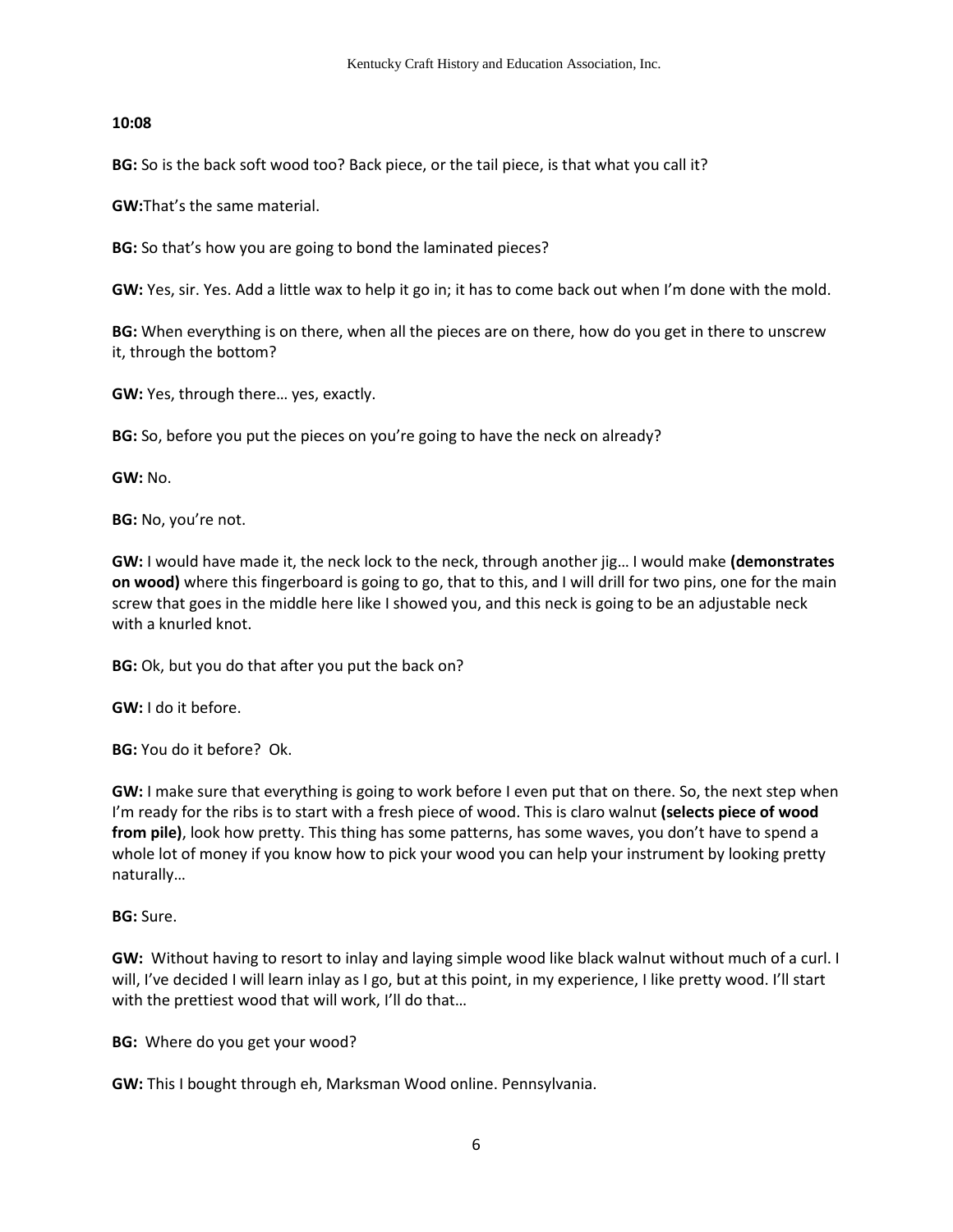**BG:** Ok. So you pick out what you want and they give you pretty much…

**GW:** They have pictures of the wood. You can see the wood, you can call them, and you can talk about it.

**BG:** So, you get what you see?

**GW:** Yea. And then you bring that big chunk of wood and you cut it into this big thick strip, and then saw it and get those strips, then I'll take the rough piece to a cold**(?, unsure of word)** worker friend in Frankfort where I work, he also has a wood shop. He has a drum sander that he thicknesses this stuff for, take it down to about 2.8 mm.

## **13:33**

**GW:** And then…

**BG:** Are you already done with that piece?

**GW:** With those?

**BG:** Yes.

**GW:** Yea, those are thickness, those are ready…

**BG:** So that's ready.

**GW:** Then I will just sit here and bend the wood. This is not hot **(using machinery in studio to help bend)** so it's not going to bend, I'll just pretend for a second here. Just work it very slowly. If you push too hard you'll break it. So this will teach you a whole lot of patience, and also that the thing can heat up and if you aren't careful you can burn your finger.

**BG:** You don't daydream while you're doing this…

**GW:** Yes. So you just make sure you bend it, and then go back to this piece and then see that the curve, that you are following this curve. Then, when we're done with that…

**BG:** Are they all curved the same way?

**GW:** On this thing, because I've toned it down about 5 mm, it's gonna change, it's gonna go a little different, it will go back to circular from this point on down, on down here. It's going to be just a little bit flatter. And this is the line that represents that drop.

So I'm going to match the piece of wood to the outline. And, I see here that there is a spot that needs to be brought back in and I just sprinkle some water, water with fabric softener, just a little spritz…

**BG:** Fabric softener? What does that do?

**GW:** It kind of helps soften the wood. I learned that recently.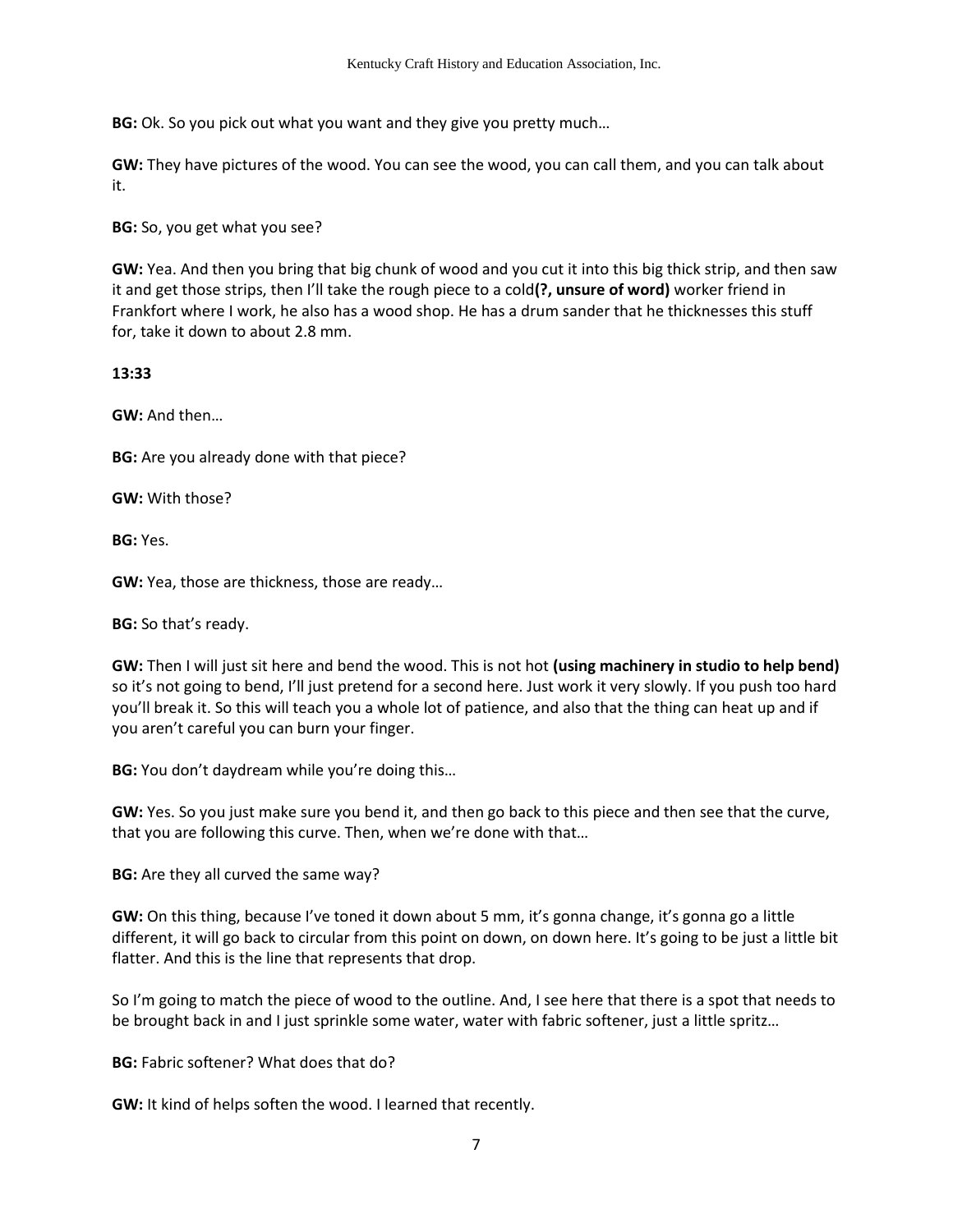**BG:** Ok.

**GW:** Then you just work that and then you got. You want to make sure that you put it on here and you kind of see that it follows the same pattern here. So there's another double check. But the first time you bend them you want to leave them alone and come back within a few days because then the pieces are going to relax back out a little bit.

**15:12** 

**BG:** So you have to bend them again?

**GW:** You'll have to readjust them a little after, yes.

**BG:** Is that the width you use then? Because I thought…

**GW:**No, this is excessive, this is a whole lot. On this oud that I'm going to make it's going to have 23 pieces. So if you look at the circumference anddivide by 23, it would be about an inch. Each strip will be about an inch wide so you take that… I've created this thing as a template…

**BG:** Ok.

**GW:** Put it in there… Let's use that other one.

**BG:** After it's matching you use a template.

**GW:** After it's matched… use a white pen because you are working with walnut, you look at the center here, and you use a clamp to hold it for you, and you can do that **(difficult to hear this section due to bell ringing outside).** 

**BG:** Are all of them the same size then?

**GW:** Yes.

**BG:** Ok, so you don't have to make each one different.

**GW:** You could. The sky is the limit. You could make narrow ones, fat ones; it just depends on what pattern you can think of. So after that's done, now we have this pattern and I take it to the band saw. I'm going to follow the line and rip those pieces. I'm going to stay about an  $1/8<sup>th</sup>$  of an inch outside the line. Cut it on one side first, and then when it's cut, I'm going to bring it down here and flatten it, which then will give me this one side. And I'll take that…

**BG:** What do you mean, flatten it?

**GW:** Flatten it on this inverted plane.

**BG:** It wasn't flattened when you cut it?

**GW:** When it's cut it is very rough.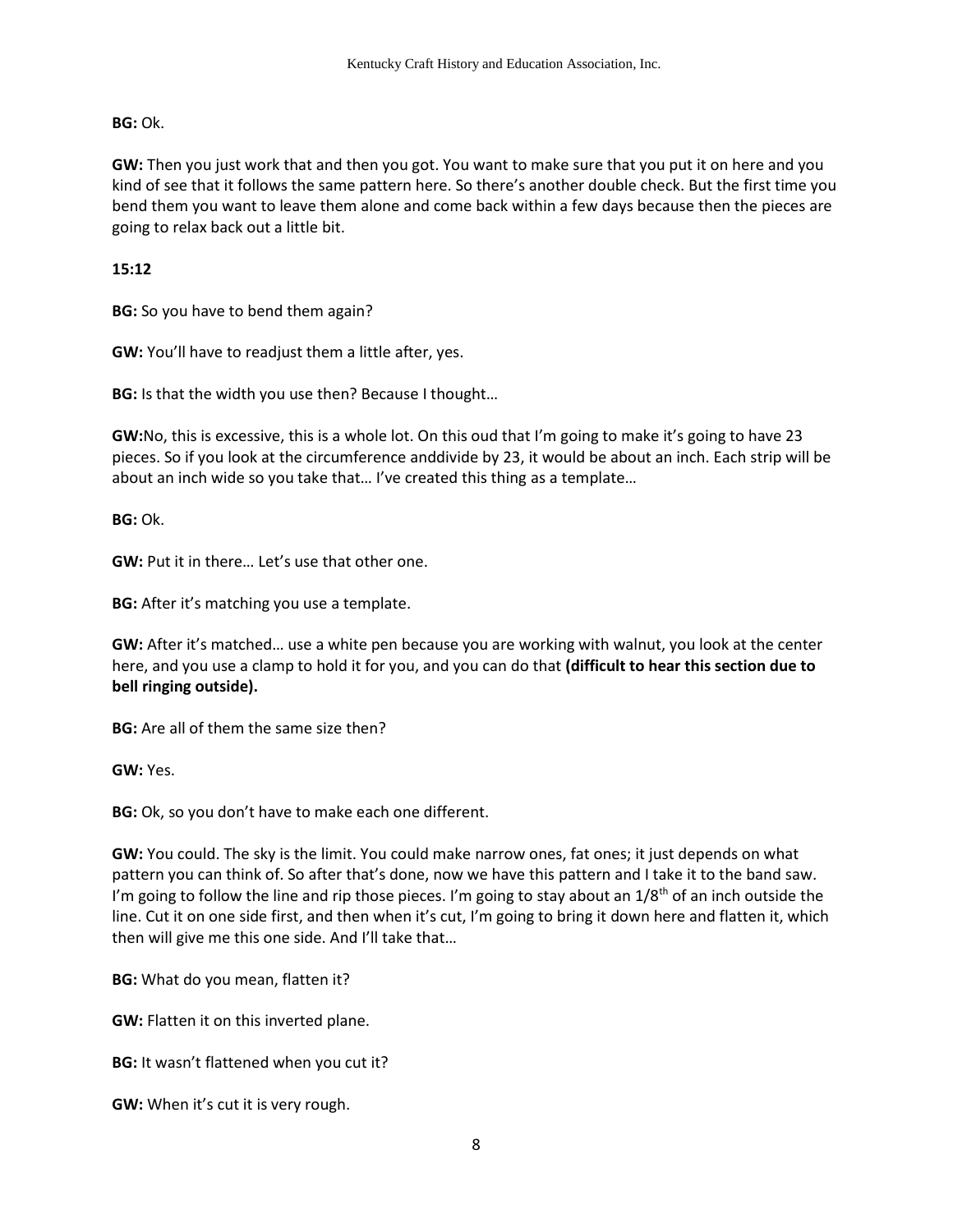**BG:** Oh, ok, you are smoothing it…

**GW:** Yes, it is very rough. What you want to do is basically use this, it is an inverted plane, 22 inch, 7 ½ jointer plane, and then you want to slowly shave off with a blade and make sure that it's following a flat pattern… you want to follow it, and then remove all the excess wood, that this surface is flat. Then that's checked. I have this aluminum plate. I can move it and put it up here for demonstration purposes… definitely don't want to dent this piece here **(moving aluminum piece in studio).** 

### **18:23**

**GW:** This is a chunk of aluminum that's flat.

**BG:** Where'd you get that?

**GW:** Frankfort. So I'm going to take this piece and I'm going to put it here. See how it fits? That's not exactly but it could have twisted with temperature…

**BG:** You want it to touch all the way down?

**GW:** Yes. You want it completely flat. Touching the whole base, so you can tell, you can touch this thing and make it dance, and you can tell that's the highest part. See that, where it's…

**BG:** Yea so then you go back…

**GW:** That's the high spot. You take that high spot, and go back. Work it a couple of times, and bring it back. And then when you're happy with it, you sand it, basically to bring those steps, the plane steps together, because there's a chance when you target one area with the blade, you are going to create some sort of a step. And with the sanding here, that will smooth that ridge. When that's flat, then you bring it to the mold. And let me move this back… **(Interruption while moving items…).**

**BG:** Now that's a piece of spruce that you were showing me before, right?

**GW:** That is European spruce from, that's Alpine spruce from the mountains in Switzerland, Germany and Italy.

**BG:** You going to use that for a template?

**20:18** 

**GW:** Yep. Ok. Now, we bring the piece to the mold. You apply the glue to it. Hold it with those pins.

**BG:** What kind of pin is it?

**GW:** Push pins.

**BG:** Oh, ok. That goes right in the center where you want it to be.

**GW:** Draw a line, you can do a few things where…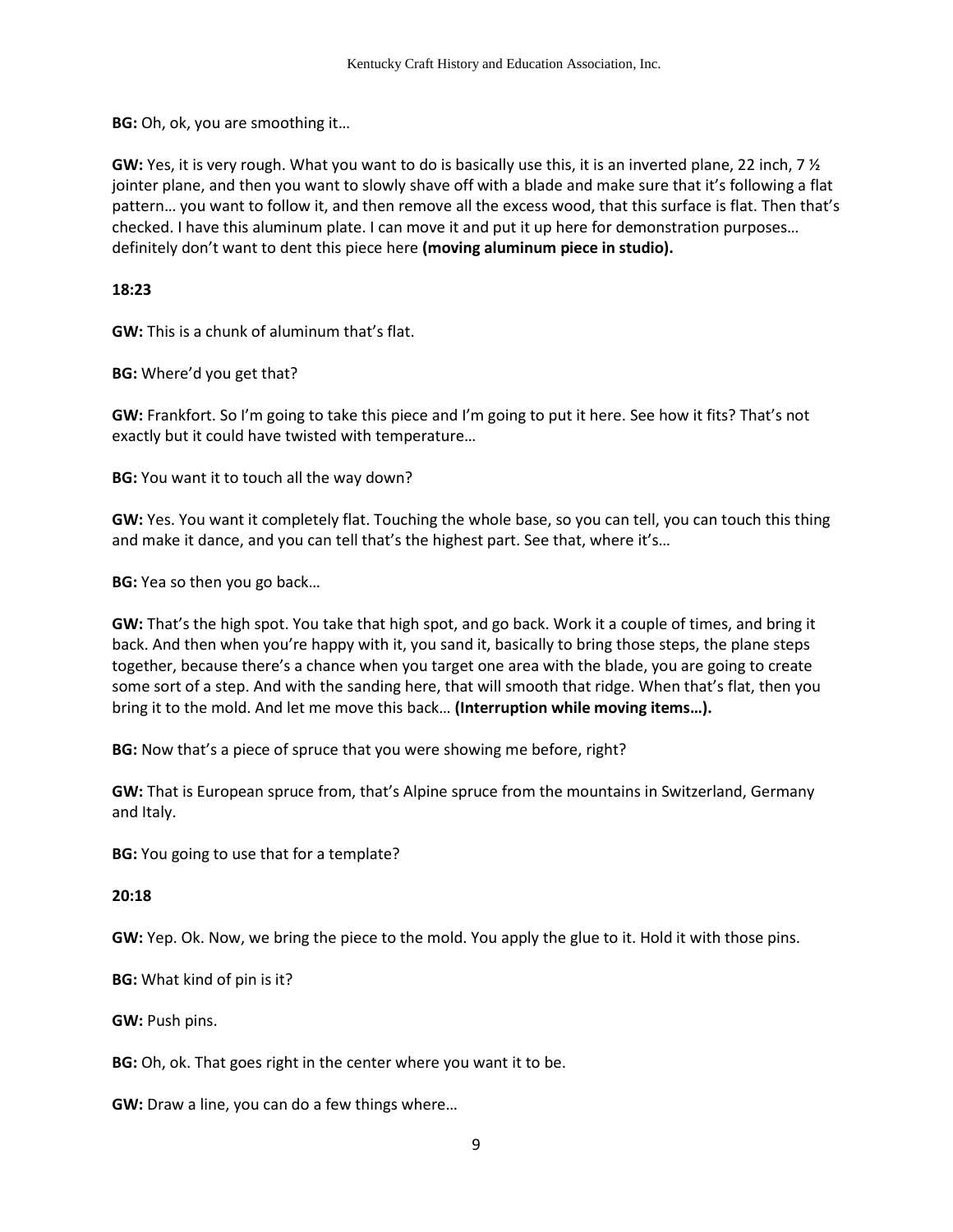**BG:** So that piece doesn't go all the way down to the bottom.

**GW:** No, it does about an inch, that's the point at which the pattern circulated 180 degrees. It's half the face, rotated 180, which gives this volume. And then you do the same thing here. I've already applied the glue here, and applied glue there. You just hold it there, and put this push pin, then you**… (Unable to transcribe due to hammering by GW).**Let's do another one on this side. Actually, I'll do about 3 on each side.

**BG:** So how do you put the next one on if those pins are in the way?

**GW:** This is the first one. When you are done with the first one, and you pull the pins, then you start working from one side and then the other. So when that's glued you pull it out.

**BG:** How long does it take to glue it?

**GW:** Couple of hours.

**BG:** Then you come back…

**GW:** And work the next strip.

**BG:** Right next to it?

**GW:** Yea. But you pull. Two hours is enough for the glue to set and you pull that, and then you bring the next strip over and do the same thing. Let me do, this is only for demonstration purposes. This will come off. Next strip, we have to change color. Use this strip. Do the same thing over. We've already bent it, sawed it, planed it, checked it flat and sanded it, and you put it right here like that. Give me a second please…

Before you put glue and glue the next strip, you shine a light. There, I don't see any light. If you see any light, there's a high spot right past it. You gotta work that high spot down. And you move, slowly. Check for tightness here… there… there. Now, it's tight. You're gonna put the glue with this implement. With this you squeeze a little bit and it will only give you the glue, this little nipple, and you go down that slowly. Make sure that it fills up with glue and…

# **24:10**

**BG:** Is the glue going to push out when you…

**GW:** Yes. And I'll put some tapes that will angle down here, that, when I put it on here I bring the tape and I tape it above, it connects to from here and comes up and goes on to this strip, so I'm kind of clamping it gently with the tape.

**BG:** Won't the glue get on the tape then?

**GW:** it will always come off, it's not the hardest thing, it's above the glue, it will come off. And then there is a lot of scrapping and work after you…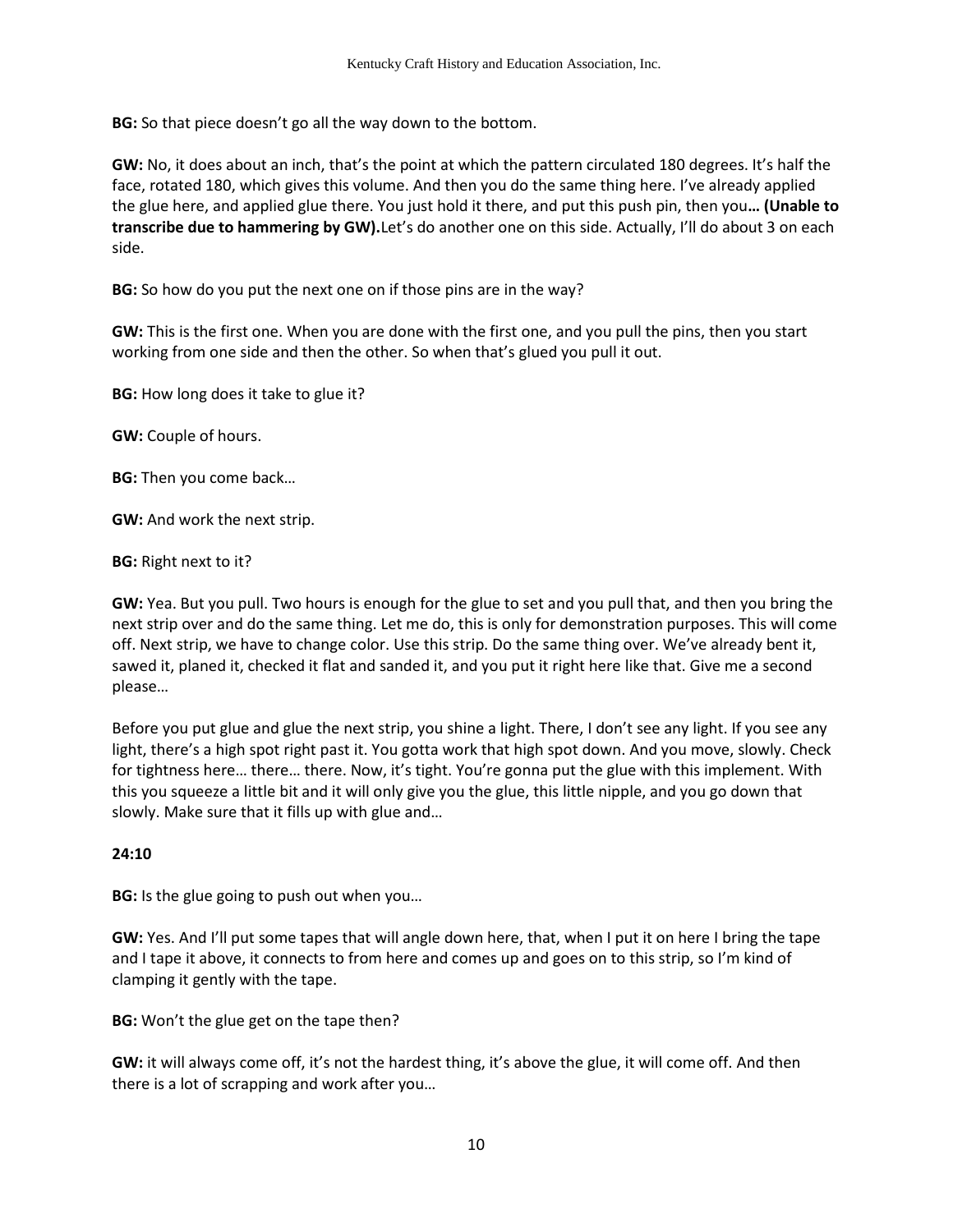**BG:** Sanding…

**GW:** Yea. So you gotta do the same thing here.

**BG:** Who designed that little device you've got there? **(BG referring to device holding the body of the oud).** The device that holds the piece on.

**GW:** That? That's a camera device.

**BG:** Oh, is it?

**GW:** Yes, I've talked to a friend of mine, we do oud making online and we email back and forth. Saw a little video and he goes, you can get that from somewhere, so I ordered it. And I think it works good. Now you see, that's how it goes. It's just like making a boat. And then you just keep bringing them in and at some point you're going to have them all the way down, and all the way down here. Get in there, remove the screws. Remove those screws here in the tail end block. Take it out. It will pop out, and you have a bowl.

**BG:** Oh…

**GW:** And then the next project is to basically bring the bowl and sand the top… My friend and coworker, Jason at work he has the drum sander, he will drum thickness, sand this down to maybe 2 mm, then I'll take it from there.

**BG:** This is the same depth across the whole thing?

**GW:** You want, where the bridge sits, you want this band to be the thickest band, to basically withstand the torqueing because this is going to get glued on, this is a torque kind of bridge. The strings are going to be coming out of here; they are going to be pushing and torqueing out, in this way and out this way. And, with that torque…

**BG:** You need it to be thicker.

**GW:** You need it to be thicker under it to make sure that you can withstand that structural element.

**BG:** So when he sands it, does he have to sand it different amounts for you?

**GW:** He sands it down to about 2 mm, when I get it, then I'll work fine tune it.

**BG:**And then you carve it, ok.

**GW:** Yea, I have a little hand sander that I can take it down to 1.9. Then you got to feel it.

**BG:** Yea.

**GW:** Then 1.8 maybe, feel it. Then, depending on what happens here with the grain, see how wide that grain is, how it goes from dense to wide, in this situation you may not want to taper as much around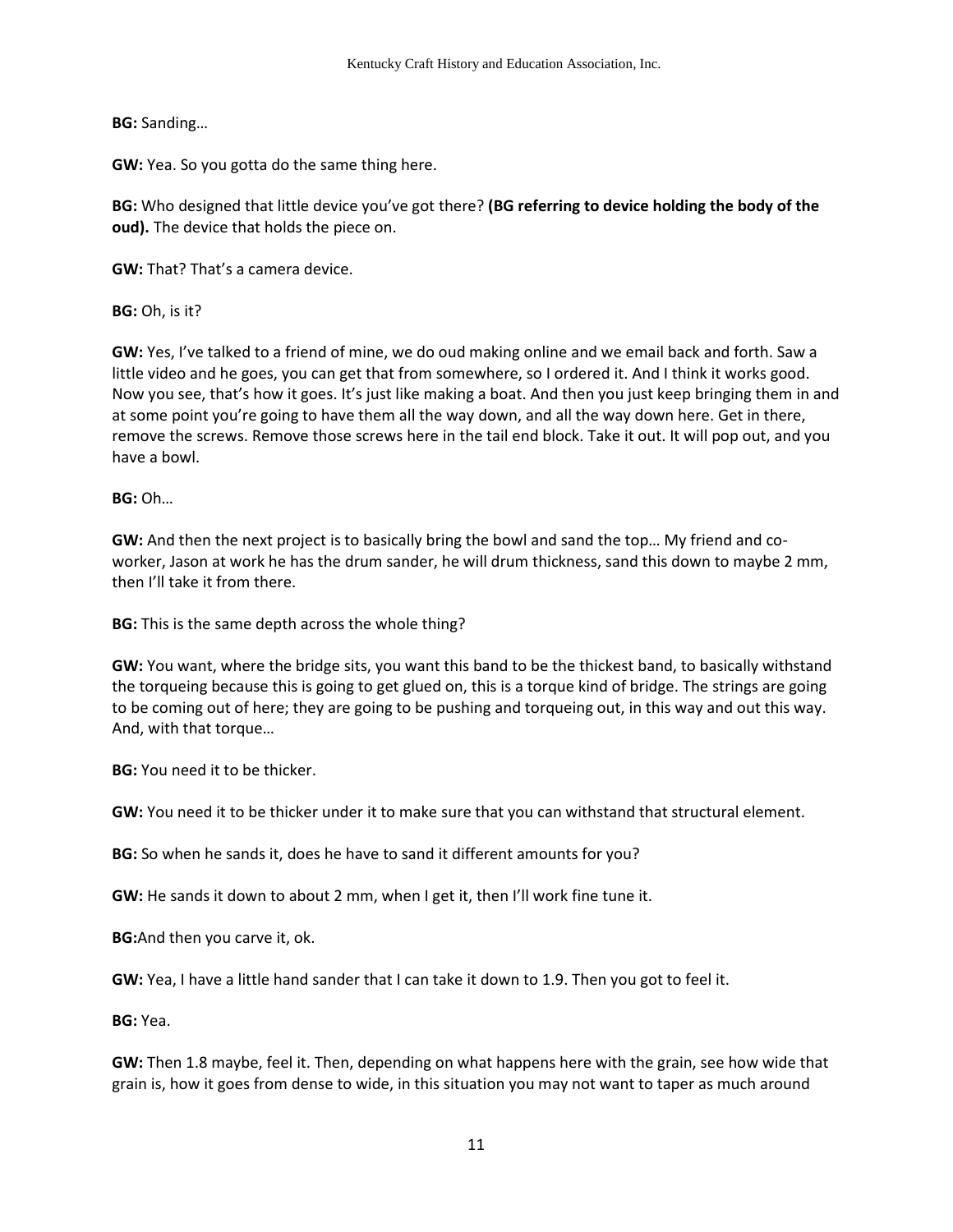edge for treble response anyways, because you have wider grain which might represent less stiffness. So every piece is different.

**BG:** So you're reading the grain here, can you show us the grain?

**GW:** Those are the growth rings of the tree. Those lines here. This is book matched. Find them here, I just jointed that yesterday and wanted to make sure that this joint is completely invisible. You shouldn't be able to see it. This is one critical joint you don't want to see any line, it needs to be tight.

**BG:** Right, you've made it very clear.

**GW:** See, can you see the line?

**BG:** No.

**GW:** You can't see it.

**BG:** No.

**28:25**

**GW:** There's what you'd call a shooting board, you bring the pieces like this…

**BG:** Oh sure…

**GW:** And you put them together. Right, that way, then you bring the same plane at a 90 degree and you are actually cutting this way, up, and make sure you cut and that there's no gaps whatsoever. Then you candle it. Basically, when you do that joint, you want to do this, and turn it to the light. If there is any light coming through, not good. You gotta go back and do it again. Sharpen the blade.

**BG:** Then you've already cut it too big haven't you?

**GW:** Yea, well you got to go back to the shooting board basically.

**BG:** Ok.

**GW:** So you can remove more wood in the high spots or the low spots and make sure that this whole surface is perfectly flat.

**BG:** So that one there was two boards.

**GW:**This one was two pieces exactly.

**BG:** Ok.

**GW:** Here, I'll just… It was a guitar top.

**BG:** Ok.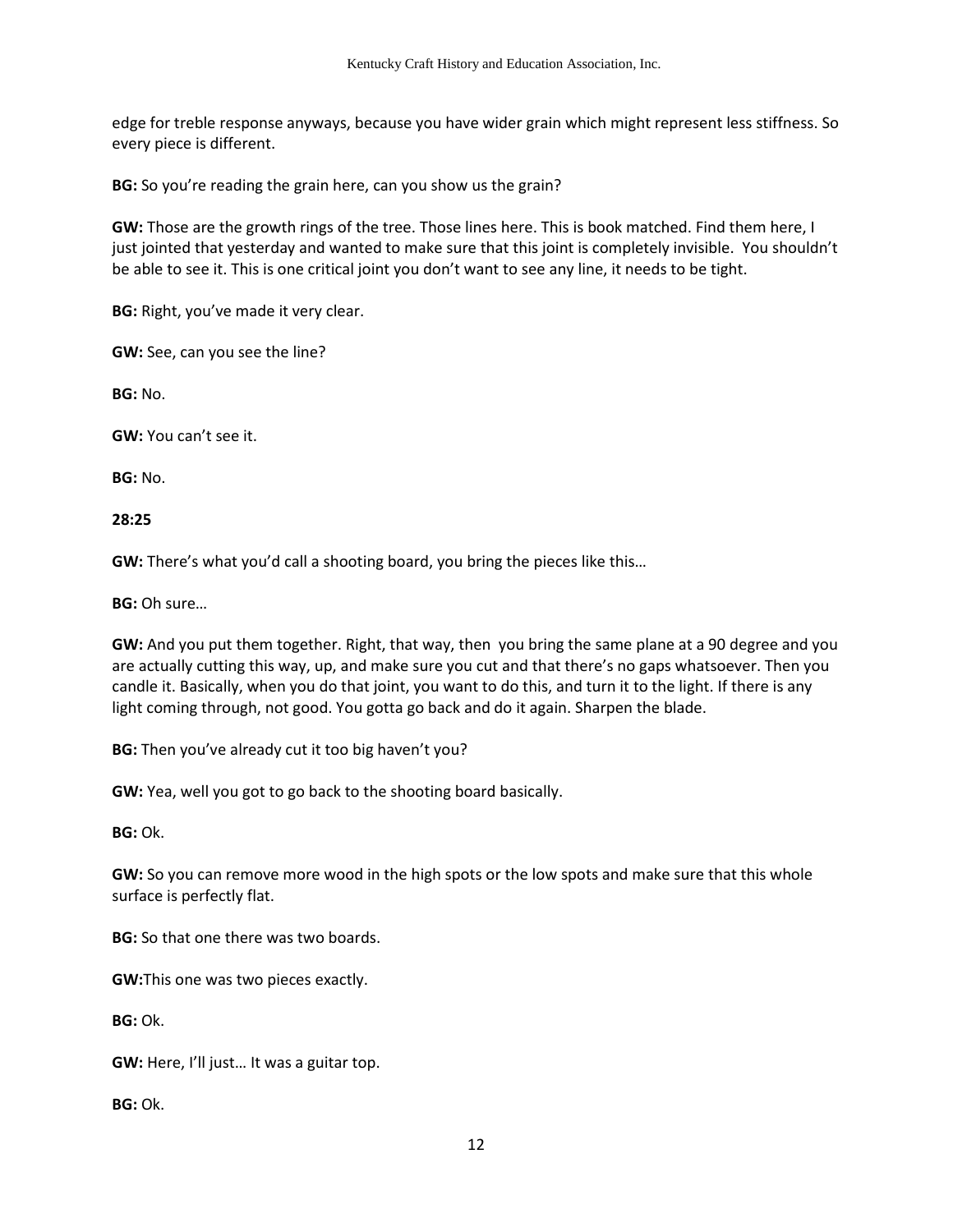**GW**: And it has some bear claw **(referring to**pattern **on wood),** but not quite as visible as that bear claw. And another tonal thing that you want to watch for, for top tone wood, is resonance. Listen to this… **(Demonstrates tapping on wood).**

**BG:** I can hear it vibrating.

**GW:** Sustained.

**BG:** Yea.

**GW:** It goes **(imitates sound)…**

**BG:** What's making it do that?

**GW:** It's the type of wood.

**3:02**

**BG:** So you want it to be that way.

**GW:** Yes.

**BG:** If it wasn't that way, could you make it?

**GW:** Uh, I've never tried. I've always shopped for the best wood that I can get. When I put my hand into making an instrument, the last thing I want to worry about is having a bad piece of top.

**BG:** But if you buy that online how do you know that it's going to be good?

**GW:** I bought this though Metropolitan Music, the same company that J.P. Miller used to deal with. They are the most honest people, I know the guy that cut it in Germany. I've emailed him. Andreas Pahler. There is a little story about this wood. I've done some research and emailed some people and they recommended that I get Pahler tone wood. P-a-h-l-e-r, Pahler, Andreas, his first name, and he is from Germany. He is actually, he has studied forestry, he is also a violin maker, has studied violin making in the Mittenwald, Germany, school of instrument making. He knows all about it. He goes out to those forests, looks at the tree, taps it, cuts it, splits it, and saws parallel to the split line of that cut. In other words, you're going to have a stiff piece that's not going to fail on you.

**BG:** So you don't just buy a piece of wood, you buy wood made for use in this.

**GW:** Absolutely.

**BG:** Ok, I get it.

**31:33**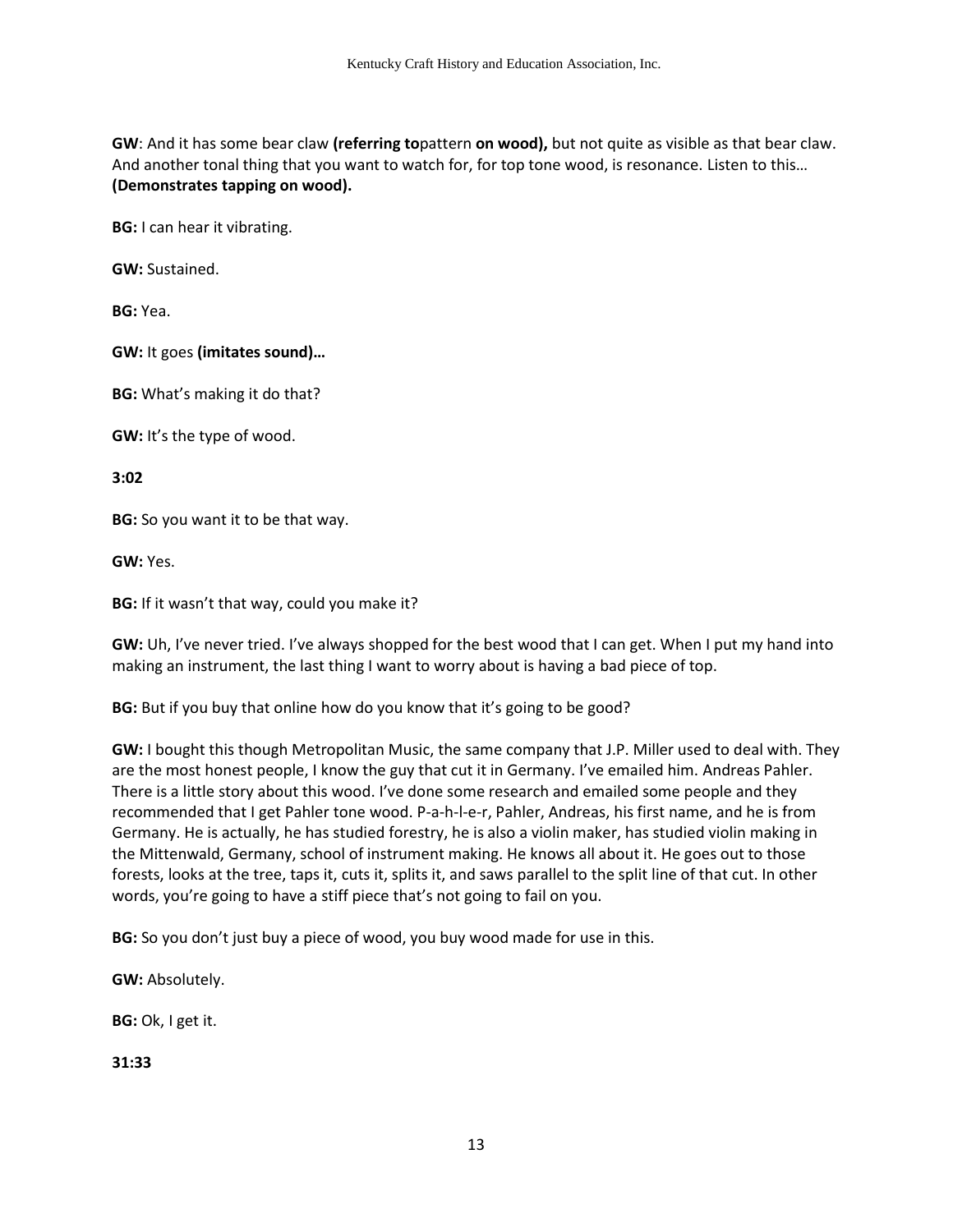**GW:** Has to be for top wood because the sound of an oud and a guitar, and any stringed instrument, mostly comes from the top. You got to have tone wood that's light; you got to have tone wood that's stiff. So there's this stiffness to tone ratio that you shoot for. If it's heavy, it's going to impede the vibrations. You want it as light as is possible.

**BG:** Ok.

**GW:** And as flexible, I mean as stiff, so it can withstand all the string tension and the structural forces that… **(Video stops at 3:06, resumes at 3:09).**

**BG:** And so, when you're gluing them on this piece of wood here you have three little stops there…

**GW:** You have three little stops… Let me move this out of the way again.

### **32:29**

**GW:** Ok, these are the book match. Book match means it's like you're opening a book, right, it comes from the same practically,and these two pieces were one piece that was cut in the middle.

**BG:** You said it was a certain part of a tree…?

**GW:** And this, they call those quarter sawing. You have the center of the tree here, or close to it. And the bark out here somewhere. So this is going to be like (demonstrates circle) a huge tree. And if you look at the one video that I saw, huge trees are tall and straight. Quarter sawing, because you want the grain in the top of the pieces to be running vertically, just like structural beams in a structure, I-beams, like I-beams.

Each one of those dark growth rings that you can see on those, just like that, that is a stiffer material, or a stiffer wood, than the soft wood in between the growth rings. This is summer growth, or dry growth. The light growth is the winter growth, or whenever there is rain a tree grows faster. Slow growth, fast growth, you can call it whichever you want. You don't depend on the light material in between the growth rings for stiffness. It helps, but it is like a sponge…

**BG:** You depend on the dark stuff.

**GW:** You want those dark lines in there…

**BG:** And that's summer growth?

**GW:** Right.

**BG:** Ok, when you don't have water.

**GW:** Yea. You get less water.

**BG:** Why does it get less water?

**GW:** Because it is denser.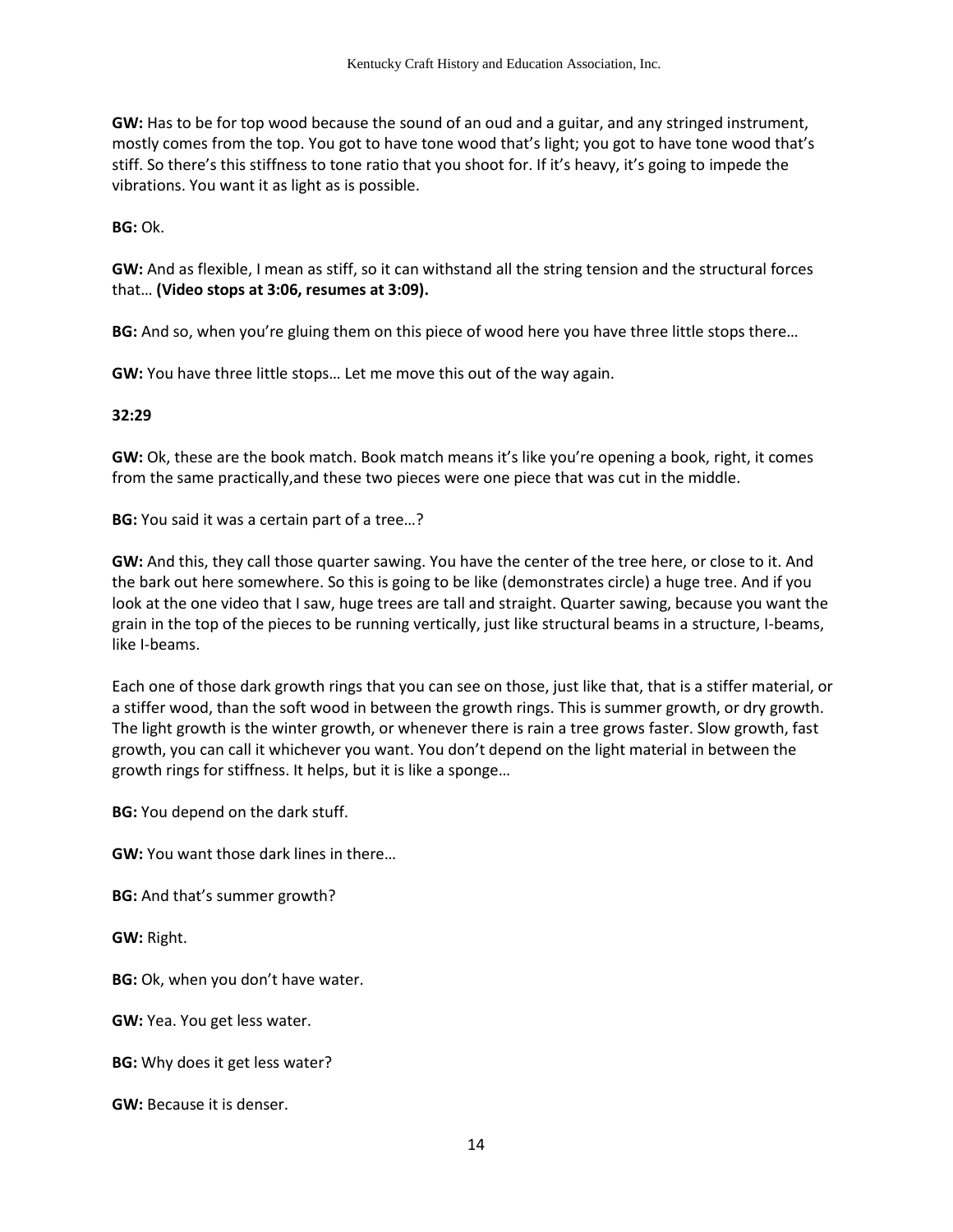## **BG:** Ok.

**GW:** Not as much water and it is sticking to each other. There is this thing in the tree, they call it vascular cambium, is this line from which tree cells are made. It makes xylem and phloem, two different types of cells, but this is the hard material, this is the structural element in the top. And there are vertical beams, so you want them that way. And this is quarter sawing again because these lines are parallel. We have, in a shooting board you want to do this and bring your plane and make sure you are all flat very well, you run a plane on both… When that is clean, then you are ready to glue.

# **35:17**

**GW:** Then you set that first piece here, I made those stops so this thing can't go any farther, and this other piece I'll set it right next to it, and I'll bring three blocks… let's see I had those somewhere. **(Looks for blocks in studio).** 

We will make three of those. One, two, and three, clamped. And when they're clamped, then I bring the three wedges, like a triangle wedge, an  $1/8<sup>th</sup>$  of an inch on one side and a quarter of an inch on the other, which slips in between the block and that piece.

## **BG:** So, three wedges?

**GW:** Three wedges. Three of those clamped down so they won't move anywhere. You bring this, run the glue, bring it in, rub it, rub it a couple of times, and make sure that the glue is spread evenly. Those are clamped, bring the wedges in, tap the wedge, tap the wedge, tap the wedge, hold this, tap them again, put a weight on here, leave it at least a half hour. For half an hour the glue sets, I let it go for three or four hours. I don't risk it. Then you unclamp, pull the wedges out, and it's all one piece.

And then we get something like that **(shows finished piece).** 

**BG:** Where you can't see the line.

**GW:** You can't see it, can you? That's the joint. On the back it is also tight.

**BG:** Which is going to be the outside?

**GW:** This is the showing face. This is what you're going to see. This is the side I'm going to use.

**BG:** Why'd you pick that side?

**GW:** Because if you look closely near here you can see the bear claw pattern. Can you see it? Can he see it?

**BG:** Yea, I think so, like little lines going…

**GW:** See that, if you look, it's those squiggly lines on there, it's called bear claw.

**BG:** Uh huh.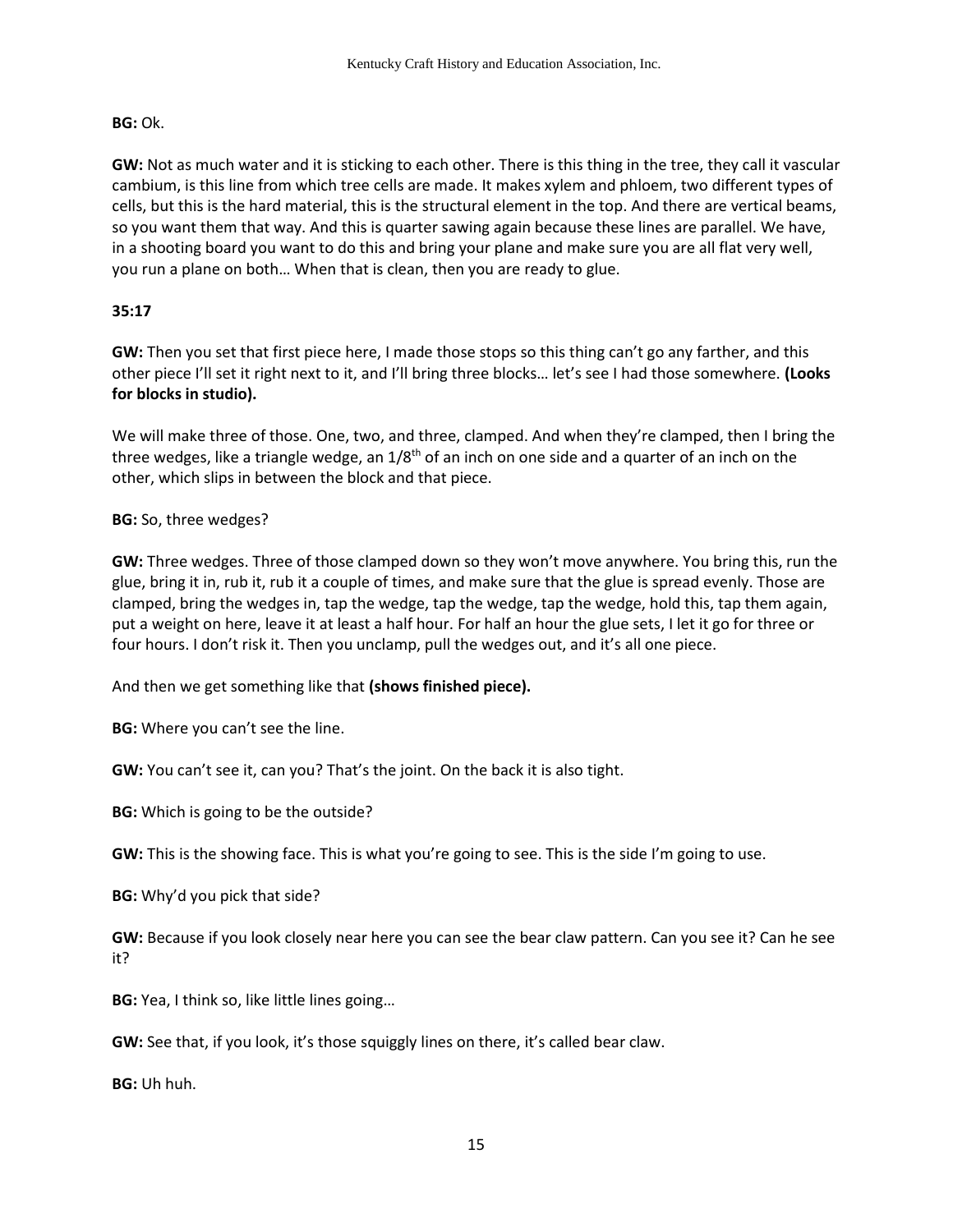**GW:** I'mdoing this for the aesthetics. If it's there, it's delicate, it's pretty, it's going to help the look of the oud, I don't think there's a bear claw oud ever. Never seen one. Usually their top wood is very cheap, in most cases. Might as well make it look good.

**BG:** Yea.

**GW:** And show the aesthetic, the outside, and that's what I'm sticking with.

**BG:** And you're going to cut that out and glue it to the bowl, right?

**GW:** Cut that out, and then I'm going to put braces underneath.

**BG:** Oh ok, braces underneath.

**GW:** Yea there's going to be braces…

**BG:** Are there going to be braces in the bowl too?

**GW:** No. The braces will connect to the bowl.

**BG:** Ok, alright, got it.

**GW:** See, this is the edge of the bowl and the brace is going to come and glue to it right here, and it's going to be a lateral thing going from here to here. One here, one here, one here, and then sound hole, and one right above it, and one right in the middle of it, and one right here. And then the block. Braces are fit to the bowl; you want the braces to fit the shape of the bowl. You don't want them big; you don't want them small, just right.

**BG:** You cut those out by hand?

**GW:** Those are cut by hand. Braces are made out of this piece. This is a cello base bar piece. Also a Pahler tone wood from Europe. Very dense grain. Straight. I'm going to cut it into two, and probably rip three braces from each. You need seven for that so I'll have enough. Braces are about 4 mm around the edge. They taper, as they come in, they taper to 3 mm, and taper back out to 4.

**39:57** 

**BG:** Ok, well I think we got enough out here. Ok, great, let's go inside.

## **40:02 (Sound check by videographer, movement from studio to inside home)**

#### **40:45**

**BG:** So we are at your house here in Lexington and the date is April 18<sup>th</sup>, 2012. Well, we were just outside and you showed us some of the steps that it takes to put one of these ouds? How do you spell that?

**GW:** Oud, as in oud in Arabic basically meaning a stick of wood, it's a kind of simplistic way of calling it.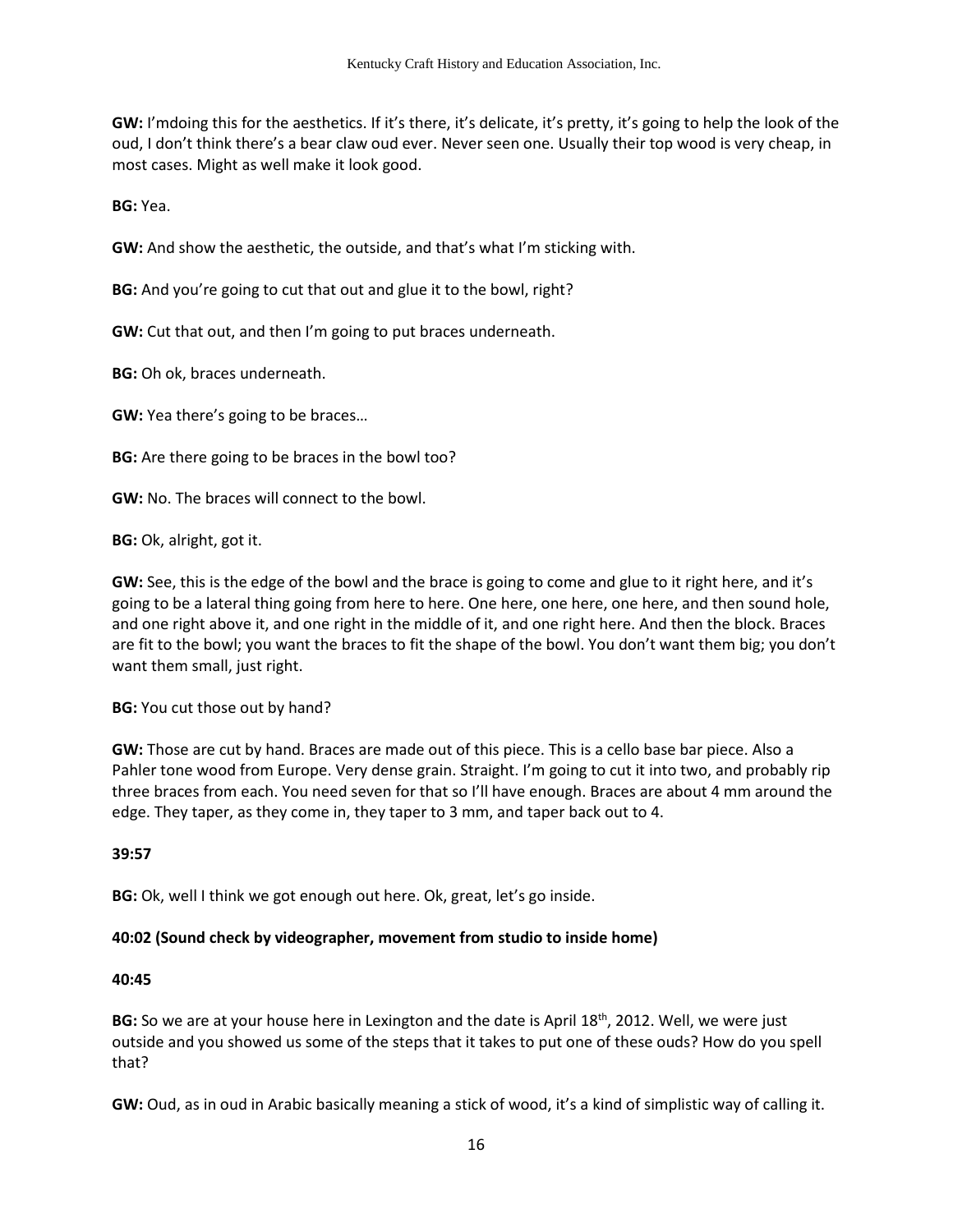**BG:** And how do you spell that?

**GW:** O-u-d in English. There are variations, there's u-d, and a-u-d…

**BG:** So it's…

**GW:** Mostly its o-u-d.

**BG:**And you were telling me earlier that there are lots of variations of how it's made in different counties.

**GW:** Right.

**BG:** It's mainly found in the Mideast?

**GW:** Uh, it started… when the Arabic culture came about, they I guess, got the influence from the Persian culture. And now, if you want to trace it back, there's a legend that talks about, that the 6<sup>th</sup> grandson of Adam, Lamech, his son died, and he hanged his dead body on a tree. And then, that inspired him to make an instrument in the shape of the dead body of his boy, after he was dead.

**BG:** Why'd he hang him in a tree?

**GW:** I'm not sure. I don't even; I couldn't even think that somebody wants to make an instrument after his son died. Must have been a healthy son though. With that said, that's, if you look at the history, that's where some information comes from, there's a legend that's where it emanates, that's where it starts. And then, you know, it was probably in the area where Iran and Persia took it, and then it moved around and Arabs took it, the Greeks, the Turks. Then the Arabs took it with them to Andalucía. And, after a while, the Renaissance lute movement came about.

**BG:**Which looks similar…?

**GW:** It's based on the Arabic oud. Which, some people say, the word luthier comes from luter in French, which has to do with the lute (luter, French spelling, verb).

**BG:** Are they played the same way? Are they tuned differently? **GW:** They are tuned differently. There are a lot more strings on the lute, and there are also frets. The Arabic oud is fretless.

**BG:** Ok.

**GW:** If you look at the fingerboard…

**BG:** So, just to begin with, you came from Lebanon to the United States, when did that happen?

**GW:** August 1984. Came for my engineering studies. I have a master's degree in Civil Engineering from the University of Kentucky. I even finished all of the PhD classwork. At some point I got tired of schooling, I got engaged, took the first job that came about, and joined the state.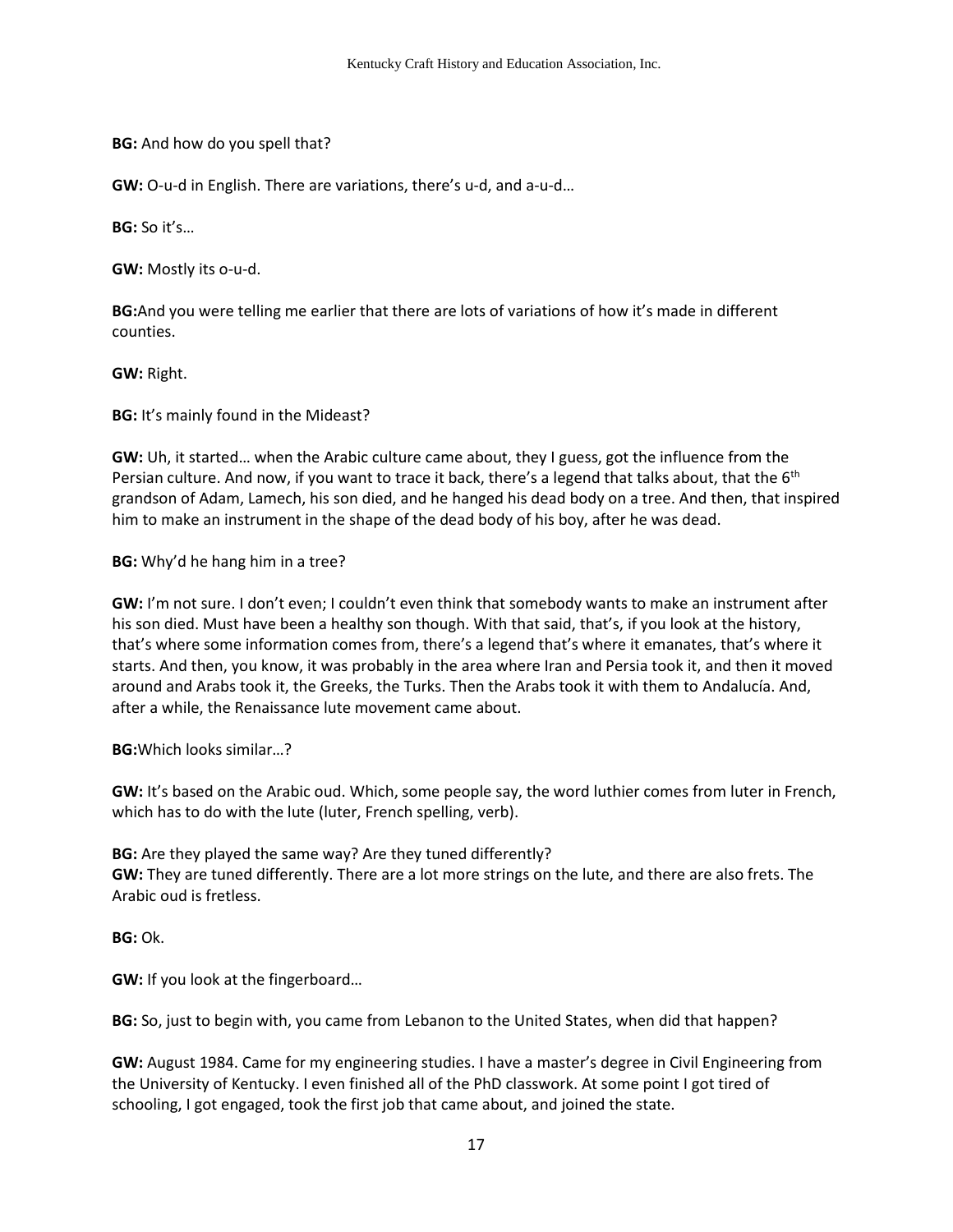**BG:** So you've been working for the state ever since?

**GW:** Right.

**BG:** Where do you work?

**GW:** I've worked in a few different places. I've worked with environmental protection, Division of Water, worked for the two branches, the sewer part and the drinking water branch, and moved to hazardous waste with the Division of Waste Management, worked there for 6 years, and then finally took a job with the public service commission and I'm still there.

**BG:** Is it in engineering?

**GW:** Yea.

### **44:32**

**BG:** So your engineering background…

**GW:** Yea. Right now we deal with service quality. We monitor and check for service quality for water and sewer utilities within the state.

**BG:** When I first met you, you were part of our first festival I think, you appeared at our first festival, playing the oud… **(Year not confirmed by interviewer, unable to locate via internet)**

**GW:** Oud and violin.

**BG:** Oud and violin, ok.

**GW:** Right.

**BG:** You were on the main stage I think?

**GW:** I remember opening for Jean Ritchie on the main stage once.

**BG:** Yea, Yea. I remember that.

**GW:** Right.

**BG:** That was pretty neat.

**GW:** But I've also done a few venues on different stages and have even shared stage with Homer Ledford once.

**BG:** Oh, did you?

**GW:** When we talked about instrument making, yes.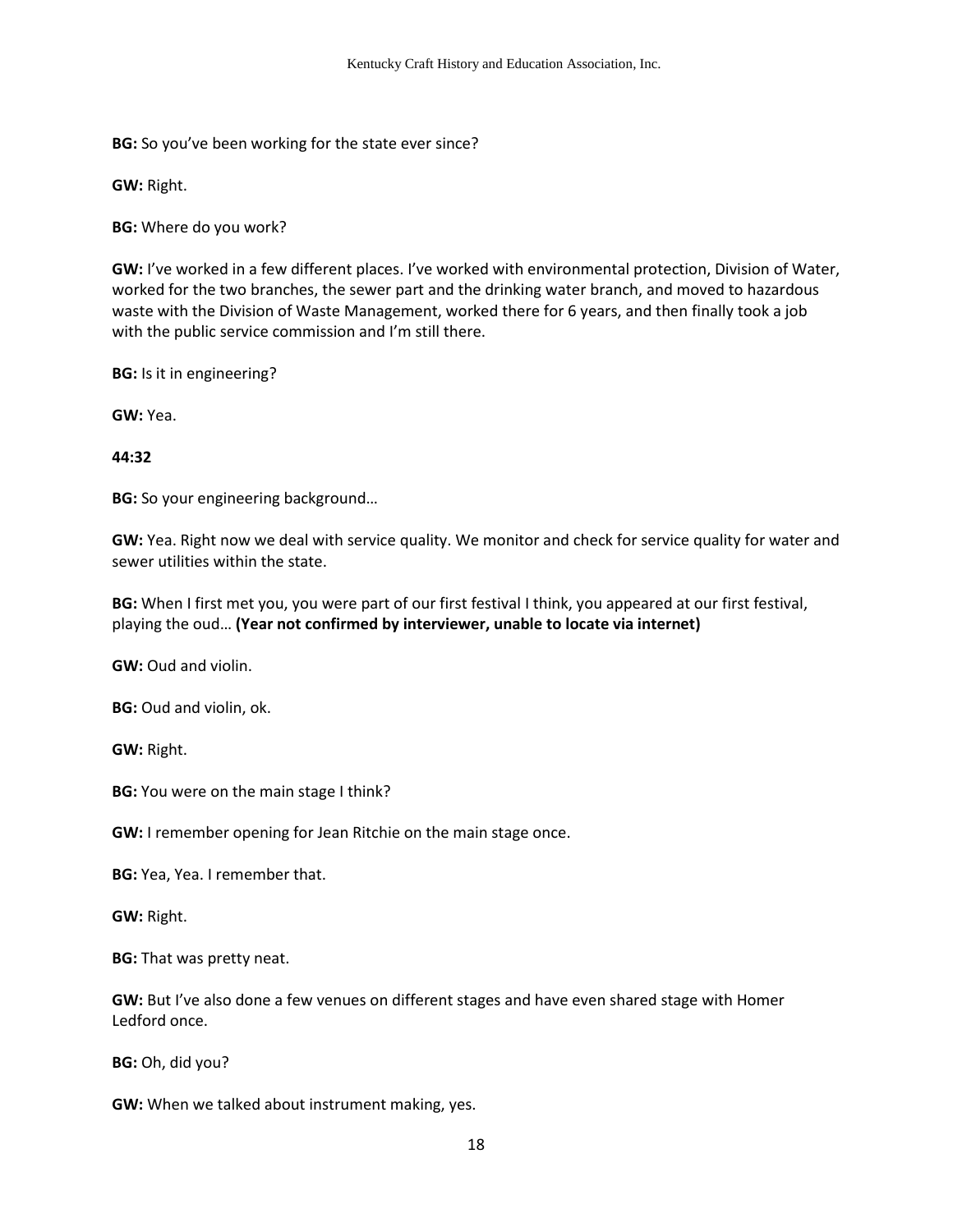**BG:** Oh, ok, you were talking about instrument making back then. Ok, in the first festival?

**GW:** In the first festival? Earlier?

**GW:** I don't quite recall.

**BG:** Ok. But uh, so in, I think we ought to say, talk a little about how you got into music. Where did you learn that?

**GW:** Um, it's almost something that grows under your skin without knowing it, you know… I heard, I've always wanted (gnat distracts speaker, restart). I was hooked to music ever since I saw a violin player on my uncle's television when I was twelve years old and I started nagging my parents, I wanted a violin, I wanted a violin. My dad was in the army, we didn't have, he didn't make a lot of money. Got me the first violin, and then the next thing, the violin will do something to the arteries in your neck, so my mom made me return. And then the next thing I nagged again, and then I wanted one and I got a Chinese one. That's how it started and then a year and a half later I joined a band, learned by ear. Got me a book and studied it on my own.

**BG:** Studied what?

**GW:** Violin.

**BG:** Violin, ok.

**GW:** Then, right before I came here, in the early to mid-eighties, in 84, 83, I grabbed an oud that my neighbor had. I was walking by, down the street, and I heard this plunk, like ting ting and I thought hmm, what is that? And then I bartered back and forth and gave him \$20.00. Got the first oud and that's how it got started. Then I had to come and continue my engineering studies here at the University of Kentucky, I'd left Lebanon, left the oud there,

**BG:** Oh you left it there, you didn't play it there much? Or did you play it…

**GW:** Started playing it there but then I had to come and finish my schooling.

**BG:** Did you take lessons in it?

**GW:** No. No, I just depended on books. I'm self-taught.

**BG:** Ok, all the way huh.

**GW:** Right.

**BG:** But you heard that kind of music when you were growing up.

**GW:** Yea, absolutely.

**BG:** So you knew what it was supposed to sound like and you listened to it on the radio I guess.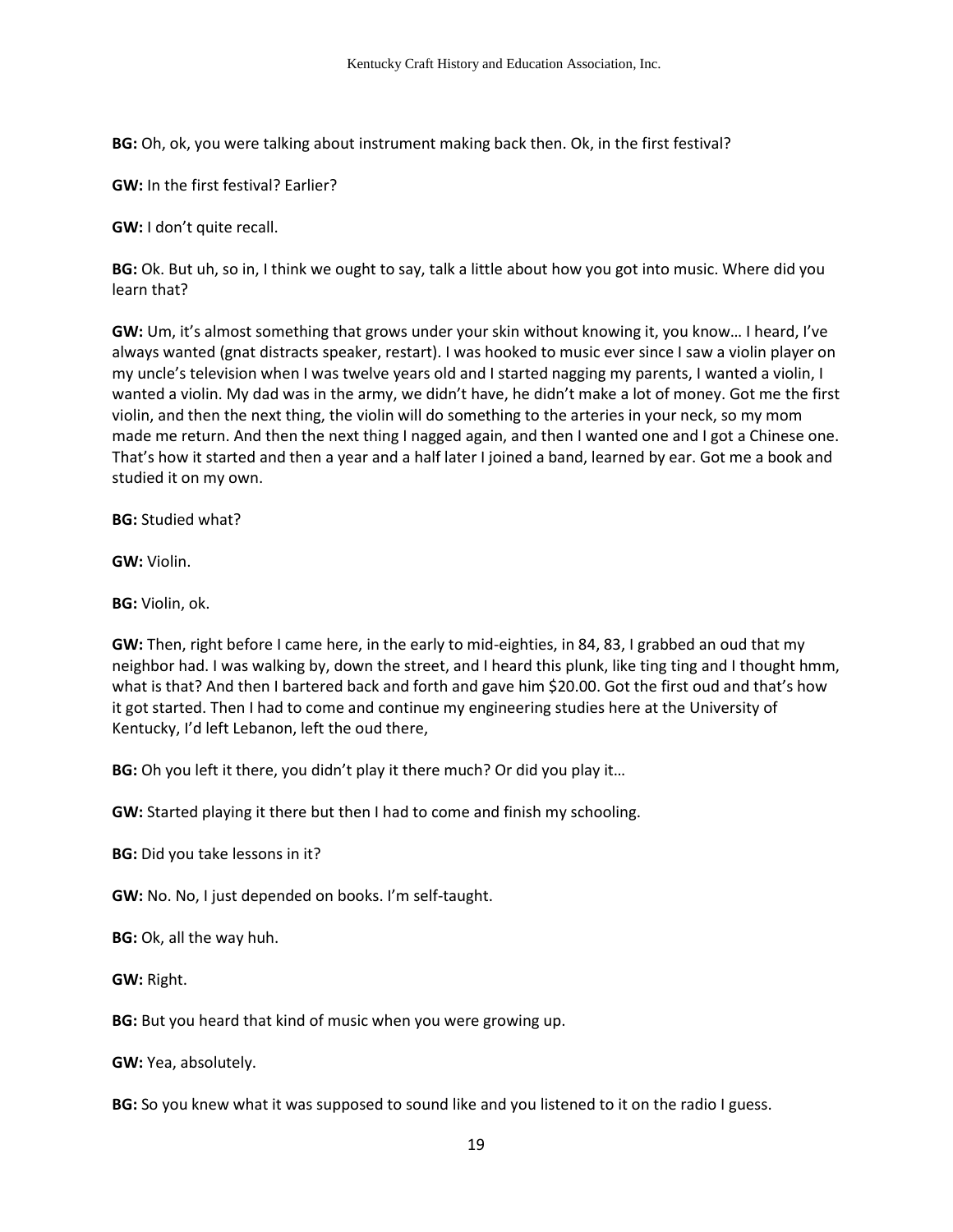**GW:** Radio, television, anywhere you can. I played in a band back then, of course, it was the violin that I played, but we had an oud player and it was not a foreign thing at all. It was like a little affinity…

**BG:** What kind of music did you play in the band?

**GW:** Arabic. Lebanese.

**BG:** Ok.

**GW:**Restaurants.

**BG:** Ok.

**GW:** I was sought after even though I was self-taught and played by ear. There were a few restaurants going, "We want that violin guy".

**BG:** Yea?

**GW:** Yea.

**48:00** 

**BG:** So, that kind of music, I don't know much about, I don't know anything about really, what is, I guess, what kind of songs were you playing? Can you show me something you played back in the band?

**GW:** Sure. Let me think. You want the violin, or you want the oud?

**BG:** Whatever you feel like. I guess you played the violin, didn't you? So go ahead and play violin.

**GW:** I'm just trying to think what kinds of songs we played back then, and it's been a little bit.

**BG:** Something that made you sought after, right.

**GW:** Yea, I have, actually the thing was, when you do improv, when you emote and people can sense it, you're improving and so I will just do a little improv…

## **49:06-50:09 (Music performed by GW)**

#### **50:10**

**BG:** Ok, so you would have been able to play that.

**GW:** That would be when, say a song stops or slows down, and the rhythm goes in to the slow mode, and there's a (demonstrates musical style) you've seen belly dances do their solos…

**BG:** Sure, sure.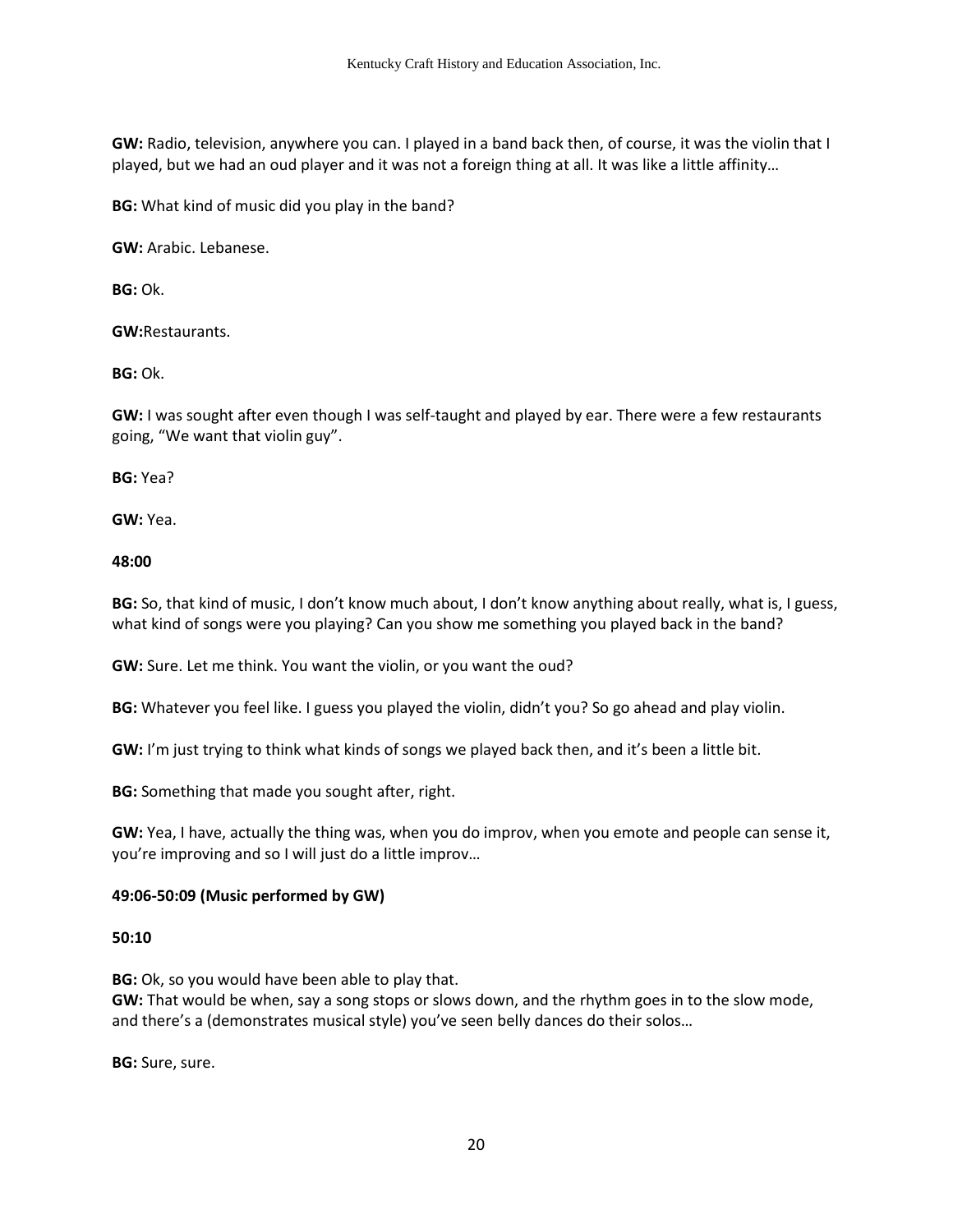**GW:** With the sword and stuff. This is when an improv comes into play. Of course I was also doing different songs depending on singer. There were some singers that came from Beirut, singers locally, we had to play, all the songs, and you know I was the violin player, that was my part.

**BG:** And what other instruments did you have in the group?

**GW:** There was an oud, there was a nay, n-a-y, which is a bamboo flute, my brother, Pierre was on the keyboard. There was an electric guitar, a bass guitar, and a drum set, and a doumbek**(goblet drum)** also, just like that instrument there, for rhythm.

**BG:** Did you guys make money on it?

**GW:** We did, we did. We stayed up late. It was fun. You know, the party starts 10, 11, and you stay up until 3 or 4, and then have you a big table of food that you sit there and eat, and you come back and play, it was fun.

**BG:** Was there dancing?

**GW:** People in the restaurants would usually come up and start dancing and stuff, yea. Ok.

**BG:** So you had that background when you came to UK in Lexington.

**GW:** Right.

**BG:** Did you find any outlets for that when you first came here?

**GW:** I did. I've met a bunch of Lebanese. There was a guy here who played the keyboard. We connected and I decided I'll do oud and he can do keyboard, and we went around playing for the area. We did weddings, we did festivals and stuff, you know, up to the point when he had to move. And then I also met J.B. Miller, then I took off on a different tangent.

**BG:** And that's when you started getting in to instrument making. Tell us a little bit about how that happened.

# **55:22**

**GW:** The violin that I had in Lebanon, cause I'm left handed I could not make myself play right handed, and mostly anywhere you go and you want to learn it officially they will send you home because you know, you are not right handed. At least in Lebanon they can turn you down because of that. The right handed violins switched, where I am left handed, switched the strings the other way and the bridge without redoing the internals, the nuts and bolts inside the base bar and the sound post, left me wishing for more tonally on the violin that I had. Plus, after Homer Ledford had adjusted the sound post on that cheap violin, after he sent me to J.B. Miller, he goes, "You've got J.B. Miller in Lexington and you are coming to me for a violin!" So I went to J.B. Miller and that's how it got started.

J.B. Miller grabs it and he goes, "It's got some weight over here. This is heavy." He knew right away it was a heavy thing, too thick, base bar the other way around and so on, even though I've tried and I've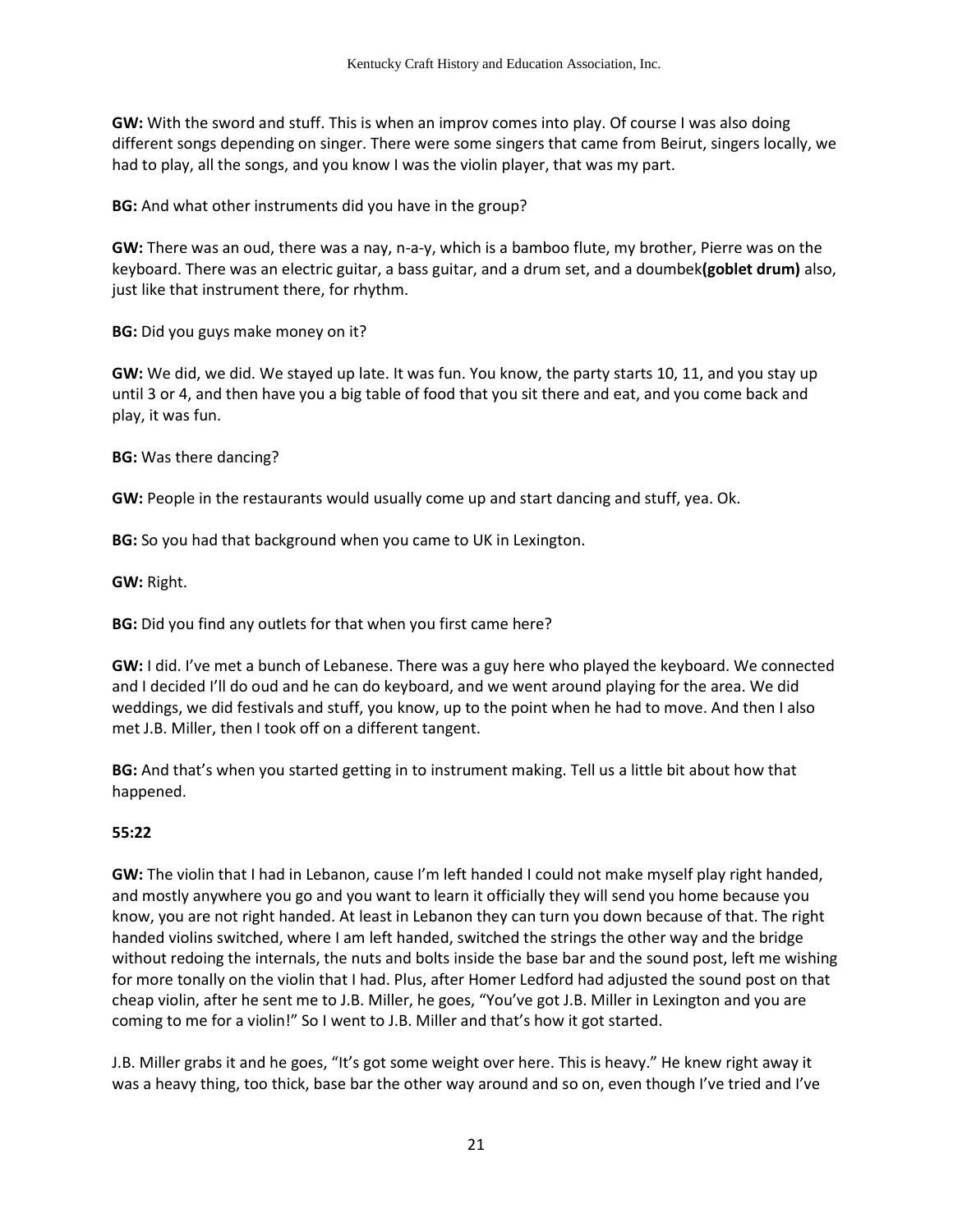sent it to a local shop here and there I think they installed the base bar incorrectly at the wrong angle, so…

**BG:** This was a violin that you brought from Lebanon?

GW: From Lebanon, yea. Made in Czechoslovakia, and it was just one of them factory built, overweight, very cheap things. Too much wood…

**BG:** So, were you going to quit on it, or buy a new one or what?

**GW:** Well, it was my birthday and I bought a used violin that J.B. Miller had in his shop that he switched left handed for me.

### **54:11**

**BG:** Ok.

**GW:** That's how it got started. Then I had my curiosity. I wanted to pop that thing open. So I popped it open.

**BG:** Wait a minute, he did all the internal stuff for you?

**GW:** He had another violin in his shop…

**BG:** That was for a left hander…

**GW:** Right. It was for right handers, but he opened it and put a base bar in it the other way, moved the sound post, new bridge, changed the pegs…

**BG:** Ok.

**GW:** So, then I bought that from him. That was his violin. Now, my violin that I had, I decided I can't lose, let's just pop it open. Popped it open, checked the graduation, too thick,regraduated it, scraped a bunch of wood out of it, took it down to the target thickness as the plans prescribed for a Stradivarius violin, put a new base bar, put a new sound post, closed it back, brought it back to life. It sounds good, now it is in Lebanon, my sister has it.

**BG:** How did you know how to do all that?

**GW:** Well, I didn't have a lot of experience, but when we were children I carved hearts out of rock with a knife, I widdled stuff, I knew I had the knack for it and the eye. I've also been involved in detailed retouching of sheet negatives when we were doing studio shots. My dad had a photography studio and I was doing the retouching, I was 12 years old and I was doing all of the zigzagging and cleaning up ofshadows and pimples and making people look pretty. I knew I had the eye for it, so it was just a matter of using a tool to get to the target, envisioned surface, or you know, shape. Just got some tools. Old man Miller saw me carve a chin rest for a violin, but I took this little piece of maple and went back home, clamped it on the table in my living room, got the chisel, I bought me a chisel, I chiseled it and made it look like the inside of a spoon. It was smooth and nice. I took it back to him and he was like, "Hmm, ok,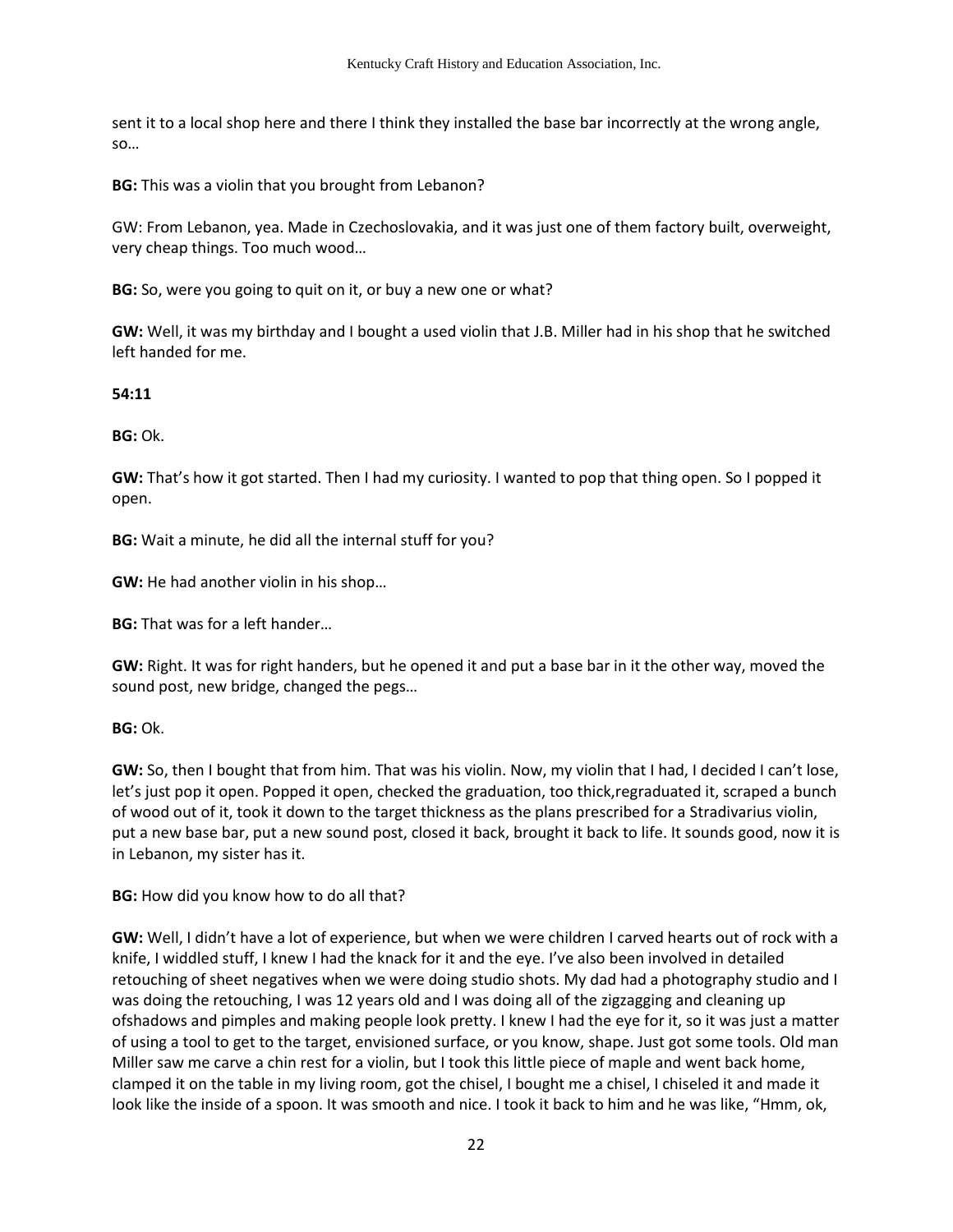you can work here." He let me in to his shop and that's how I made the first violin and the second, third, fourth, fifth,

**BG:** Did you ask him if you could work in his shop?

**GW:** We actually became friends… It's complicated because it was a friendship. When we met you know, he told me, ever since the first time I saw you I knew I was going to like you. And so, there was this friendship. I was engaged at the time, you know, I wanted to hang out with him, hang around violins, met Art Mize through that, we would go out to dinners, go out to different restaurants. If he needed shopping done I would go and do it for him, you know, and then, he would let me, after work, come from Frankfort, go to his house, grab dinner, eat, and then I'll just shoot into his back yard into the shop and carve away.

**BG:** When was this?

**GW:** Early 1990s.

**BG:** Early 1990s…

**GW:** 1990… Probably 91, 92, 93.

**BG:** Ok, how old was he then?

**GW:** He was 90 I think when I first met him. 90, 91… 90.

**BG:** Can you talk a little bit about what you knew about him? His, I don't know, just for the history of him, what do you know about him?

**GW:** Oh, J.B. Miller was a Kentucky celebrity. He had pictures that you'll see him right next to Roy Acuff of Opryland. Jascha Heifetz played one of his violins in concert. You'll hear stories about him telling you that his violins, just like the one I have hear that he gave me, compare very well with Antonia Stradivarius violins. You know, some crowd in some hall they had curtains and somebody behind the curtain playing the violin, it was a Miller violin, and people would go "Good!" And then the next thing they're playing the Strad and they couldn't tell. Those things…

**BG:** He had been a luthier for a long time…

**GW:** He had been a luthier for a long time. He made about maybe 40, 40 something violins, and he also barbered. He cut hair.

#### **BG:** Oh, did he really?

**GW:** He was, he told me, he was the private barber for Adolf Rupp and Bear Bryant. Adolf Rupp that made Kentucky basketball what it is. Bear Bryant who made Alabama football what it is. And one time I let him cut my hair, just to see them hands, to feel them…

**BG:** How'd he do?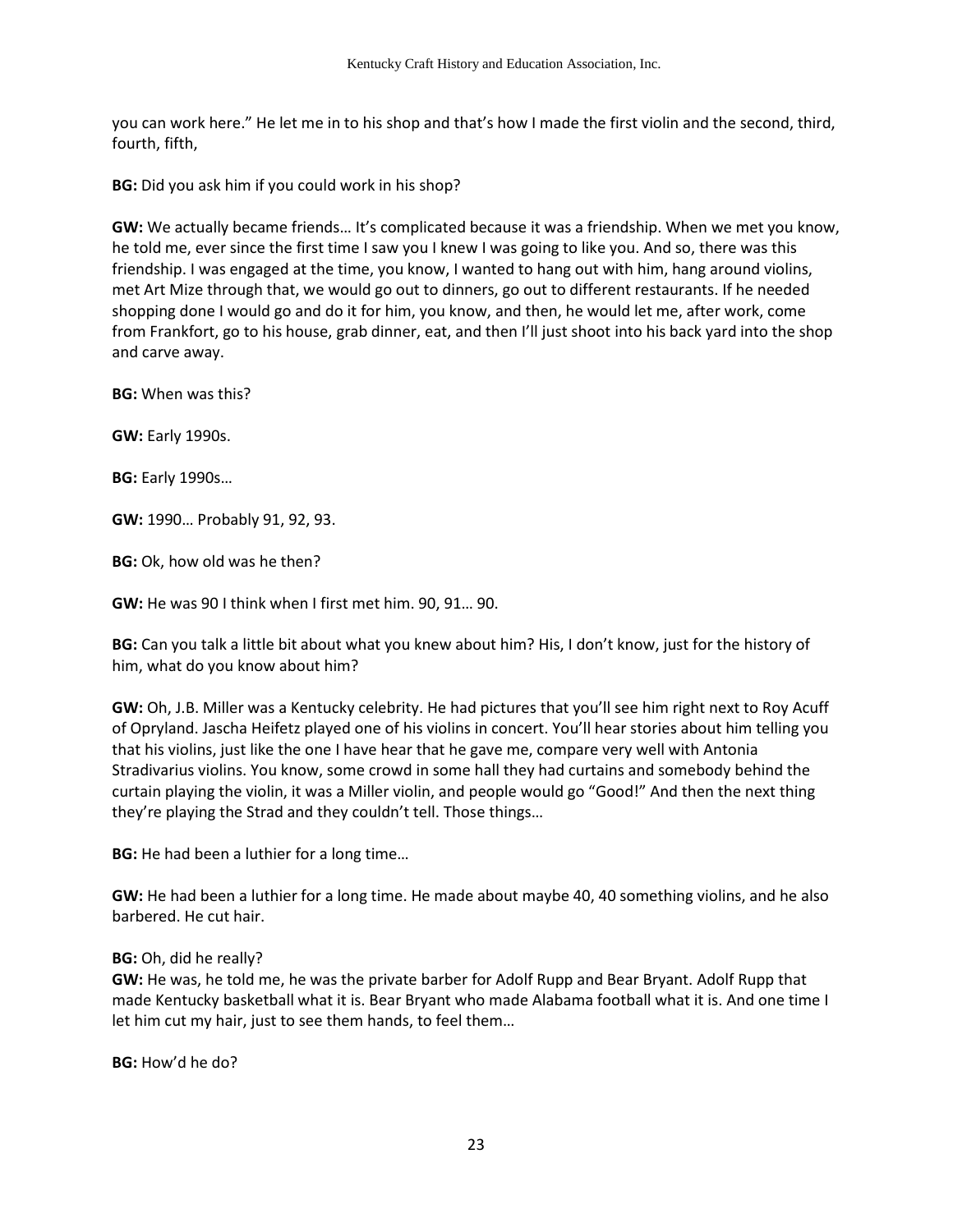**GW:** Very well. You know the clipper was a little old, it was a little bit old, but otherwise no bleeding going on. He sharpened sheers when nobody knew how to do it. He's tightened racquets (eliminated "balls") when no one else knew how to do it. This man was a natural.

**BG:** Tightened racquet balls? Not the ball, but the racquet?

**GW:** Tennis racquets.

**BG:** He strung them?

**GW:** Yea, he strung them, and tightened them, and tuned them. He would, you know, basically he would pluck it, and they all have to have the same tonality or pitch, to know that it's the same tension.

**BG:** Sure.

**GW:** Because you don't want one line to be stiff and the other one soft. You hit it with the ball it's going to jerk. But if you want them all… He did anything that needed to be done. He was a natural about anything.

**BG:** Now where was his shop when you were, when you met him?

**GW:** When I met him, it was in his back yard.

**BG:** In his back yard?

**GW:** Yep.

**BG:** Ok. I thought he had something down at um, towards eh, the Chevy Chase area? (Lexington, KY) Did he have a shop there at one time?

**GW:**Not that I know.

**BG:** Ok. I must be thinking of something else. So where was his house?

**GW:** 300 Stratford, here in Lexington.

**BG:** Downtown?

**GW:** Off of Southland Drive.

**BG:** Oh, ok.

**GW:** Yea.

**BG:** So he had a shop there?

**GW:** He had the shop in the back yard of his house. There was just a little concrete walkway to it, out and back.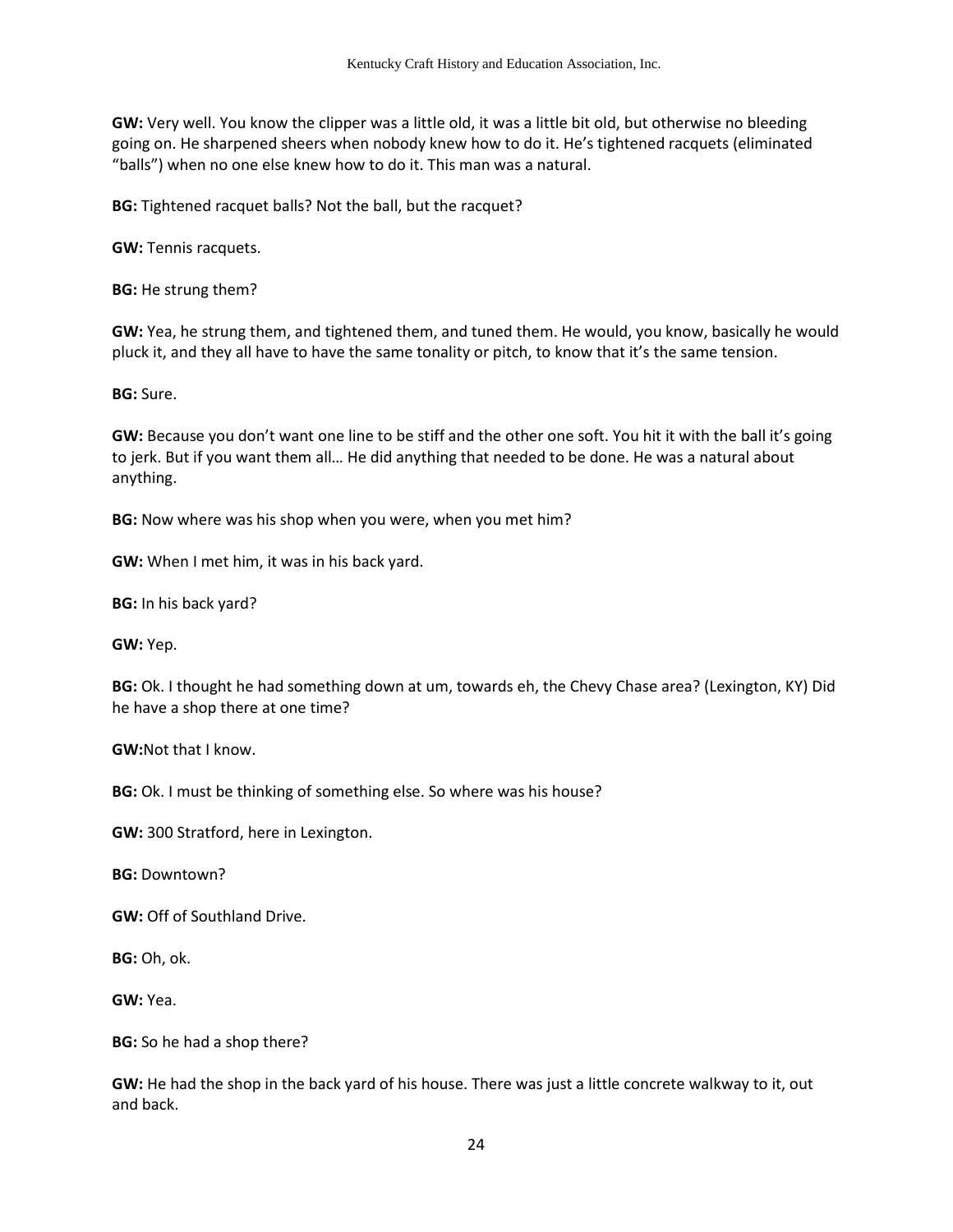**BG:** It was a little building?

**GW:** Yea.

**BG:** Was it like Homer Ledfords, or bigger, or smaller?

**GW:** No, not the fanciest, not very big – one area where he did the work, another area where he had a little cabinet with violins and things, and another cabinet, but not too spacious. It was workable, it worked for him.

### **1:01:28 (Interruption, room tone, starts second track of DVD)**

**00:34**

**BG:** Ok, so we were talking about his place.

**GW:** Yea, J.B.'s shop.

**BG:** Yes, so he would, he made something like 30 violins?

**GW:** I'd say like 40.

**BG:** 40?

**GW:** 40… 41.

**BG:** That's a lot for a guy isn't it?

**GW:** Yea.

**BG:** When did he start making them? Do you know how old he was?

**GW:** I think he was pretty young. It spanned over probably 50 years.

**BG:** Ok.

**GW:** I'm just guessing at this point. I know he showed me, I've seen his second violin and it got stolen from a car, there's a story about that… Sometimes you hear a story, you know, about a violin that he had to go to court for because it was stolen from him. I've witnessed, one Friday afternoon when I came after work and I saw this guy there, supposedly a minister that had ended up switching violins, and took one of J.B.'s violins in the violin case in the trunk of his car that he apparently rented and left in the airport. Guess what, J.B. gets that violin back. **BG:** How'd he get it back?

**GW:** Because the man left it in the car.

**BG:** Left it in the car?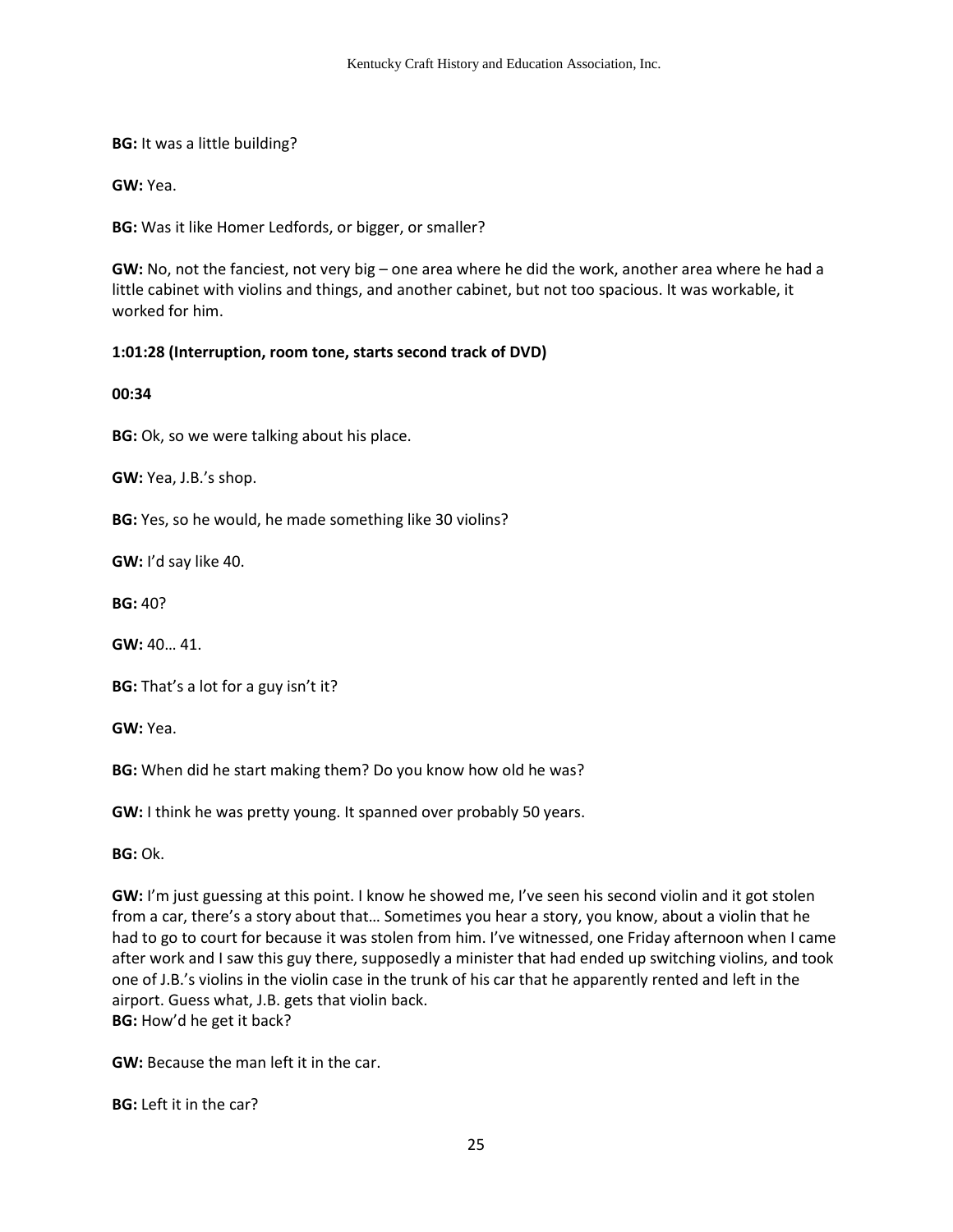**GW:** Yea, he didn't fly with it. He must have had some sort of a remorse episode on the way to the airport in Lexington and he may have just decided to leave it in the car and J.B. just got it back. He told me that. I saw the man, he talked his head off. People, a bunch of people, go in there and talk forever. Wait on him to turn his back and steal stuff.

**BG:** Did he get things stolen a lot or just sometimes?

**GW:** Just sometimes, a few times, not a whole lot though.

### **2:18**

**BG:** So, he kind of let you work there, was he paying you, or was he just…

**GW:** No.

**BG:** Was it like an apprenticeship?

**GW:** Not even that, no. He taught Eugene Lee of Georgetown, he taught officially also Art Mize the repair business and stuff, but I was not officially taught under him. I worked, if I had questions he would help me out. You know, the first violin that I made we were trying to varnish and I had it all carved and sanded and ready to seal it and, not knowing any better, I trusted a little bit in his hand working and we ended up ruining the color because the stain color was the wrong color, and no matter what you did to the oil varnish on top of it, it looked like a gun stock, kind of a greenish brown and very ugly. We had to strip it, change the color into maybe a reddish brown, and then we had to…

**BG:** He made this mistake?

**GW:** I'm not sure what happened. It was one of those things that I chalked up as experience, and that's how you learn; you just trample in your own mud sometimes and you pick-up and go.

**BG:** You can't sand it down at that point.

**GW:** No because the stain has gone down and penetrated the wood and it's in there. Even if you tried sanding you might remove some, and then some will stay. It'll be blotchy.

**BG:** Are you saying because he was kind of old…

**GW:** Maybe, maybe he missed it, maybe he wasn't paying attention.

**BG:** But he was letting you work in that shop?

**GW:** Right.

**BG:** Making your own instrument, and he was giving you help.

**GW:** He helped me. He gave me free wood. The tone wood that I used on the violins was his wood, free. He let me use his tools. He would bring me a sandwich.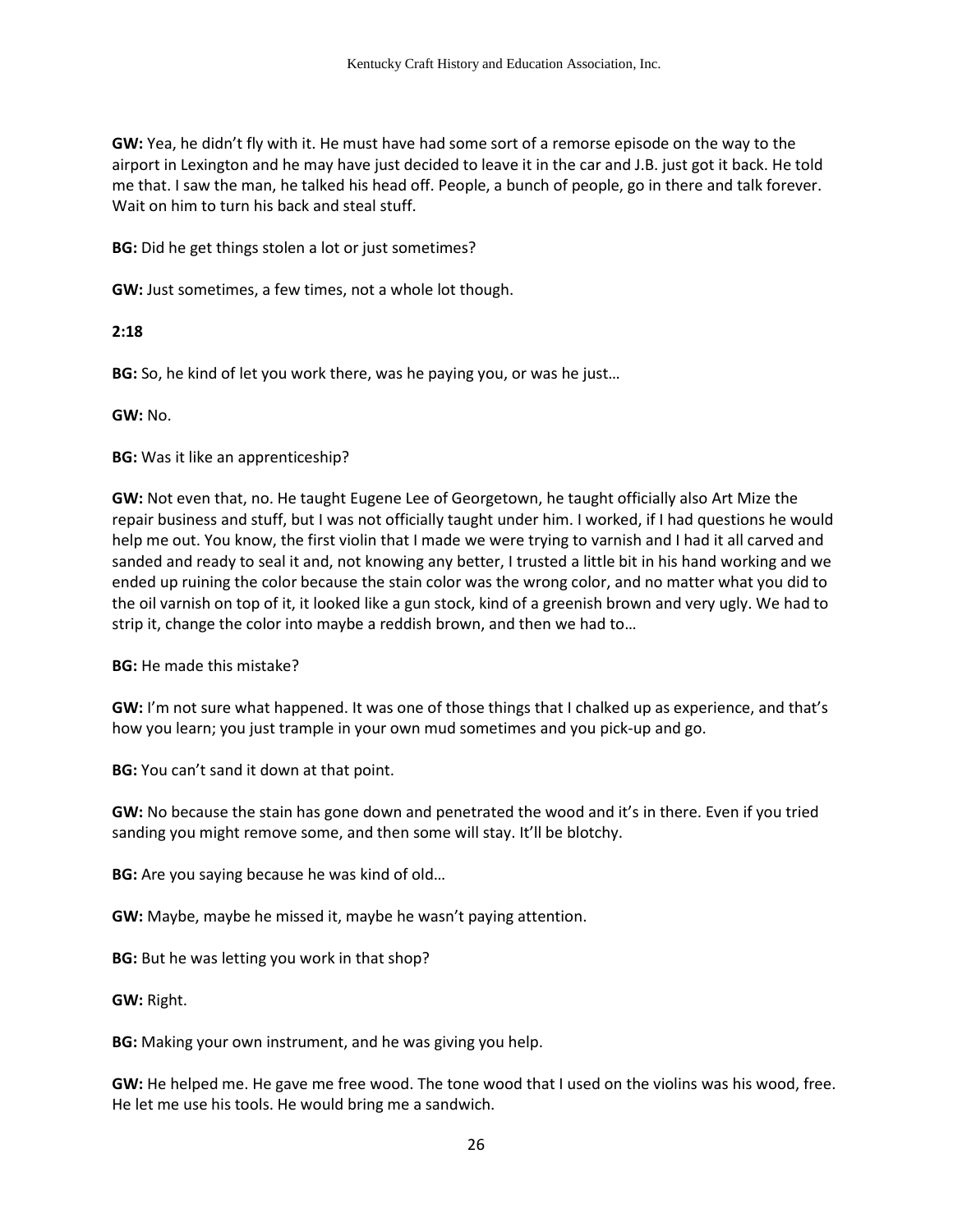**BG:** Really?

**GW:** Yea, back to the shop, you know, he would bring a drink. "What do you need, George?" He would come and see where I am, give me something to eat, and then go back to the house and watch some tv.

**4:11**

**BG:** Were there other guys working there too at that time?

**GW:** No, I was alone, sitting there alone.

**BG:**Ok and that was after work?

**GW:** That was after I finished the Frankfort job. I'd get down there, and I'd leave there about 9:30. Of course, he had to sleep at 9, so I let him go back and shut the door and lock it, make sure the lock was latched in and everything, and would then head home.

**BG:** Ok, so you worked till 5…

**GW:** In Frankfort, then I'd get to his house, eat dinner, work until 9 or 9:30, and then go home. That's how I did it.

**BG:** And you were doing that because? Why did you want to learn how to do a violin?

**GW:** Because the violin I brought from Lebanon, I knew that the tone of it was completely impaired, it didn't sound like the violin I had heard off this one tape of this famous Arabic violinist that I knew. When you'd get to the base string, that resonate frequency of the violin box, supposedly the C note, my violin was not blowing a C. You reach that note and the whole body will start going (demonstrates vibration). It just changes character. It wasn't doing it, I knew something was wrong, I wasn't fulfilled. I've studied about what's inside of it, and I got my hands in to getting into it, oh yea, I wanted to make one, to basically get that fulfillment of good tone, which will enhance the enjoyment in playing. You've got to have a responsive instrument under you to perform.

**BG:** Yea, so you were trying to make your tone from scratch. Right?

**GW:** Yea.

**BG:** And you made how many?

**GW:** Made 5.

**BG:** 5? Where are they now?

**GW:** I've given the first one to a friend. Number 2 and number 3 are in Lebanon. I play number 2 a lot, in Lebanon when I go I perform there and I use it. Number 5 I have here and I use it when I perform with the Fusion Flamenco group.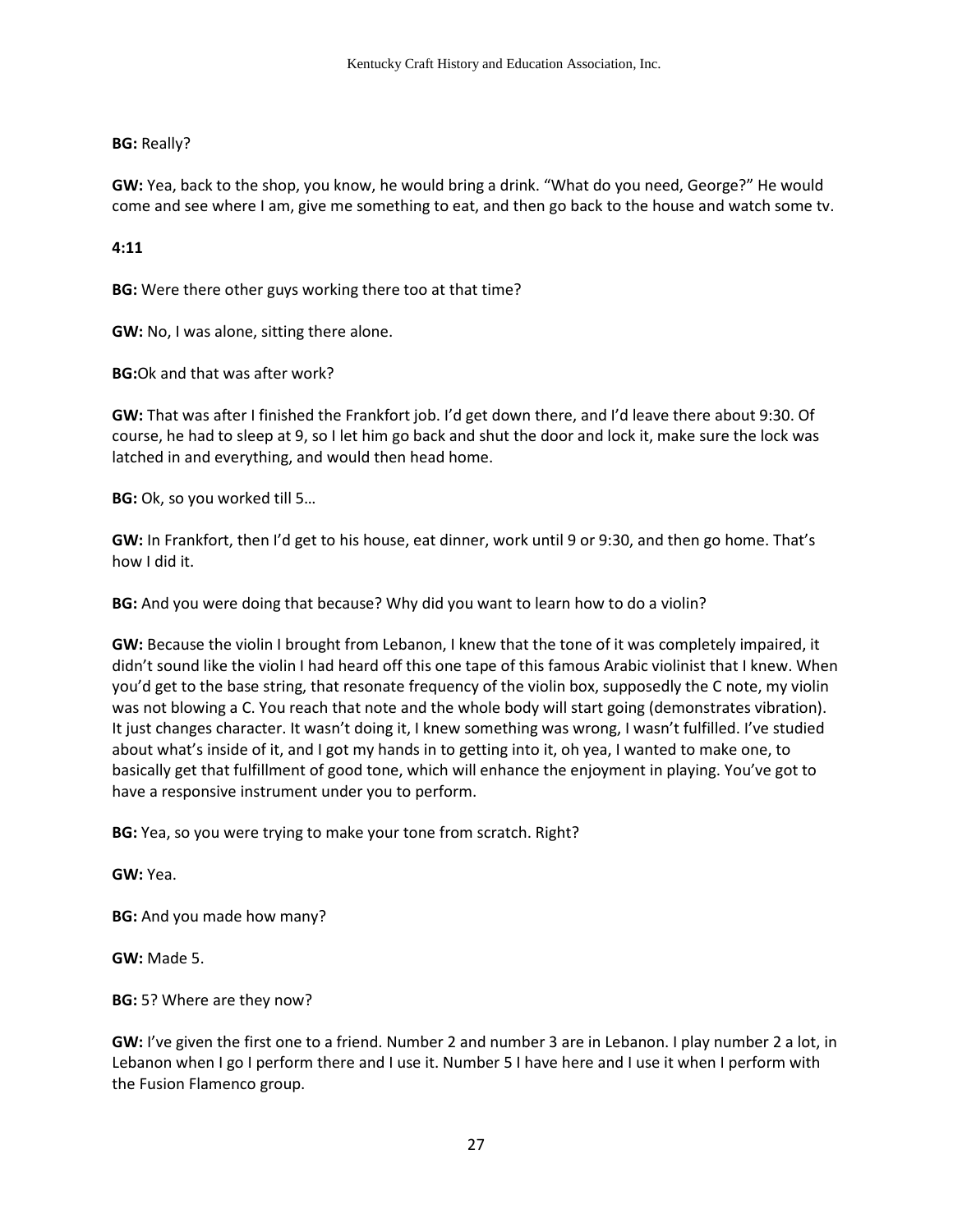**BG:**Ok and what's the name of that group again?

**GW:** Alma Gitana.

## **6:15 (Skip in the video, unable to discern the question that BG has asked GW)**

**GW:** I do have, I'm planning on working on one, yes. It's slowed up a little bit due to the oud. In the beginning I thought that I could work on two instruments at the same time. The more I dug in to the oud, and finished ouds, the more I started in my own mind wanting to learn more about its acoustics and what made it tick, it sucked all the energy from the violin making and towards the oud making. I've had the stuff laying out there for a year and a half, two years, haven't forgotten about it. I will get back to it and will make a violin.

**BG:** How did you get in to the oud?

**GW:** How I got in to the oud? Good question. I was asked…

**BG:** Well you said something, that you were coming back from Lebanon with one…

**GW:** I brought that oud, that other oud, from Lebanon. Should I grab it?

**BG:** Yea, sure. I'll get it. Was this the one, how'd you get that?

**GW:** I bought it from Beirut, Lebanon. \$2000.00. Every time I go to Lebanon I know a few musicians in my area that will give me advice, you know, where the better ouds are, so I went after this guy. I went to his house, and the oud teacher at the conservatory at the time came with me and his eyes lit up when he played this one. So we got it. Brought it here. No problem.

**BG:** Did you like it yourself?

**GW:** Liked it to a point. Like it for the lack of any other oud that I had. Didn't have a glued bridge oud, this was a floating kind of bridge, this bridge will move on the top, so it was fine. Decided to take it with me in 2006 up to Canada where my sister, my oldest sister evacuated from Lebanon after Israel and Hezbollah had their own episode. Between Lexington and Chicago, the hostess at the plane here in Lexington was like, "Uh." No, I said, listen, this is a delicate instrument, it might break down there. She said, "No, no, you'll be fine." I said, can't you leave it somewhere here on the cabin, in the corner; the pilot can put it behind them. No, no, she took it and gave it to the guy and they put it in the tail of the plane with the big luggage. Well, I get to Chicago…

**BG:** Was it in the case?

**GW:** In the soft case, yea.

**BG:** Ok.

**GW:** That's the problem. This peg box was broken, the neck was cracked, and the back was crushed. So I reworked all that after I got it back and I came back from Canada and so on, visiting my sister. And the good thing is, I've noticed that the top didn't have any problems, but I went back and fixed everything.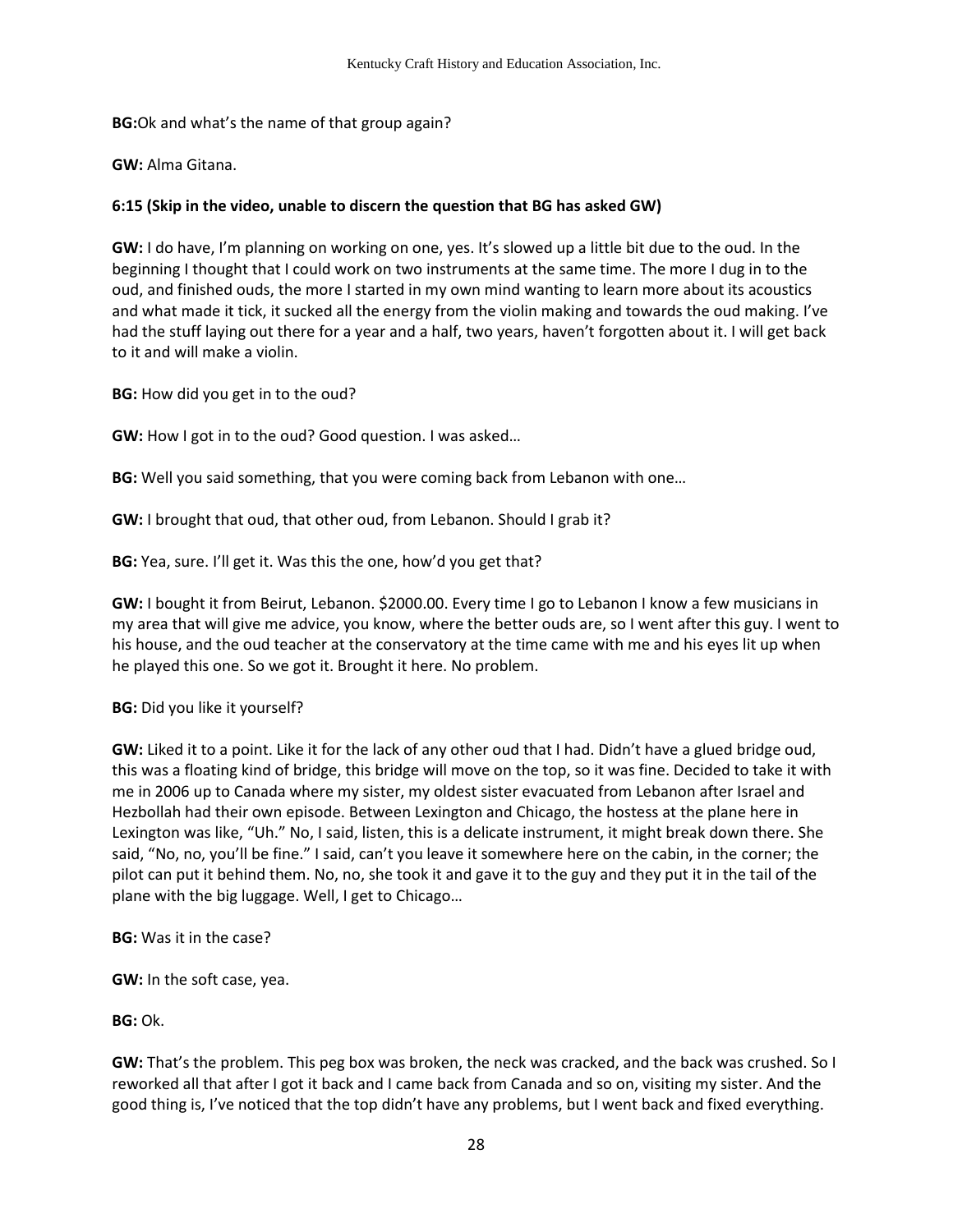**BG:** How do you fix it when it is crushed in?

**GW:** It was crushed in. I brought the pieces back, and I used crazy glue, I used some super gel, then I used some wood putty and I filled in some spots and I held it together, and then sanded, and then filled again, and then sanded, and filled, and went back and forth. Filled inside… and this neck was broken. This whole thing, after this piece was hit that way, it popped this piece here out, and that was kind of easy because you can add glue and then put it back. And I did, I took it a piece at a time. Put it back together. And it's still here for a reminder. This is how things progress. My first experience in putting an oud back together.

**BG:** Did J.B. help you put that back together? Was he still here?

**GW:** In 2006… No, he had already passed.

**BG:** Did you ever talk to him about wanting to make one?

**GW:** No, he had showed me a few tricks on guitar making; he was talking about the x brace and steal string guitars and everything… He had his own design… But no, we didn't. I had given him one oud that I had, an oud which came back to me after he died, and then I gave it to John and Diana Rose here in Lexington, and they have it. They play with it and it is fine. When that broke, I borrowed an oud from a friend of mine here in Lexington that played the drums for me and that was a glued bridge oud. And when I took it and we played in Louisville at the Jazz Factory and I realized, this is the type of oud I want with that type of tone. The glued bridge will, if you design it properly you can get a whole lot of bass response to the note, a whole lot of fluffy bass and that's what they shoot after in oud making, you want the note…

**BG:** Did you say the C string is the bass?

**GW:** Well the C string is one of them, but actually each note, each note will have an element of bass attached to it, just like going to an equalizer and going to the low frequency area, just boost it up and you can hear (imitates sound) you can hear it. That was the goal. So, I knew.

Now the next thing, I got invited to, by the Arab community of Louisville to open for Simon Shaheen, a US Arab virtuoso on the oud and violin. He came to Louisville, I opened for him. I played a few pieces with the drummer and another tambourine guy. Then we all did a short introduction. When the show ended, we talked. I liked his oud sound and he led me to his brother in New York which got me started to think about what I needed to do to get that tone. See again, you are going from a dumb (uncertain of word used) piece of wood, like your knocking a table, so thick and unresponsive, up to a point where with each pluck you can feel the whole bowl shake under you. You know that's response.

**BG:** So that's what he was playing, one like that?

**GW:** He was playing an oud that was excellent, and it was his brother that had made that oud top. And apparently it's a lot easier, and of course a lot easier and cheaper, to just pop an old thick top and make a new top and glue it to the bowl and go on, because making the back, as I showed you earlier, it's actually a lot of hard work putting all these ribs together, light tight, no gaps, that's a lot of work. You got to give it time to cure. 23, there's 23 times 2 if you're working continuous. Or, if you do one a day,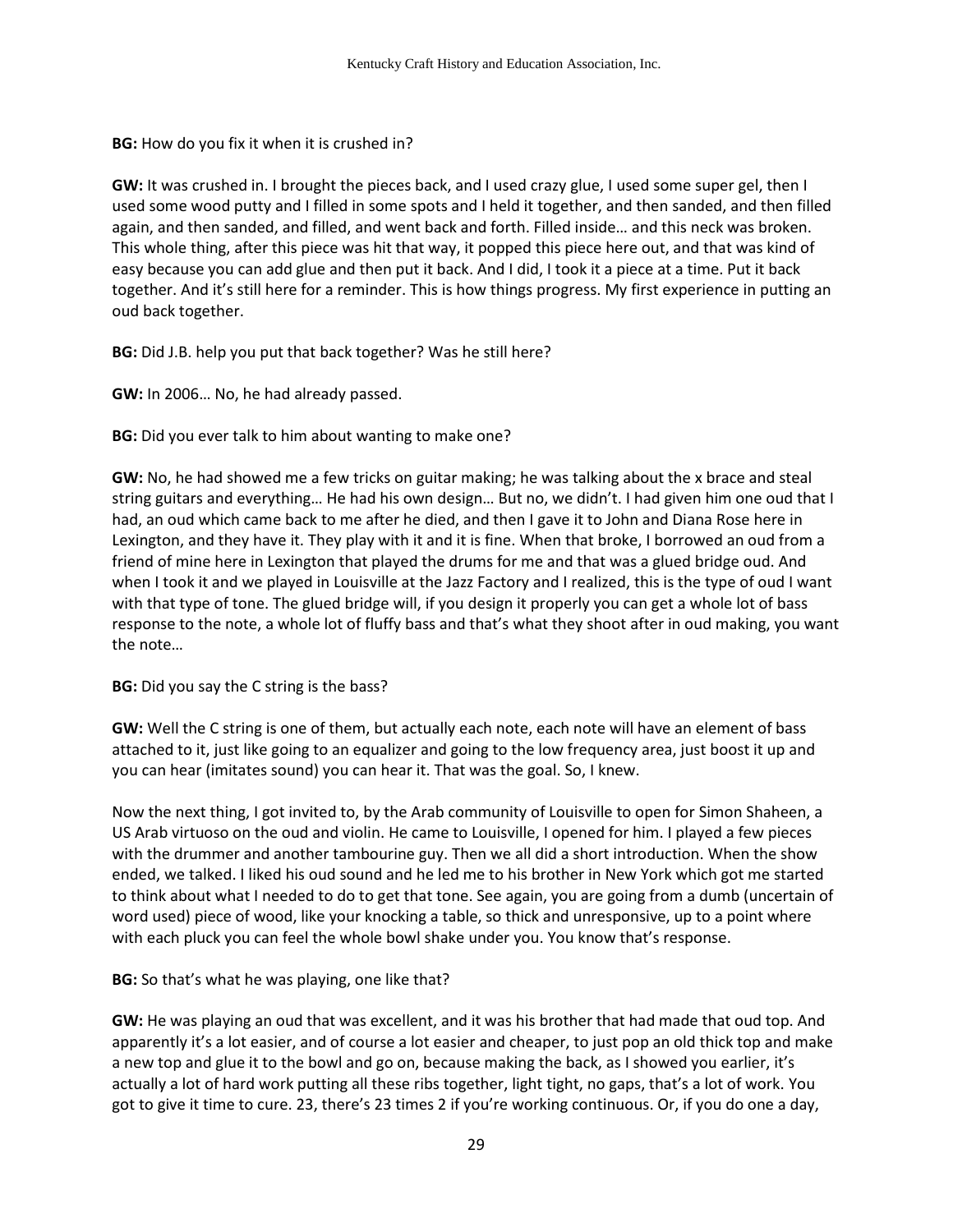then that's 23 days, and the neck and the peg box, you don't have to do that with an existing oud, you get an old cheap oud, you pop the top off, and you make your own top with the right thickness and the right braces and you got the tone of a fine oud. And that's what happened with Simon Shaheen, he was playing an oud that his brother made the top. So I called his brother after the show and he recommended that I do the same thing we just said, I pop an old top off and make a new top. And, let's see, I have it somewhere…

**BG:** With the new top?

### **GW:** Yea, somewhere…

### **14:57**

**GW:** First experiment. My old commercially-made Syrian oud had this top. I made sure I didn't destroy it because I just wanted to use it for demonstration purposes. You know some people think hey look, how are you doing? Do a little face with it… You gauge the thickness. Some areas here are up to 3 mm, so whoever made it didn't pay attention to thickness. And then workmanship, cutting the lines, curvature, smoothness of lines, not impressive. I don't see it. Inlay, again, cheap. Then you flip it and look on the inside. Look! Look at the texture here. These people never even bothered to sand the back of this top. This thing I sanded, it was almost as rough as it is back here. I've used the 220 grit and the 400 grit and cleaned it and softened it like that.

Then, ok, look at this brace, and right down here is the tail end block. You know, this is like putting a beam right next to the wall, what's the use? Why do you need this brace here? What are you trying to support? They glued right here at the tail end block. This is unnecessary. This is a huge difference, a huge distance back here. Then you look at this brace. Too thick. Look at the glue. High glue, it's squeezing out, too high… well, not necessarily too high here, but the way the brace connects to the bowl here, which the brace will come this way, this is over a cm high. With lutes, down to 7.Some ouds, 9. So you got to scallop it down on each end, and you got to thin it down even more. Plus they are rough cut, hand heavy, you can feel the weight.

## **17:25**

**BG:** Now, could that have been because it was a folk instrument and made by somebody who wouldn't have, who just saw it as a…

**GW:**It's basically, it's just a quick and dirt assembly line with a bunch of people working and it was \$350.00, \$400.00 dollars, what I paid for it. You get what you pay for. Now, the unfortunate thing, most people from the Middle East will think an oud is an oud. They can't distinguish tone and they don't care as long as it looks like an oud, it's an oud. If it walks like a duck, it's a duck.

**BG:** What do you mean, most people in the Middle East?

**GW:** Some of my friends don't quite have the understanding and the appreciation of a fine instrument, of a fine responsive instrument. Some want to buy it for free if they could. They try to basically cut it down thinking that they can get it at the cheapest deal that they can.

**BG:** Have they tried to buy yours for cheap?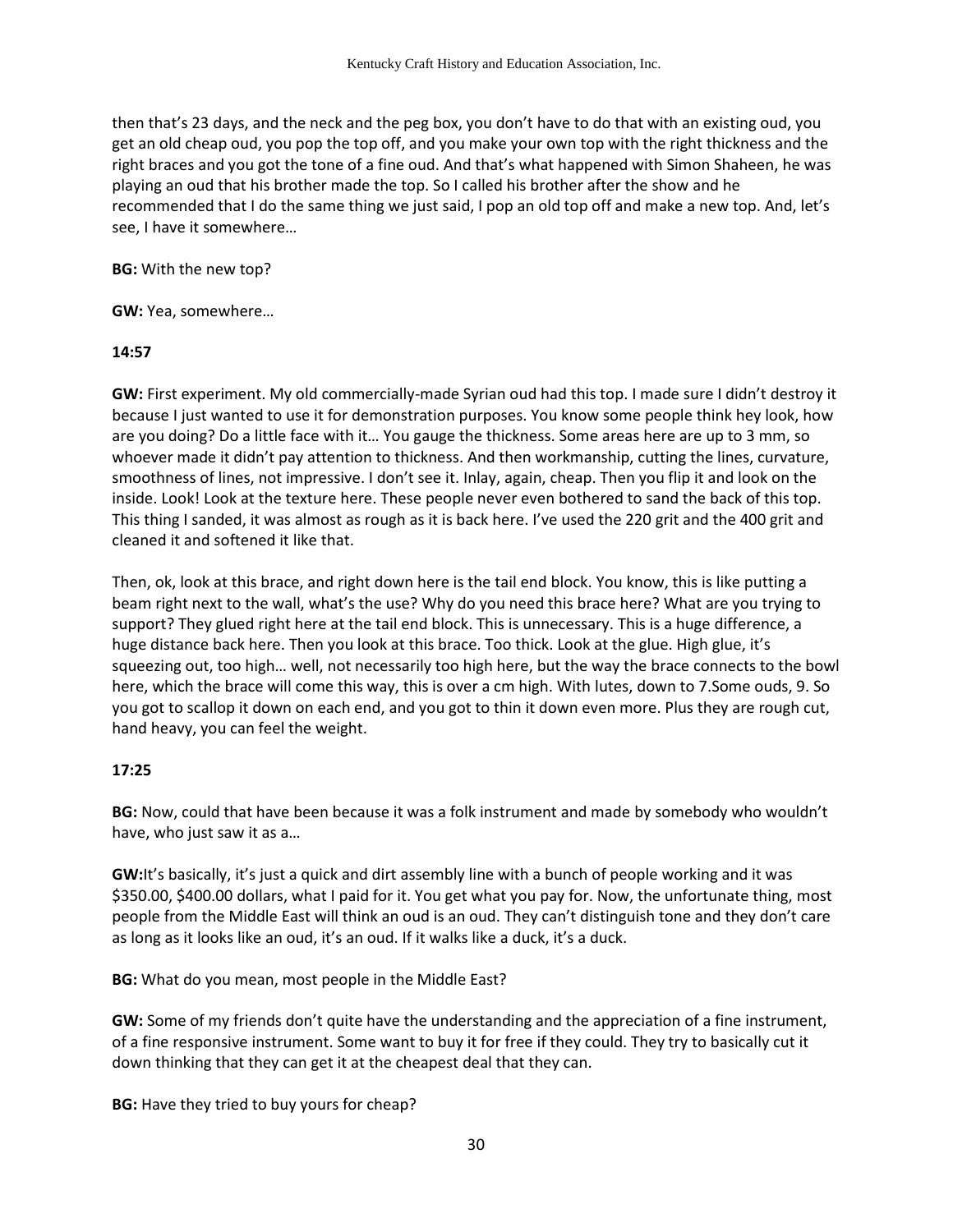**GW:** Yea. I'm like no, I'll keep this, I'm not dying to have money for it. I'll keep it. I'll enjoy it.

**BG:** So what is that top made of, spruce?

**GW:** This oud particularly is…

**BG:** I mean the one that you've changed out, took that one off and…

**GW:** It was European spruce.

**BG:** Spruce is what, instrument makes for guitars use a lot.

**GW:** Guitars, violins…

**BG:** They all use that for their front board.

**GW:**Ukulele, yea it's the sound board.

**BG:** Sound board.

**GW:** You got to be, again you got to be stiff and light, and spruce has those characteristics.

**BG:** Stiff and light **(interruption by videographer)**…

## **19:35**

**BG:** So ok, you make, all of yours are spruce, right?

**GW:** No, actually… The first oud top that I made was with spruce, and now it is being played with a good friend of mine in Lebanon. He actually has just joined an orchestra in Qatar, in the United Arab Emirates, and he's been there, I don't know that he has taken that oud, but he will show it to the person who was managing that whole show though and we are going to try to establish some sort of collaboration, some effort that I'm able to help him with the oud making because he wants to do an alto, a tenor, a bass and a soprano. This is what they are trying to do in Qatar right now. The man builds his own ouds but he needs help and I'm going to try to pitch in.

**BG:**So are you saying there are different sizes of ouds?

**GW:** Absolutely, this is starting to show right now in the Middle East. There is one gentleman that has done that. Some claim that Simon Shaheen brought in the bass oud, and so on. So it's all new and still happening, but the idea is similar to the violin family. You've got the bass, a huge thing that you stand by and play, and then you've got the cello, and then you've got the violin, or the viola, and then the violin which is the soprano.

**BG:** Ok then…

**GW:** So they are doing a similar thing like that.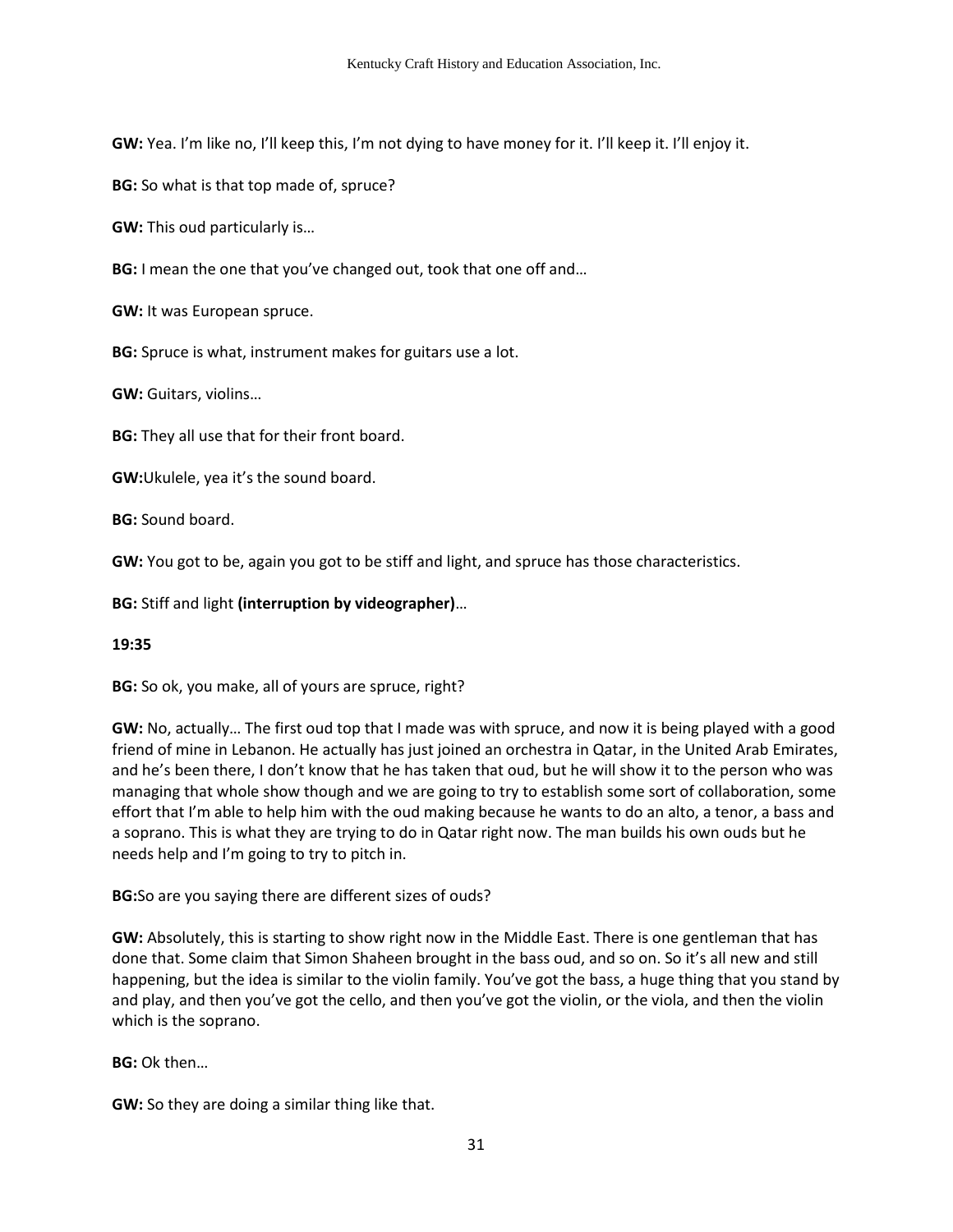**BG:**Ukuleles are like that too aren't they?

**GW:** I guess.

**BG:** I know we were talking about that earlier today and Cathy Currier, there's an old…

**GW:** Bass, tenor, alto and soprano…

**BG:** Yea, well, they don't call them all that, but they, so this is new, this hasn't been traditional…

**GW:** Not quite traditional, no, the oud, traditionally, is an accompaniment instrument for singing. Conservatory students in Lebanon of course, every time I go, I'm curious enough that I go to those schools and I look through the stuff that they teach. It's a requirement. If you're learning to sing, in the conservatory in Lebanon, you are required to pick up oud and learn oud because it does help clean up the intonation, the vocal intonation, you know what they call solfege. It's basically conditioning your sound, or your voice, to a reference, which the oud is a good reference. It will keep you in shape and in line with those notes.

**BG:** How does that, to get back to the different types, different sizes you said you go back to Lebanon and you look at how their teaching it, but that's…

**GW:** At this point in Lebanon the curriculum in the conservatory is only about I think the tenor. I think this is a tenor oud, the only shape that's out there that's being taught.

**BG:** That one right there?

**GW:** Yea, this size. Some of them come with a little more pearish shape, a little longer shape, and you know, about the same neck. You know in oud design your neck length is a  $1/3^{rd}$  of the string length.

**BG:** Ok.

**GW:** So you have one neck length, and two neck lengths over the face to the bridge. So the whole string length is three times the neck length which brings the fourth position right at the interchange between the neck and the body. In other words, this is fourth position. This is first, second, third **(demonstrates on oud)**. C, and this is a G. See, I know I am right there.

**BG:** That's where it's supposed to be then…

**GW:** Yea.

**BG:** You can't play any farther up can you?

**24:15**

**GW:** Oh yea, you can **(demonstrates).** 

**BG:** Oh, you can? Ok.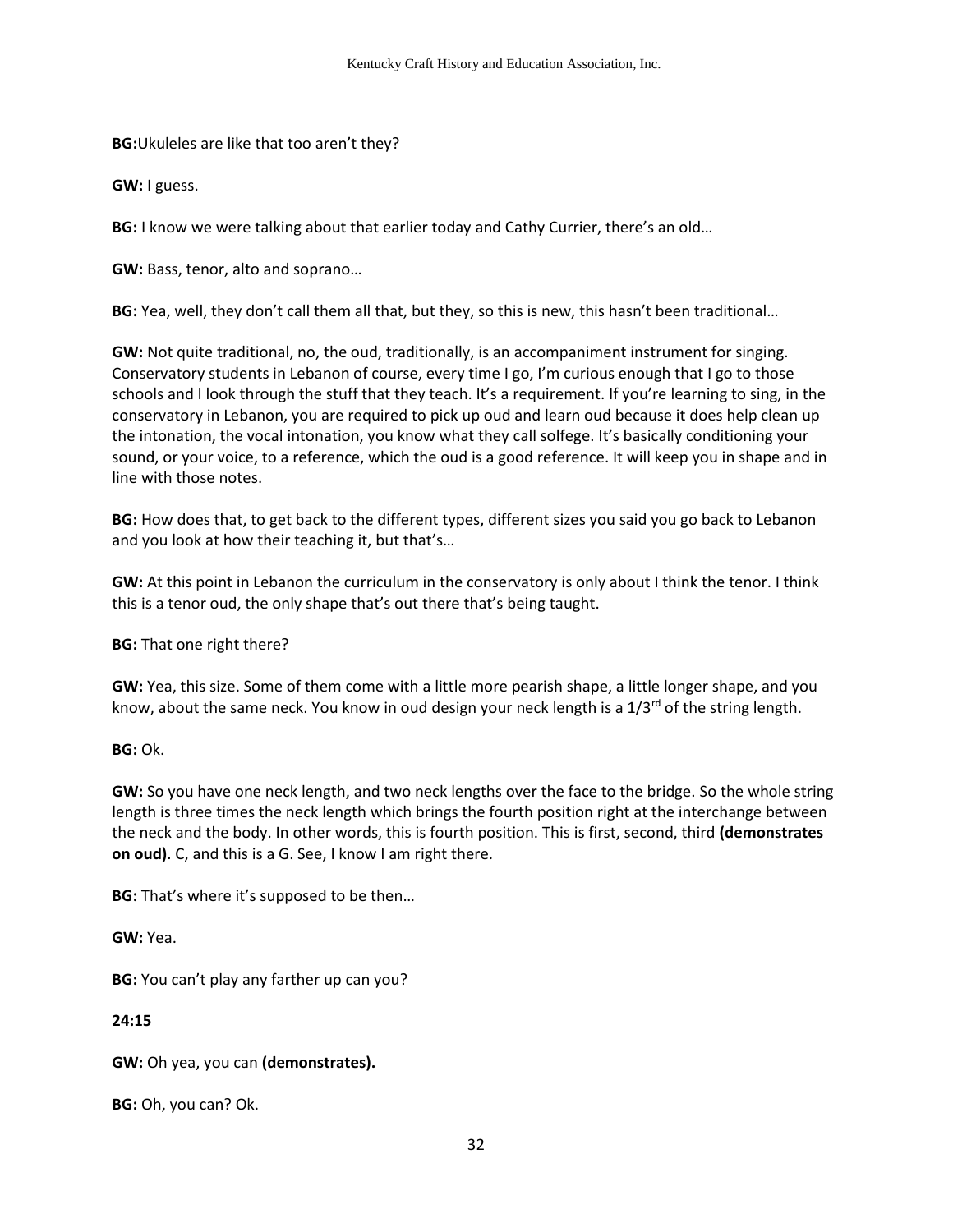**GW:** Now this oud, the top, we were talking about the oud tops and what material, I used spruce and then I kept reading and reading and you know, everybody, some guitar makers bragged about portorford- cedar, so I switched to port- orford-cedar. So this is a port-orford top.

**BG:** Ok.

**GW:** The more I make, the more I need to stick back to the conventional material. I'm going back into more walnut on the back and also the spruce. Now as far as western red cedar, it might not take as much breaking period for an instrument, but it also dies and some people say it doesn't have alot of longevity. The European spruce seems to be at this point the material of choice.

**BG:** So, is there a community of oud makers?

**GW:** In the states?

**BG:**Yea, that you communicate with?

**GW:** There is. The gentleman that I mentioned earlier in New York, his name is Jaheb**(unsure of spelling)** Shaheen. Richard Hankey, he is the author of an oud construction book. Jamel Abraham, out of Cedar Rapids, Iowa, he is a fine workman. He makes ouds. He learned from the first book that he bought, from Richard Hankey. There's a few blogs, you get online there's all different kinds of blogs, all different kinds of theories. And then there's talking to the makers in Turkey, and the makers in Lebanon. There's a whole big, across the pond communication about oud making.

**BG:** And you're in that, they know you, too?

**GW:**Hankey does, Jamel Abraham does, Jaheb Shaheen does, I'm not sure about the Lebanese even though I just got into an article in 2009, in a magazine in Lebanon and I have the magazine here I'd be happy to show you, about instruments and stuff.

**BG:** So you're becoming known too, as…

**GW:** It seems to be that way, but I'm not going to go out there and broadcast it. I might, if I could, I will visit a couple of them and talk with them…

**BG:** Well, is the difference between you and them, you kind of do it as a hobby, right, and some of these other guys are doing it as their…

**GW:** Profession, yea.

**BG:** Profession, right.

**GW:** The difference, it's big because they are hanging on to their information, they are keeping their cards to themselves. This is how they, in the Arabic culture performs. The Nahhats of Syria, any oud maker, any professional in the Middle East, will hang on to that information. There's no sharing of information. And some of them will even give you, maybe give you incorrect information if they could just to mislead you. So you don't steal that and you don't compete with them because their livelihood is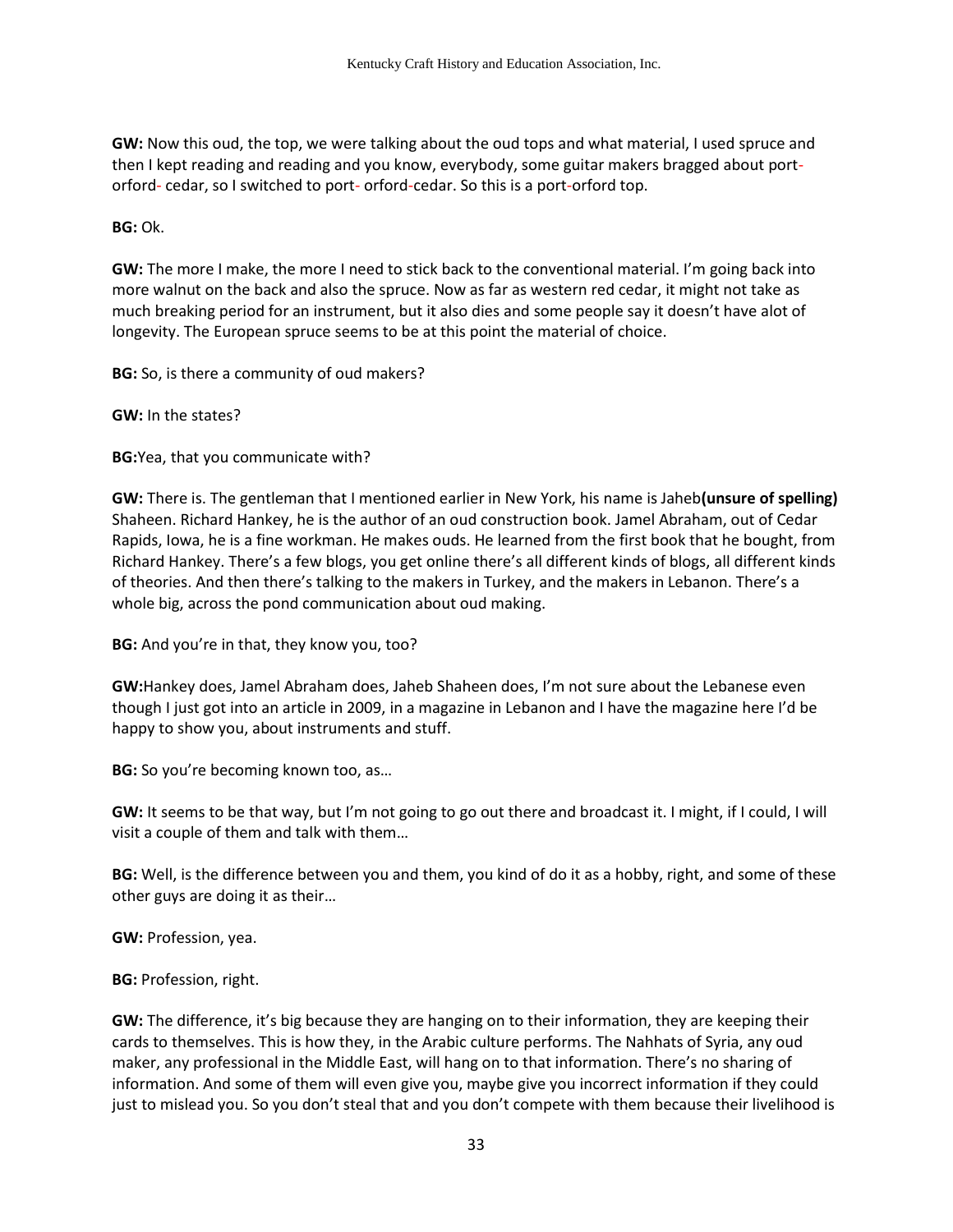on the line. That's all they know, that's how they bring the bread and butter to their family, it's a big threat.

I commend Richard Hankey of Oregon I think, or Washington, the state of Washington, for writing the first book on oud making. After Lundberg's renaissance lute construction book that came out, Hankey's book, he's opened up, he's broken up the secrets about oud making. It's not a taboo anymore. If you buy the book you can get in to it, you can see a few things. He doesn't teach you acoustics, he doesn't teach you the feel of the spruce, what's flexible, what's not flexible, what's stiff, he gives you the dimensions, here's a sample of an oud made in 1902, those were the dimensions, do it this way. Glue this, put this… Acoustics, which is the main ingredient and what makes an instrument responsive, a bunch of them will bring you to it and drive away from it. They will give you a little whiff, but they never sell it to you. So there's a whole lot of experimentation. Even in the western world, that's kept close to the chest, but as far as how it's made, parts are, how you go about it, how you put things together…

**BG:** Did your work with J.B. help you with the acoustic parts on this at all?

**GW:** Working with J.B. opened up some doors. Now, as far as the acoustics of a violin, it's a completely different method of vibration. The violin you know, flanks and everything around the graduations of the top you go from about an 1/8<sup>th</sup> of an inch in the center and you taper down to about 5/64ths (uncertain of fraction) which is pretty thin around the edges. Now you want that flexibility to help your treble tone, so with the movement of that top, which will go almost in a speaker-like fashion, even though some might tell you that the sound goes in circles and stuff. No, I mean the sound is nothing but a transferred pressure wave. Our ears get that pressure wave and our brain interprets that pressure wave for a certain frequency, for a certain sound, that's how we hear. So from your end as a sender, you've got to be creating pressure waves. The whole thing is an air pump. You have to vibrate enough and move the air in different frequencies so that those pressure waves will travel and get in your ear and interpret it into sound.

**BG:** Ok.

# **(Videographer switches tape, begins third tape)**

**30:59** 

**BG:** Ok, so we were talking about kind of all the different influences when you, you went to the hall of fame with…

**GW:** J.B. Miller, yea.

**BG:** Were there other people there giving you advice?

**GW:** Yeah, there was some, there was a violin maker, I remember, and I couldn't believe it. We all joked and laughed about it after it was said and done. This guy was claiming that he gets better tone if the tone wood is soaked in cow urine for a little bit for a while. I'm not sure…

**BG:** Do you clean it out afterwards, or just keep it in there?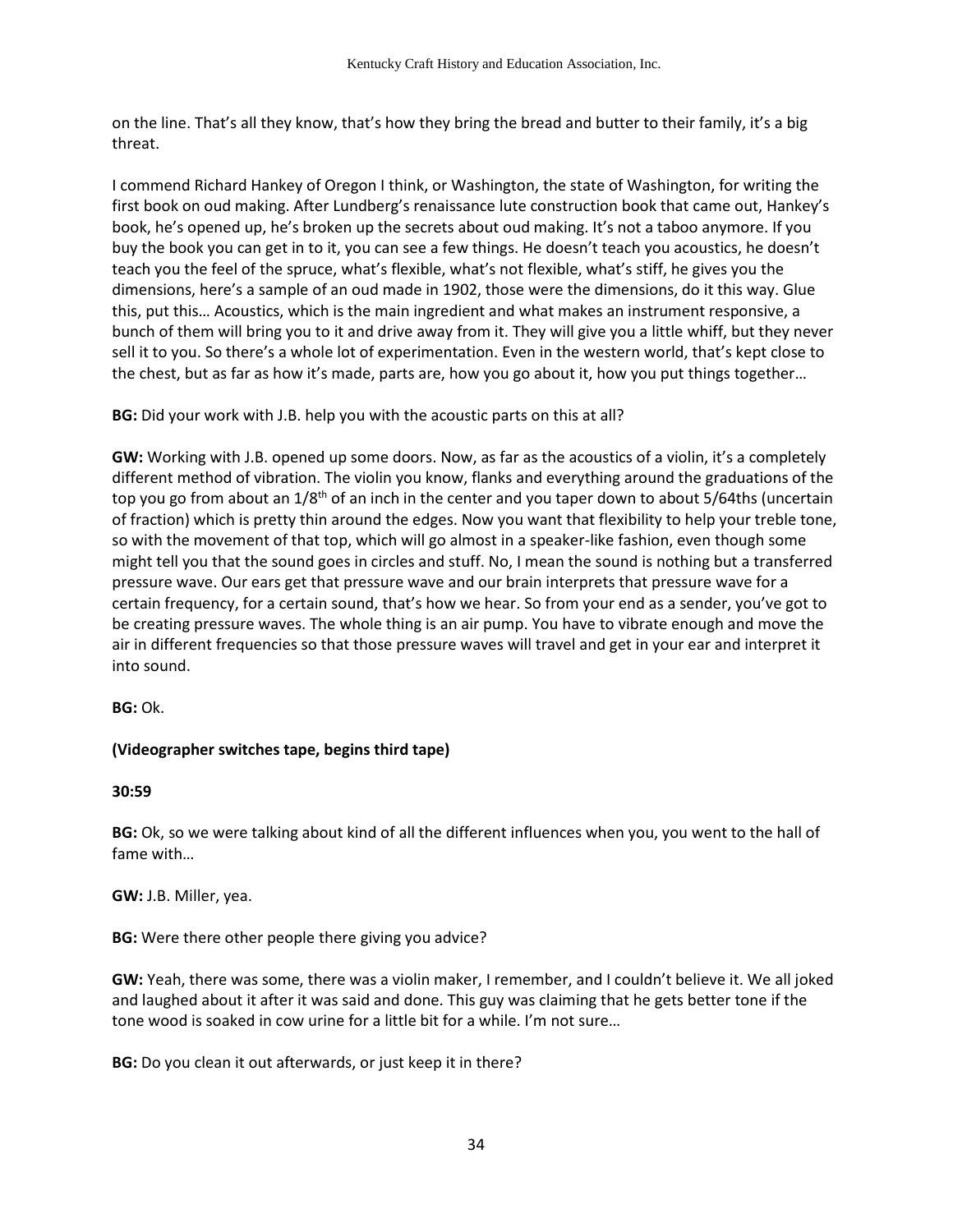**GW:** I don't know that we even asked him anything at that point. J.B. took his plaque and Bill Bauer of Louisville that had a Miller violin played, and we came back home when J.B. got that plaque and hanged it in the house.

**BG:** What was J.B. like, was he a nice guy?

**GW:** Very nice guy, very kind, very generous. Sweet man, whatever he has he will give you. He gave me that violin.

**BG:** Yea, tell us about that, can we look at that violin?

**GW:** Yes sir. This is a violin I've always liked. This is a J.B. Miller violin in curly maple. It had a little of a birth mark, I knew it because of this line and this little knot thing here. So what happened, this is after he started teaching Art Mize in the shop, I come from Frankfort and J.B. will break in his violins kind of in a circling fashion, he will circle them. He goes upstairs, he has this one area with two beds and he has all the violins lying on the bed with covers, and he'd grab one and bring downstairs into his bedroom and that's the one he plays. So I went into the house, and I kind of recognized it and I played it, and I was like man I love the way this one responds. I went back out to the shop, and I was telling that to Art Mize that was in the shop. As I was saying it I did not know that J.B. was coming from the house to the shop, and he heard me say that, and I said, Art, there is a violin on the bed in J.B.'s bedroom that's just absolutely amazing. Of course, to me, some people have different tastes and they may like and they may not, I'm not sure, but to me this was like a fine sounding violin.

Well I didn't make much out of it and I get back in to the house after I talked to Art and then the next thing, here comes J.B. with the violin and he had it in a paper bag and J.B. goes, "Son, I won't be here much longer. Take it." I'm like, oh, what? Like, no. I started crying and said no, I can't take it and he goes, "Well, how about if you give me one of your violins?" Will make it look like it was an exchange. I finally did. I gave him number 4 that I made and he kept it until after he died and then Art Mize got it, and Art Mize switched it right handed because it was left handed.

**BG:** And so it was yours? He didn't want to give it back to you?

**GW:** Well at that point it was part of the deal. I had J.B.'s violin and I didn't feel to be in any position to ask for it back because I have this.

**BG:** That's very nice.

**GW:** I didn't want to…

**BG:** Which do you think was a better violin, yours or his?

**GW:** This, his…

**BG:** Yea?

**GW:** Yea… Art, I just learned recently, around 2010 when the World Equestrian Games were going on Art was playing at the airport welcoming all of the international visitors and they had an article on him with his violin and so on and my violin was in there and I knew it right away because of the color it was.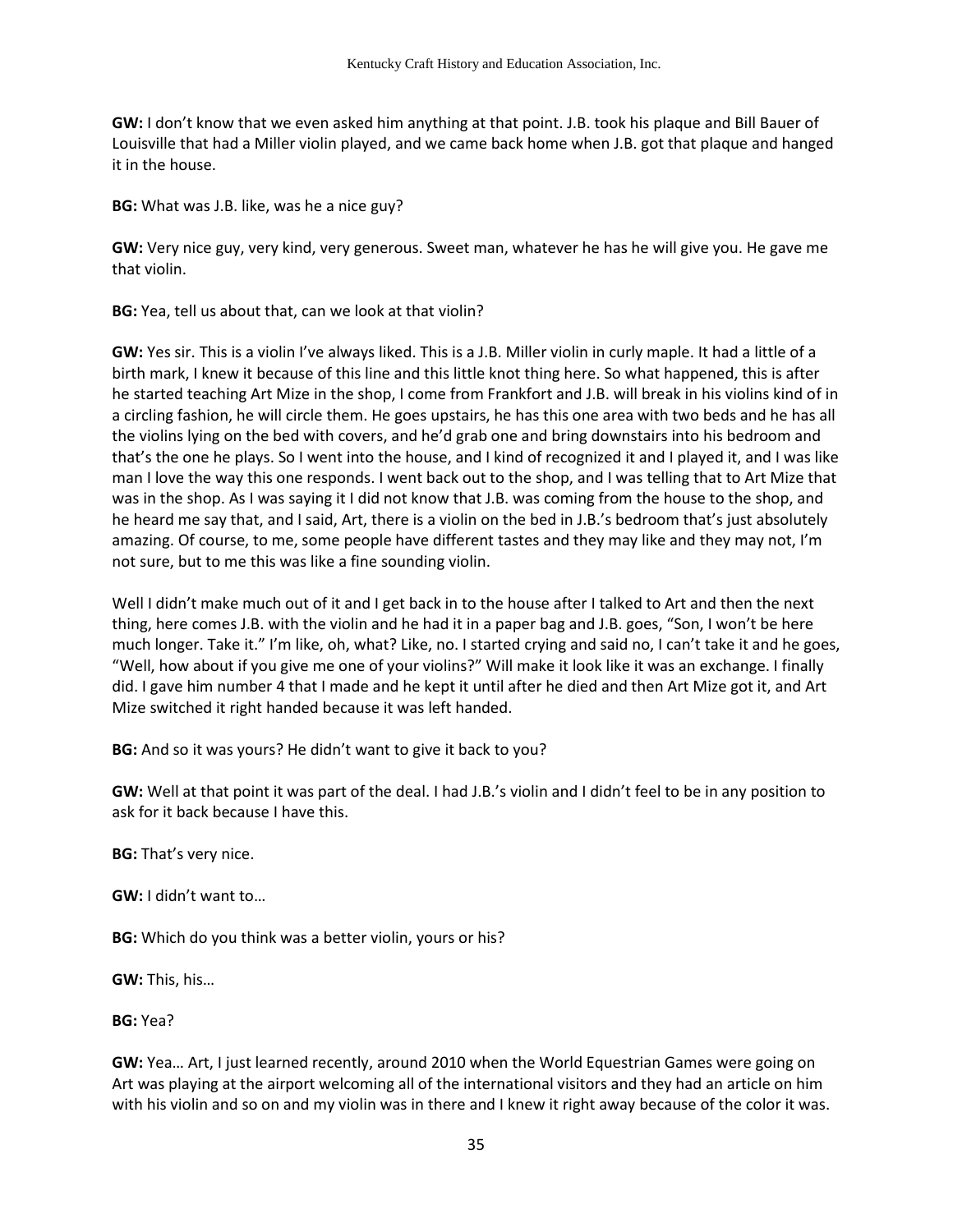And the next thing, he emailed me and tells me, "George, I think I have a buyer for that violin." And I said cool, and you know a few months went by and then he said that it sold for like \$3500.00 dollars to an orchestra player from either Centre College or Maysville, I don't remember the location, but I took it as a compliment. Definitely it's his money, he took it after J.B. died, I'm happy with this…

**36:05**

**BG:** Did J.B. leave a will?

**GW:** I have no idea.

**BG:** Ok.

**GW:** Yea, I didn't even…

**BG:** But Art kind of took over his shop after he died, right?

**GW:** Right.

**BG:** So, I mean, after you had been there I guess?

**GW:** Yes, I started making them and then Art came into the picture and I tried to help Art with a few cello bridges and so on, but he got too busy and was doing volumes and I couldn't help him as much and I got busy with other things. So, I'm happy to have this, really.

**BG:** Oh yea, it looks beautiful.

**GW:** It's beautiful. It sounds great. Can't complain. To me this is testimony of J.B. Miller, the man that he was, the man, he puts his heart into making an instrument like this that's worth thousands, that he hands it to you and says it yours, take it.

**BG:** He must have really respected you to give that to you.

**GW:** We had a good relationship. I loved him and he loved me. We were friends for 10 years. I did anything he wanted me to do, I helped him with a bunch of things that I could, and apparently he appreciated it and I appreciate this too.

**BG:** Did he have a wife or anything at the time?

**GW:** Yea. His wife was Mary Montgomery from Lancaster.

**BG:**Ok. And she was still alive?

**GW:** She was still alive. Yea, when he was 100 and 3 months he died.

**BG:** Wow.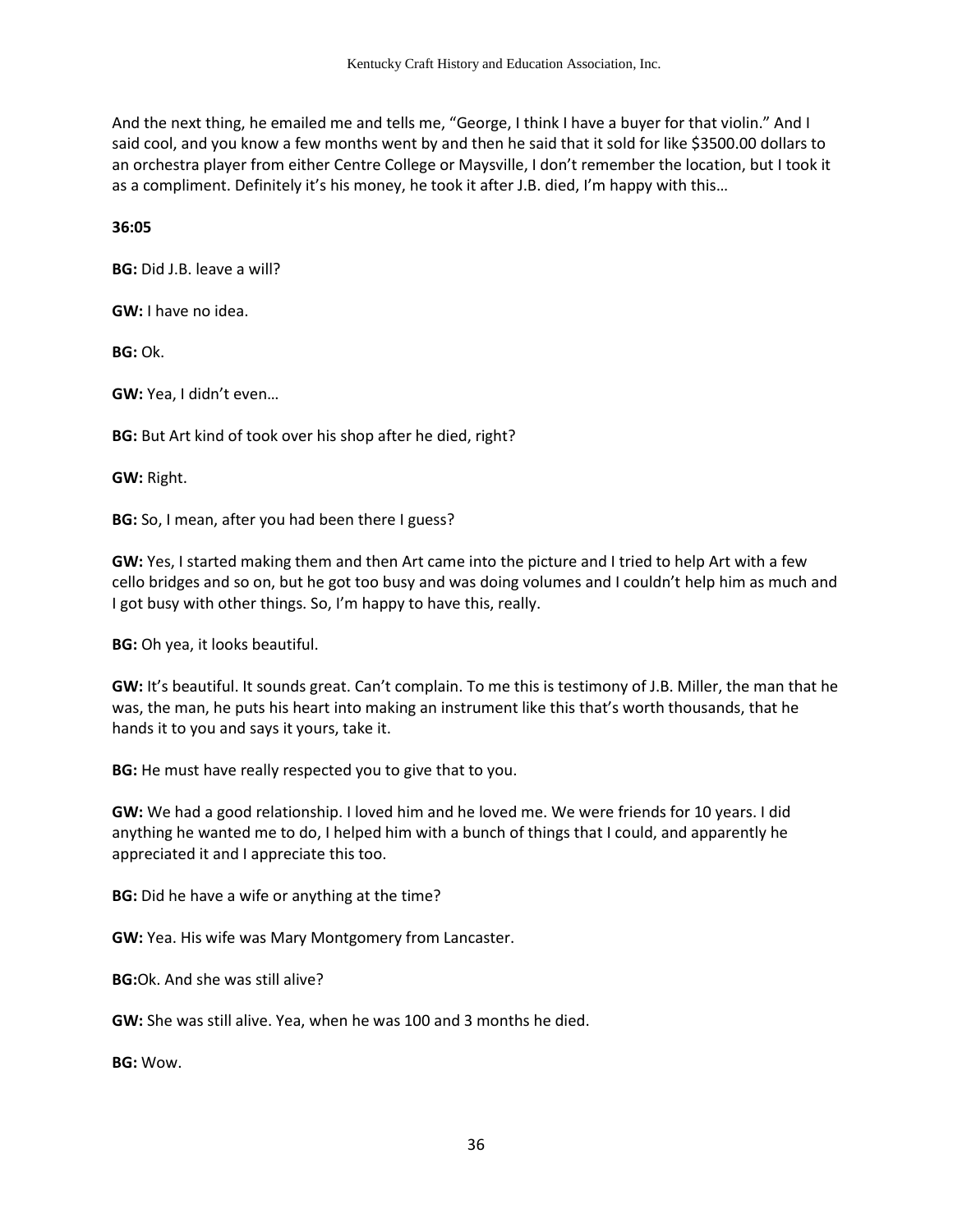**GW:** A month and a half after Mary died. They were in the nursing home and I used to go and visit them there and so on.

**BG:** When you make an instrument, what does it feel like to you? What kind of satisfaction do you get out of it?

**GW:** Creating something from nothing has a whole lot of reward inside. It's a very good question. I'm not sure that I can give you a few words, but there's a lot of pleasure, a lot of anticipation, it's like a pregnant woman wants to see her kid come out and wants to see what it looks like. You're working, it's like cooking a tasteful meal, you're working all the ingredients, putting your love at each step, caring for the elements and putting them together to a point where you're excited and anticipated the fine tune you are shooting for.

**BG:** That's a long process, right?

**GW:** Yes, yes, you got to have the patience, you got to have the talent, the skill to use the tools, I mean there are a whole lot of stations to stop and learn as you progress into the making. You have to do for example inlay, you want to do the purfling on the violin, well, you've got to stop the carving and now you want to dig a trench and sink the purfling into the trench tight without much mistakes around the edges that the eye can see. So there's a lot of stop and learn like you know, tangential tasks that you gotta perfect as you move forward.

**BG:** Sometimes you feel good, sometimes you feel…

**GW:** Sometimes you feel good, sometimes something breaks, and sometimes you're not completely happy with something. I have, even on this oud, when I glued the first two ribs on it, there was something that bothered me on the first rib when I lined it up and glued it that kept nagging me when I put the second one. I realized I had made a mistake and I decided…

**BG:** When you put the second what on?

**GW:** The rib of the bowl.

**BG:** Oh ok.

**GW:** This is the rib, the first rib and the second rib **(demonstrates on oud).** Glued both strips.

**BG:** And then you realized you'd made a mistake?

**GW:** Yea, and then I realized I wasn't completely happy with, I know, at that point I just break it, break it off the mold, pull it off the neck block, pull it off the tail end block, clean, start again. Don't want to have any regrets. You know, not necessarily be a perfectionist from the angle of you know, you're never happy. Like J.B. Miller will say, "Well enough, just shoot for good enough. If it's well enough, leave well enough alone." And I've learned that, but again, my well enough has to do with whether or not I can stand keeping something that's not right or that I should just stop, if it's worth stopping and starting again. There's a whole, I mean a final product, it may have been, it's a journey in making, making maybe slight mistakes, correcting, redoing, straightening out, it's tedious, takes a lot of patience, lot of love to do it.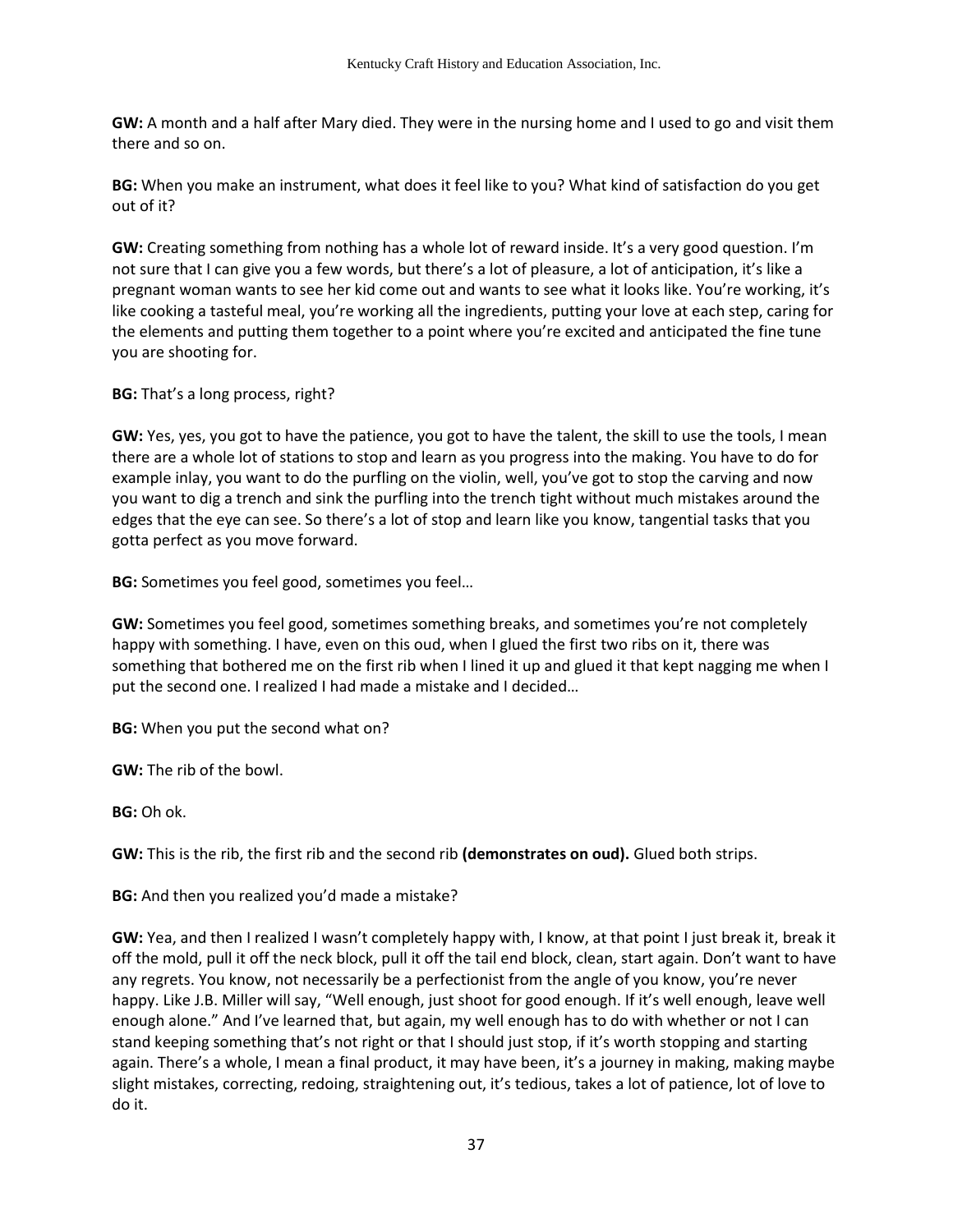## **41:16**

**BG:** I would imagine if you…

## **41:17 (Interruption by videographer, slight glitch in tape, begins with discussion on new topic)**

## **41:21**

**GW:** Wipe it, brush it, 10 to 15 minutes, wipe it, brush it, 2 to 3 coats you're sealed and the next thing you put 4 or 5 coats of oil varnish and you're done. Then you put it down.

# **41:35 (Interruption by videographer, instructs interview to start again with regarding to using varnish on violin)**

# **41:43**

**BG:** So, I was talking about the finish on this. If you could hold this up…

**GW:** Yes, the way I finished this oud is, when, after sanding the wood down and I actually varnish it with steel, you know four zeros, steel… wool.

**BG:** Steel wool?

**GW:** Right. Make sure it's clean. Then I get the microfiber cloth and I clean out all the remains from the steel wool. Blow some air on it. Clean it up. When I'm happy, the next thing is to seal it, or if you don't want to seal it you can apply the oil varnish and it might be 12 coats, 12 to 13 to 14, depending on how thick the material is that you have, so you have to play with that for a little bit. You can thin it with turpentine.

What I've done on this, I have sealed the wood with egg white, I guess they call it albumin, if I'm not mistaking. It's basically breaking the egg, putting the yolk on one side, leaving it alone, straining the egg white through a little screen, putting the stuff in the cup, getting this wide brush, you know just take the egg white and brush it all over. If there are any lumps you want to remove those. You want to wait 10 to 15 minutes till it dries. Then you can give it a little steel wooling, even it all out. Do another coat.

**BG:** I'm surprised you aren't wiping it off.

**GW:** No. It goes in, it soaks in, and then it dries. If there are any lumps you can wipe off or you can sand down.

**BG:** Why is that better than sealer that you can buy at the store?

**GW:** It was one way that I wanted to try. You can do shellac, you can shellac it.

**BG:** So the egg white, it doesn't attract bacteria or anything?

**GW:** No, no, I did three coats, and I steel wooled it again, and I put on the oil varnish. Took about 4 to 5 coats at best.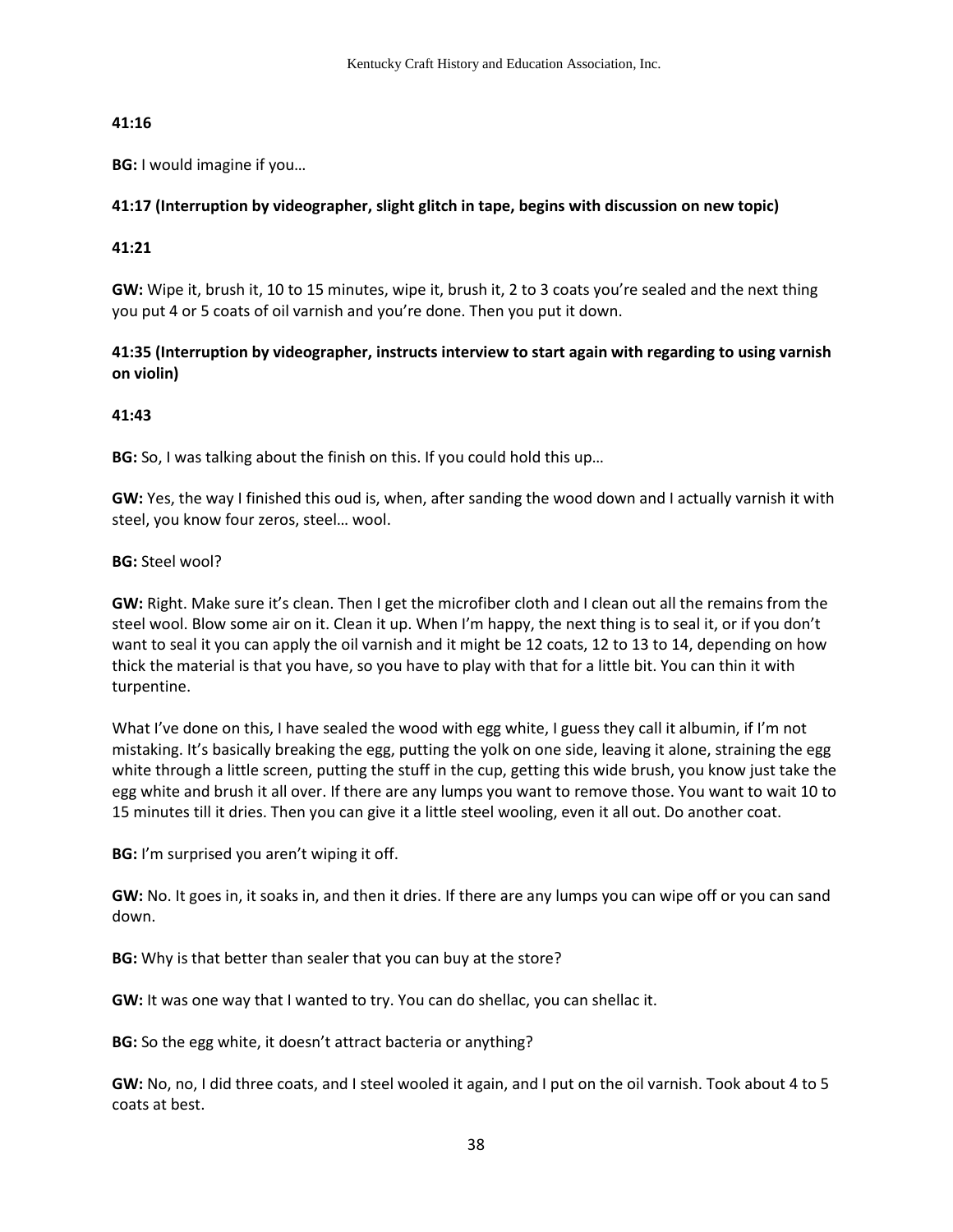**BG:** Are you hand rubbing it in like hand oil?

**GW:** Just a little piece of cloth and… **(Demonstrates rubbing on oud).** Leave it alone. Come back and steel wool it for any lumps or high spots, and then come back and do another coat. And then give it, do one in the morning, one in the evening. Go to work, come back in the evening and put one. In the morning, in 2 or 3 days you've built it enough, then you basically pumice it, rub it down with the rubbing compound. Pumice, and then you can go to a finer compound, the grey rubbing stone. When that's done, then you can put a very thin coat of the oil back on there and then it will be as shiny as you see it.

**BG:** It's beautiful.

**GW:** Thank you.

**BG:** And is it walnut?

**GW:** Claro walnut and curly mahogany.

**BG:** Do you think its art what you do?

**GW:** Well, if it's not art, what is it? I don't know. I'll leave it to the viewer to decide. There's a love element. If there's no love, there's no work. If there's no love, there's no drive to make. I don't know that I will continue to become commercial in as much as I would probably want to be in the position where I can, where I will make one a year, but if someone wants two then I'll get to work, but maybe I won't have, I don't want to burn out. I don't want to go through a point where I'm like, oh, I don't think I want to do this anymore. I want to protect it by allowing it to be as comfortable as possible until there's high enough demand and then I'll deal with that situation when it comes.

**BG:** For now you've got it at a rate that keeps you happy.

**GW:**Mhm.

**BG:** If you did more right now it might make you burnt out.

**GW:** Right. Especially if there's no demand, and then it's like why am I making those?

**BG:** Well, do you see people buying them from you? Have you sold a couple?

**GW:** I've sold, yea, I've sold 2 or 3. My second oud is in Lebanon, I play it when I go, I took it with. The first oud is in Louisville.

**BG:** Now let me ask you about that one because she doesn't even play it, does she?

**GW:** No, she doesn't. Actually…

**BG:** Does that bother you?

**GW:** No.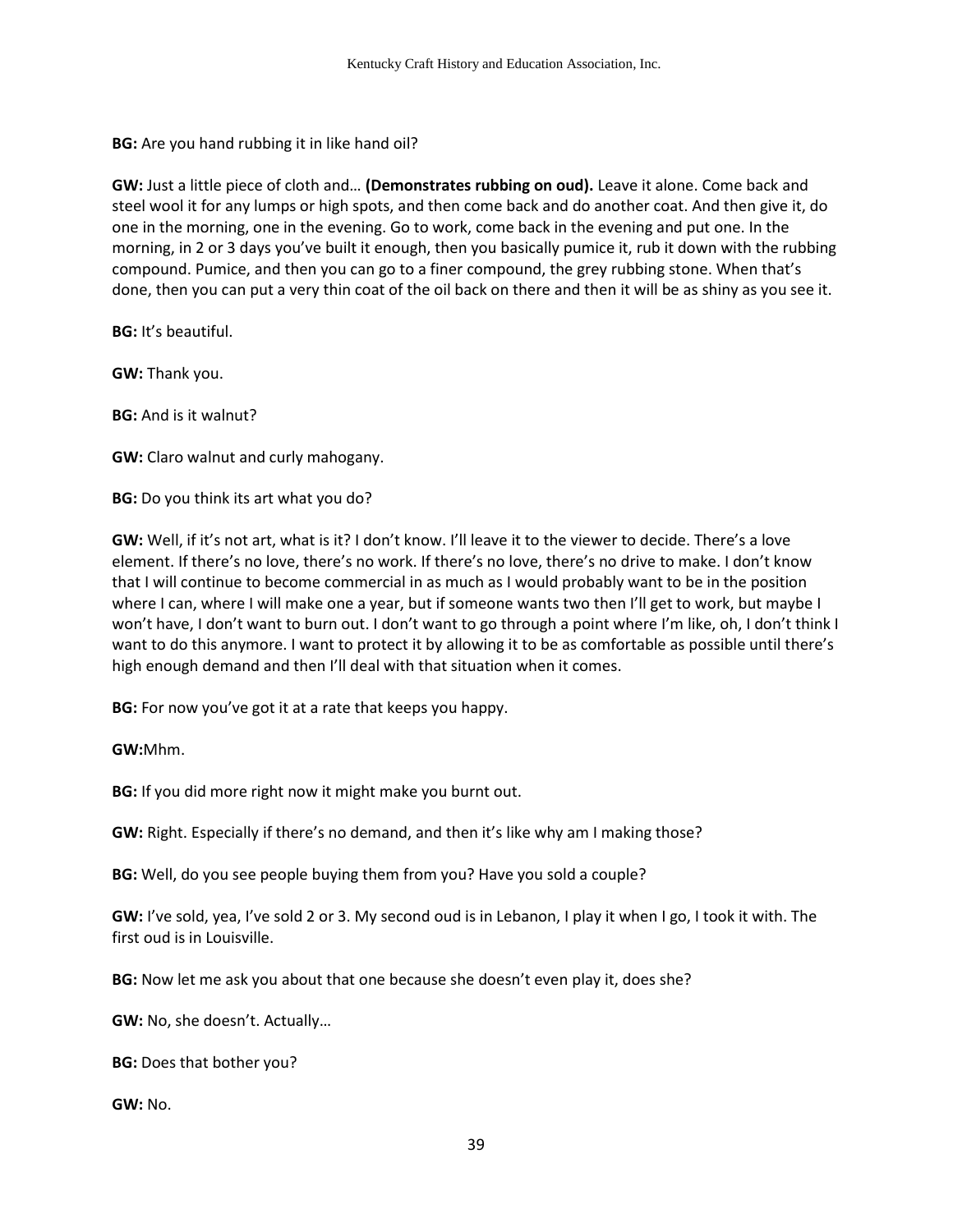## **BG:** Ok.

**GW:** She wanted it, and she bought it. Now, she has gone through a bumpy road. It cannot economically, with her father dying, something about her job, found, I sent an email to my email list and I actually managed someone on the email list that had interest and bought it from her.

**BG:** Oh really?

**GW:** Yea, and so she got the money, she actually sold it, but then someone else has it and they're happy with it.

**BG:** Ok, because we borrowed it for the Made to be Played exhibit at the Historical Society, and it's funny because it was made to be played but she didn't play it.

## **GW:** Right.

**BG:** That's kind of funny. Now it is being played by someone?

**GW:** I would say so, yea.

**BG:** That's good; it found a home where it can be played. It just bothered me to have an instrument that nice just sitting there.

**GW:** I played it actually. I had made it and started playing it until she saw me play it in Louisville at gig and she wanted it.

**BG:** Ok.

**GW:** That's how it became hers.

**BG:** How much did you sell it for, if I might ask.

**GW:** About \$1500.00.

**BG:** \$1500.00, ok.

**GW:** Yea, it was my first oud. That's probably reasonable for me. I'm not going to ask for a whole lot. I want to try to basically get my foot in the door, and in an attempt to recover some of the costs I've spent into the equipment and the tools.

**BG:** Are you happy with the results of your last couple of ones?

## **47:43**

**GW:** Oh yea. This is super satisfying for me. When I play it I'm happy with it.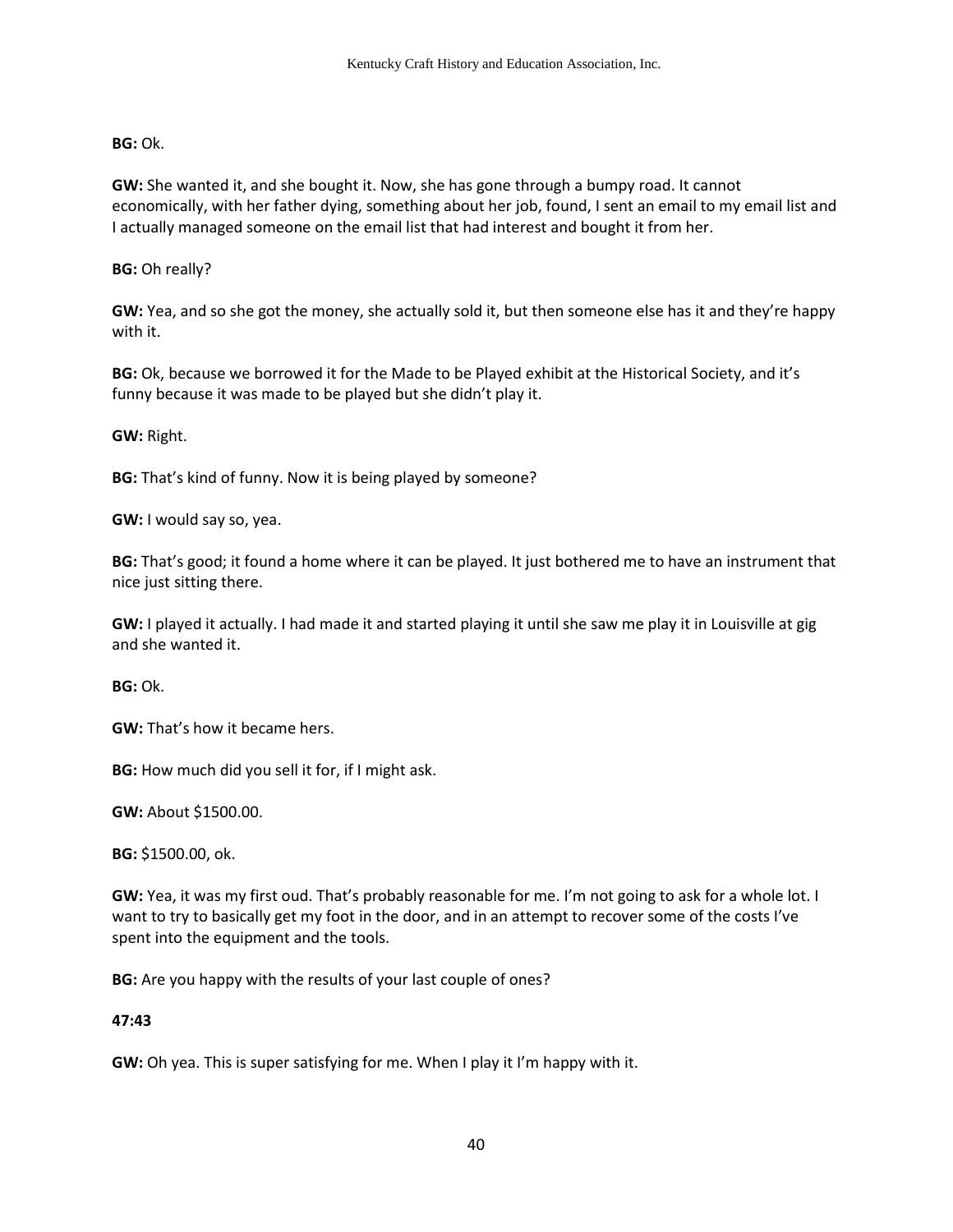**BG:** Now, if you gave it to the superstar that you mentioned before, what's his name, that you played with before…

**GW:** Simon Shaheen.

**BG:** Yea, do you think he'd like it?

**GW:** I would say so, because I've showed him. One time he had a show at the University of Dayton, Ohio, and he said bring it with you. So I took that first oud top that his brother told me to make, in replacement to this oud top, he wanted to see it. Took it up to Dayton and watched his show and I showed it to him, and I played it for him and he was like, continue. Keep going. And, I kept going.

**BG:** Do you still play for the community, besides… you mentioned earlier that you played with another guy, you played for the Lebanon community…

**GW:** Not quite because the gentleman that I mentioned, he moved back overseas. I have played with another performer in Lousiville. He moved back to Qatar. Right now I appease private parties in Lexington, Lousiville, Cincinnati, if they need anything…

**BG:** What kind of private party?

**GW:** For like, maybe an Arabic group, that they want strictly Arabic music. Voice, I do the singing, and I also play the oud. I take my sound system, go there and give them a gig. I also play with the Fusion Flamenco group, Alma Gitana. We're at the point right now, we have an assortment of fusion flamenco, that I participate in, in terms of oud lines, violin lines, percussion, and also Arabic songs that are palatable. I use the word palatable to the local mind here. You don't want to give them a very juicy Arabic song that it might end up being a little hard to digest, you want something…

**BG:** You mean because it's long, or because its…

**GW:** Not because it's long, not the length. There are three quarter tunes in Arabic, there's a whole bunch of complex scales called maqams. You want to stay around what's acceptable, and so we discussed and I said look I'm thinking about this piece of music here and let's see, do you think we can run that in the group. And they say, "Yea, let's do it," or, "That's too thick," so we stick to what we think works best. And we have about 7 or 8 Arabic songs, Egyptian, Lebanese, slow, fast, people will come up and dance. So we are doing fusion flamenco, with Stuart Walden singing in Spanish, and then it's like, the next thing I'm on the oud or the violin doing a Lebanese song. So the ear, when they watch us play, it's never getting board, it's going from oh, what's this, to always keeping it wowed.

**BG:** Well the name is "Fusion," it's a fusion so, if you were going to play for an…

**GW:** Arabic community event?

**BG:** Yea, you'd do the thick stuff right?

**GW:** Yes, and it all depends on the crowd. It's a matter of judgment. You're sitting there, you're thinking, are they all Lebanese, do they like the fast stuff, do they like the juicy stuff, it's a matter of trying and then seeing how they respond and then you can switch gears and go back to other styles. At the end of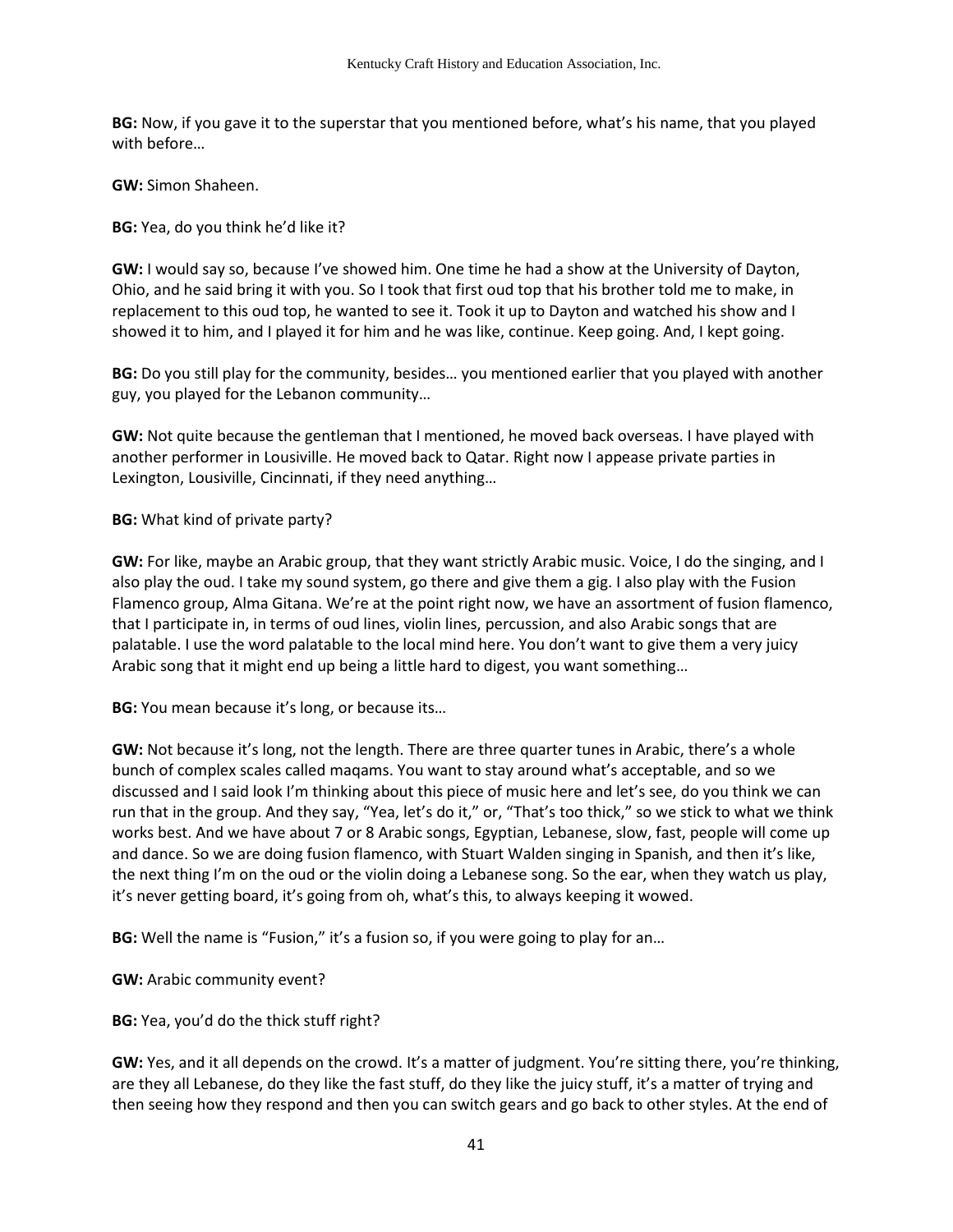the session usually you would switch to the slower, mellower, but more enchanting. In Arabic music there's this element of, they call it in Arabic, tarab, t-a-r-a-b, as in the enchantment of the mind. There is this elevation, a state of being elevated above the clouds, emotionally and mentally, that you only get to through that style of singing. And it could be that the melody is so enchanting, could be that the voice of the singer is so enchanting, or that you have both. For example, Um Kalthoum, the woman in the book that I showed you a little earlier, her picture was on the cover, Um Kalthoum was the enchanter of the whole Middle East. When Um Kalthoum sang, way back then, it was usually Thursday night when she sang and she'd sing for three hours and everybody in the Middle East was sitting at the radio, and we're talking about 40 years ago. Thursday night, from this hour to this hour, everybody sat listening and, you know, the ah's, when they say something is ahh inspiring, as a result of being enchanted there's this ahh, the feel of, kind of ecstatic.

**BG:** But you kind of really have to be part of the culture to understand that right?

**GW:** It's very complicated, yes.

**BG:** And so, you saw your parents respond to it, and then you responded to it, and it just became part of…

**GW:** Right, right, and not necessarily that every person in the Middle East can favor that style. The more I go around there's a whole bunch of people that want the dancing style. They want this folkloric, almost like a line dance when they do the depka, they join shoulders and they do the swing, to me that's not enchanting, that's like repetitious of some simple melody.

**BG:** Do you think that's enchanting for western audiences? Or, are they not prepared for it?

**GW:** I have done that in Louisville at Café Classico, and it depends. You will have somebody from an American background that comes to you and says, hmm, what you've done over there with that song, you've grabbed my heart, and I didn't know it, I was just being myself, trying to emote a certain song.

**BG:** Does it help to give some background to it before you play it?

**GW:** I do, I do. I actually translate the words.

**BG:** Do you talk about the enchantment stuff that you just told me?

**GW:** Not necessarily in that fashion. As I would explain what the next song was going to be, and I translate, I make an effort to translate the lyrics.

**BG:** How you just explained it to me makes me want to hear something like that, but I would think if you talked about the enchantment and how you heard this when you were in Lebanon it might be a key for other people… Maybe not, maybe it's too complex. Know what I'm saying? I feel like I wouldn't mind going home and playing or hearing some of that, listening to that music and playing that, if I knew enough about it. That's how I feel about almost all music; I have to know something about it before I can…

**GW:** Right, right.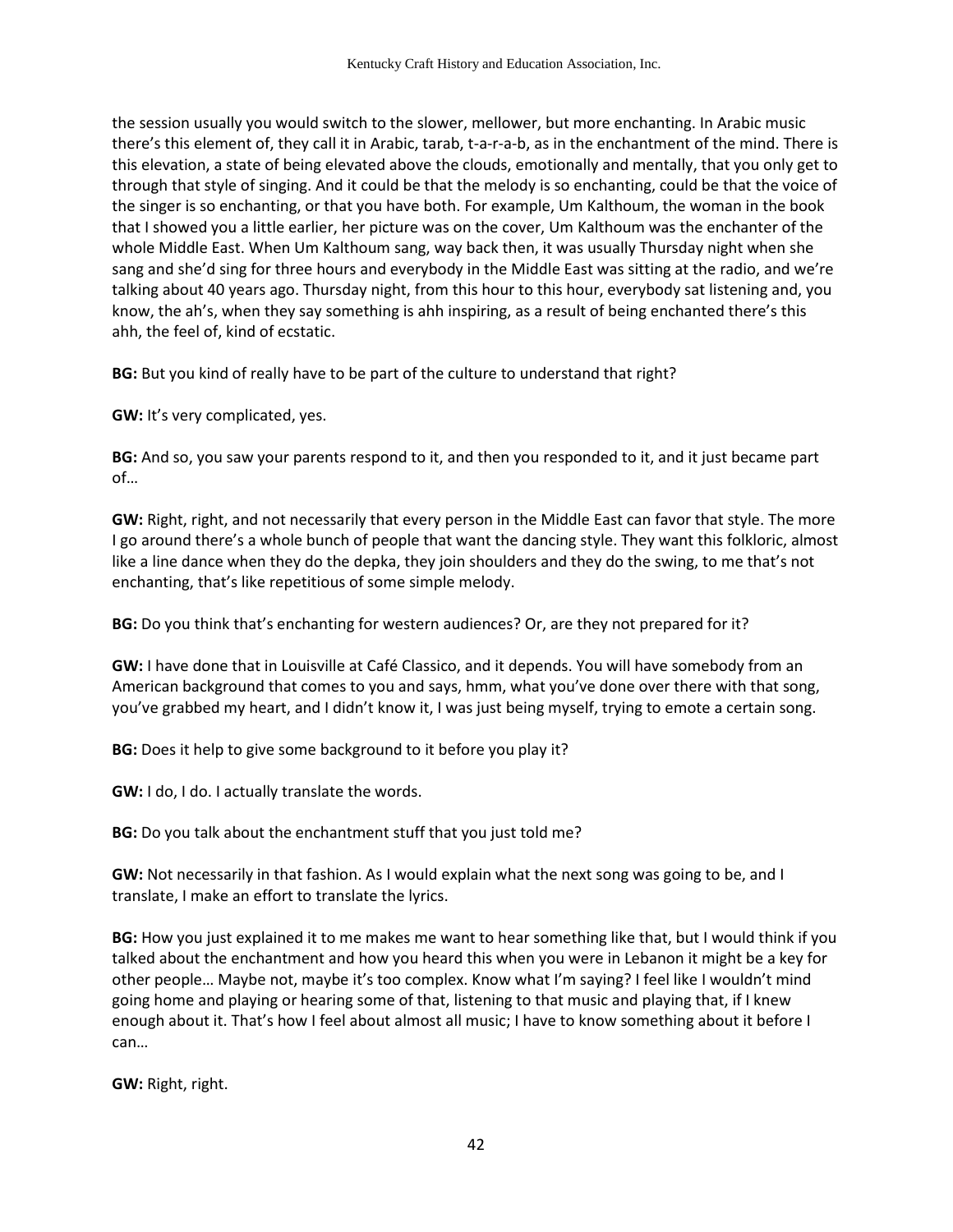**BG:** … understand why it's important. I guess you're saying that guy in the restaurant kind of got it by himself, which is good too, right?

**GW:** He invited me, and also it was more like a cosmopolitan café where people from different backgrounds came. There were people from North Africa, a bunch of people that knew Arabic and the Arabic community will come. I had a very diverse audience at the time.

Now with the enchantment, if I may say, it's this getting the mind to a phrase, a musical phrase, and the repetition of that musical phrase up to a point when you make a little twist. And so there mind's going ahh, every time you repeat it and twist it one way or another and change the length of a note in that phrasing at the expense of another one being important in an enchantment way, that's where you grab it. It's complicated.

**BG:** I've heard some Indian music doing something like that, like Robby Shankar. Is that similar in a way, where they go on and on and then they change it a little bit?

**GW:** Yes, yes a little change.

**BG:** And then you kind of relish that change?

**GW:** Absolutely, absolutely.

**BG:** So you really couldn't play something like that because you'd have to play it for a long time, like yourself, I was going to ask you to play something, but you can't really do that can you?

**GW:** We can try.

**BG:** If you feel like it.

**57:33** 

**BG:** I think we're good. We can end after that if you want to.

**GW:** We can try if you want.

#### **57:40 (Wakim performs on oud)**

#### **59:34 (Wakim stops)**

**GW:** I'm sorry. I'm not quite getting the words. I've repeated the thing, I've made a little tweak here and there, and that's basically what it would do. Now, there might be other voices that can do it better.

#### **BG:** I kind of **(unable to discern due to strum on oud)**…

**GW:** Did you? But I've forgotten the words, so I don't know if you want to do it, if you'll keep this.

**BG:** I think it will be good for people to see what it can do.